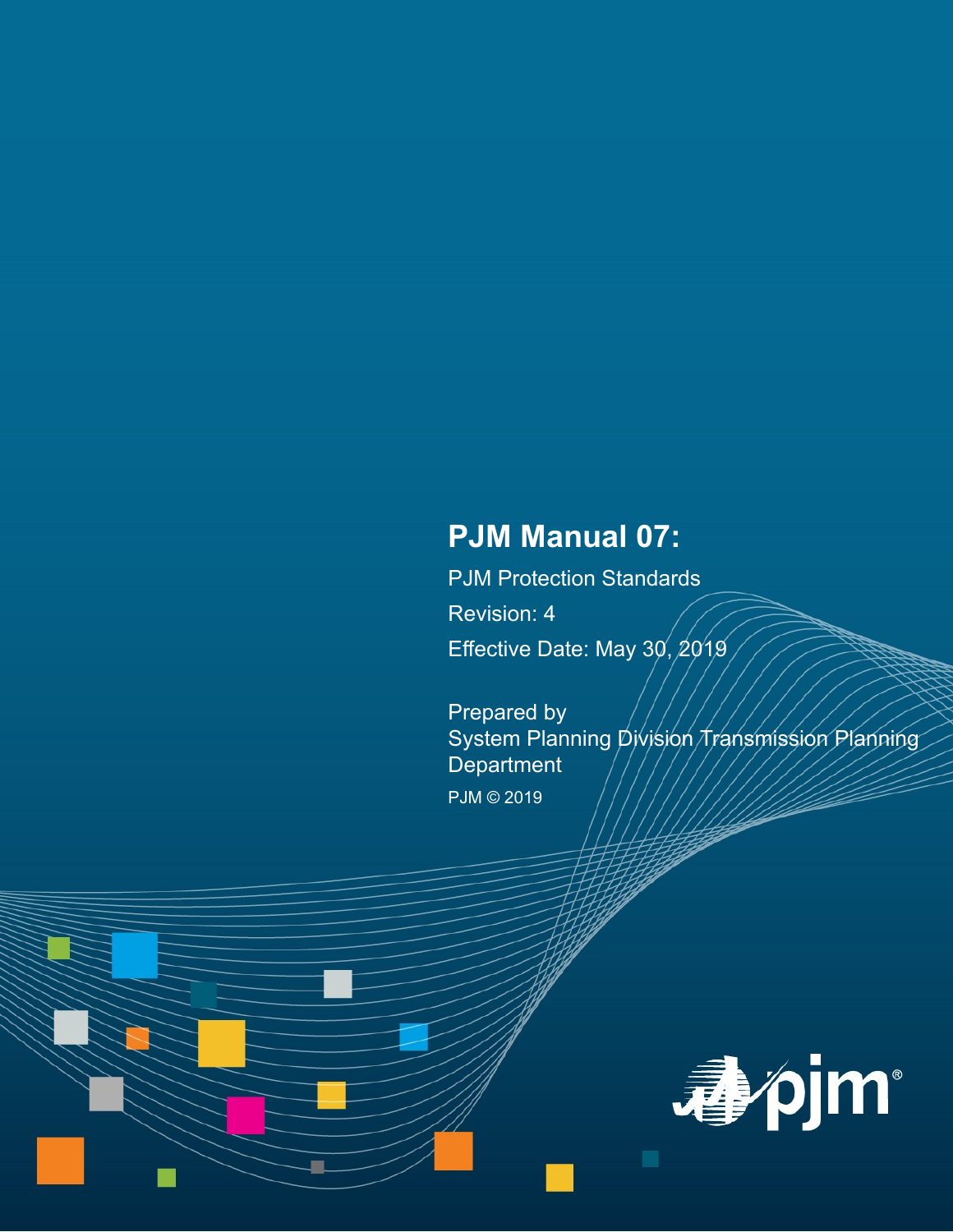

# **Table of Contents**

| Section 2: Protection Philosophy and Reliability11 |  |
|----------------------------------------------------|--|
|                                                    |  |
|                                                    |  |
|                                                    |  |
|                                                    |  |
|                                                    |  |
|                                                    |  |
|                                                    |  |
|                                                    |  |
|                                                    |  |
|                                                    |  |
|                                                    |  |
|                                                    |  |
|                                                    |  |
|                                                    |  |
|                                                    |  |
|                                                    |  |
|                                                    |  |
|                                                    |  |
|                                                    |  |
|                                                    |  |
|                                                    |  |
|                                                    |  |
|                                                    |  |
|                                                    |  |
|                                                    |  |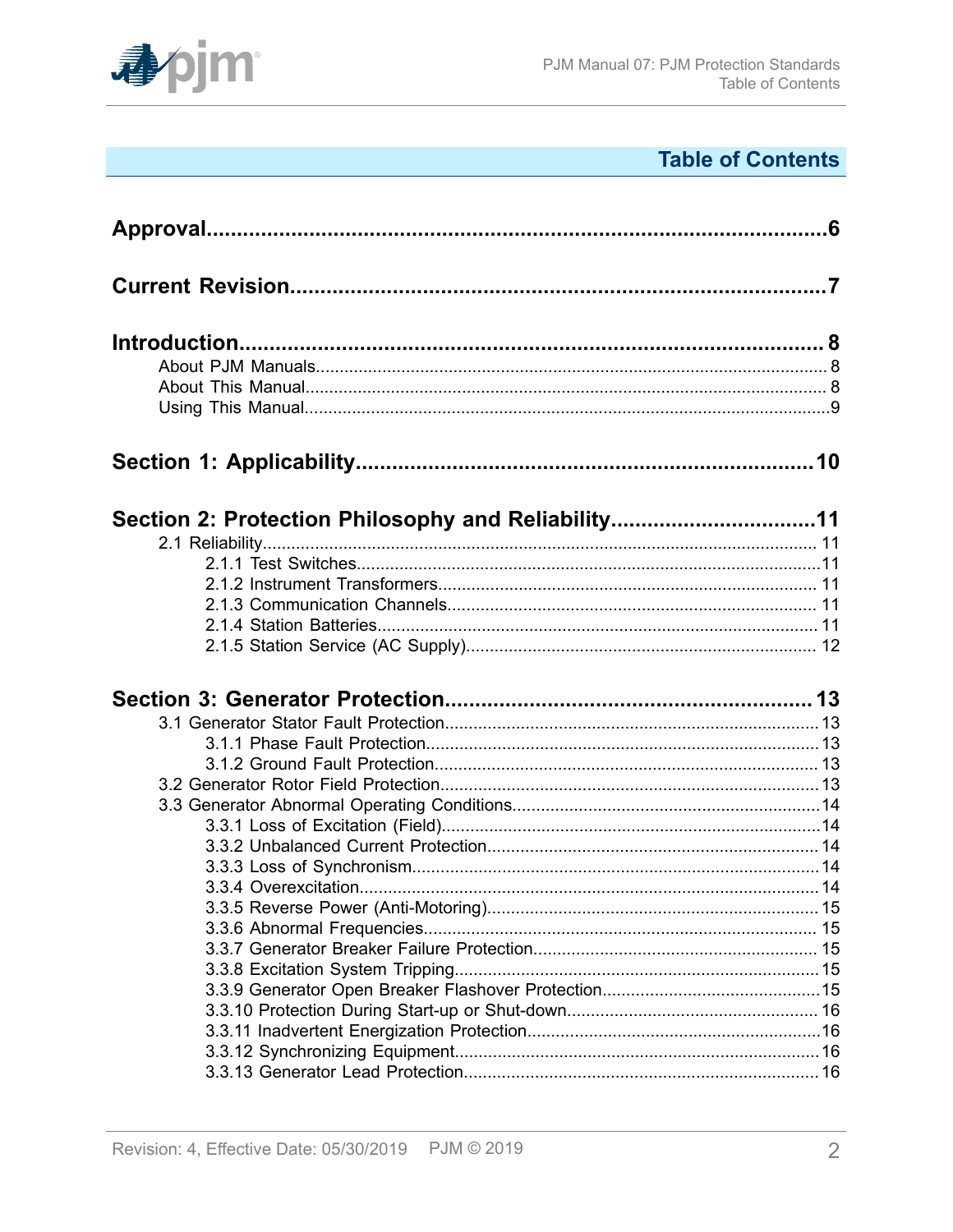

| Section 4: Unit Power Transformer and Lead Protection17                    |  |
|----------------------------------------------------------------------------|--|
|                                                                            |  |
|                                                                            |  |
|                                                                            |  |
|                                                                            |  |
| Section 5: Unit Auxiliary Transformer and Lead Protection18                |  |
|                                                                            |  |
|                                                                            |  |
|                                                                            |  |
| Section 6: Start-up Station Service Transformer and Lead                   |  |
|                                                                            |  |
|                                                                            |  |
|                                                                            |  |
|                                                                            |  |
|                                                                            |  |
|                                                                            |  |
|                                                                            |  |
|                                                                            |  |
|                                                                            |  |
|                                                                            |  |
|                                                                            |  |
| 7.5 Close-in Multi-Phase Fault Protection (Switch-Onto-Fault Protection)21 |  |
|                                                                            |  |
|                                                                            |  |
|                                                                            |  |
|                                                                            |  |
|                                                                            |  |
|                                                                            |  |
|                                                                            |  |
|                                                                            |  |
|                                                                            |  |
|                                                                            |  |
|                                                                            |  |
|                                                                            |  |
|                                                                            |  |
|                                                                            |  |
|                                                                            |  |
|                                                                            |  |
|                                                                            |  |
|                                                                            |  |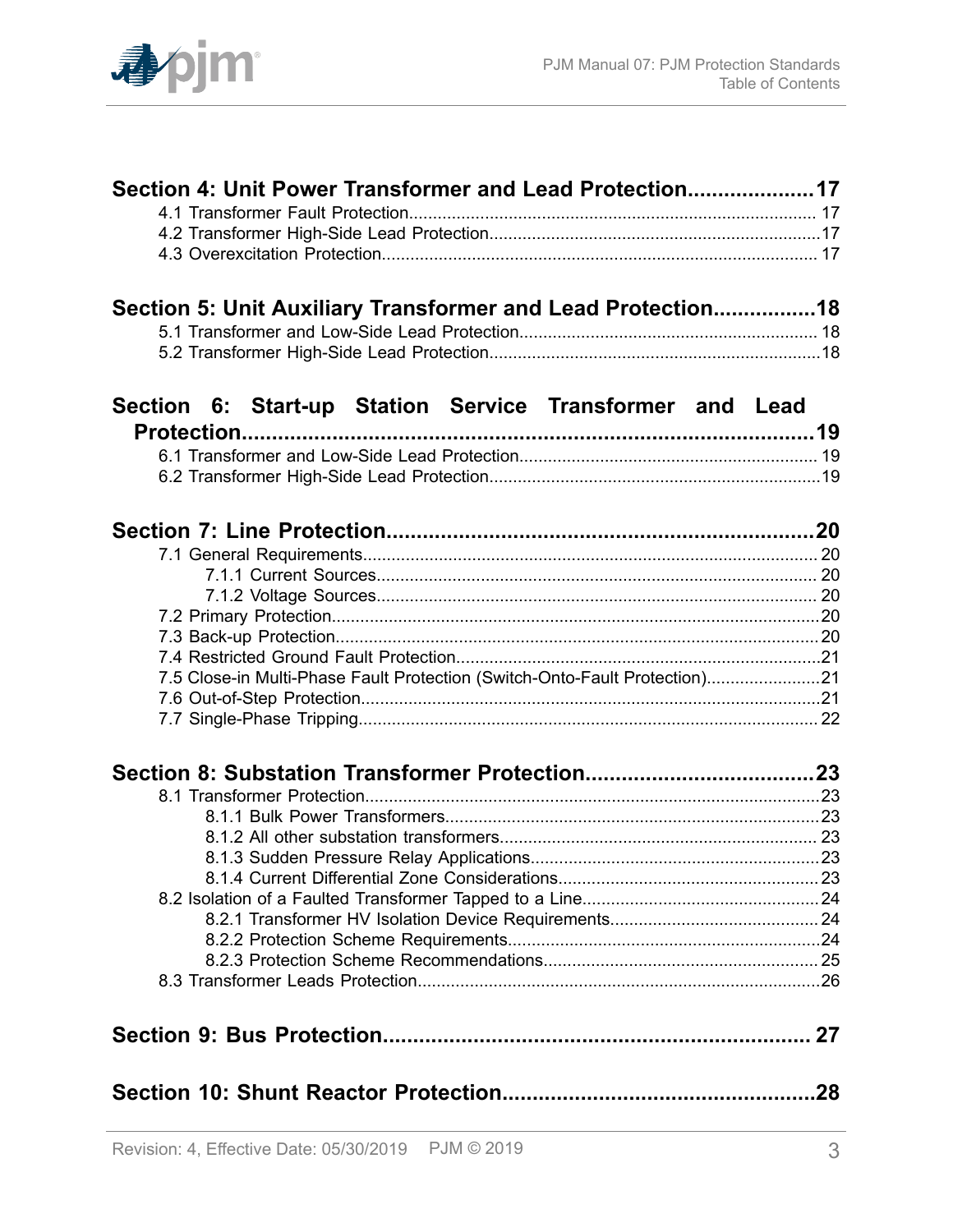

| Section 13: Phase Angle Regulator Protection32               |     |
|--------------------------------------------------------------|-----|
|                                                              |     |
|                                                              |     |
|                                                              |     |
|                                                              |     |
| Section 15: Supervision and Alarming of Relaying and Control |     |
|                                                              |     |
|                                                              |     |
|                                                              |     |
|                                                              | .37 |
|                                                              |     |
| Section 17: Special Protection Schemes/Remedial Action       |     |
|                                                              |     |
|                                                              |     |
|                                                              |     |
| Appendix B: Direct Transfer Trip Requirements 40             |     |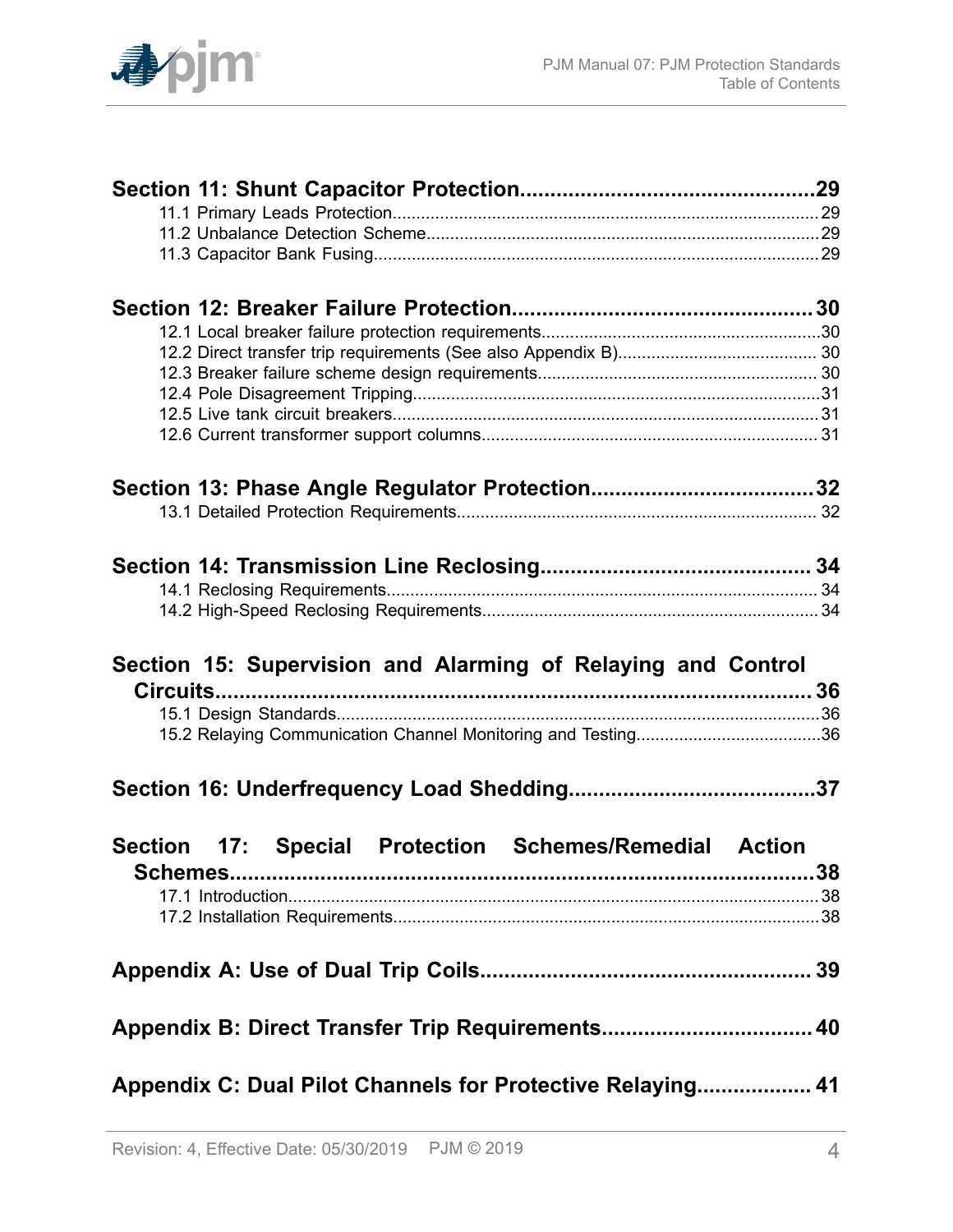

| Appendix D: Small Generator Protection Requirements45      |  |  |
|------------------------------------------------------------|--|--|
| Appendix E: Acceptable Three Terminal Line Applications 46 |  |  |
|                                                            |  |  |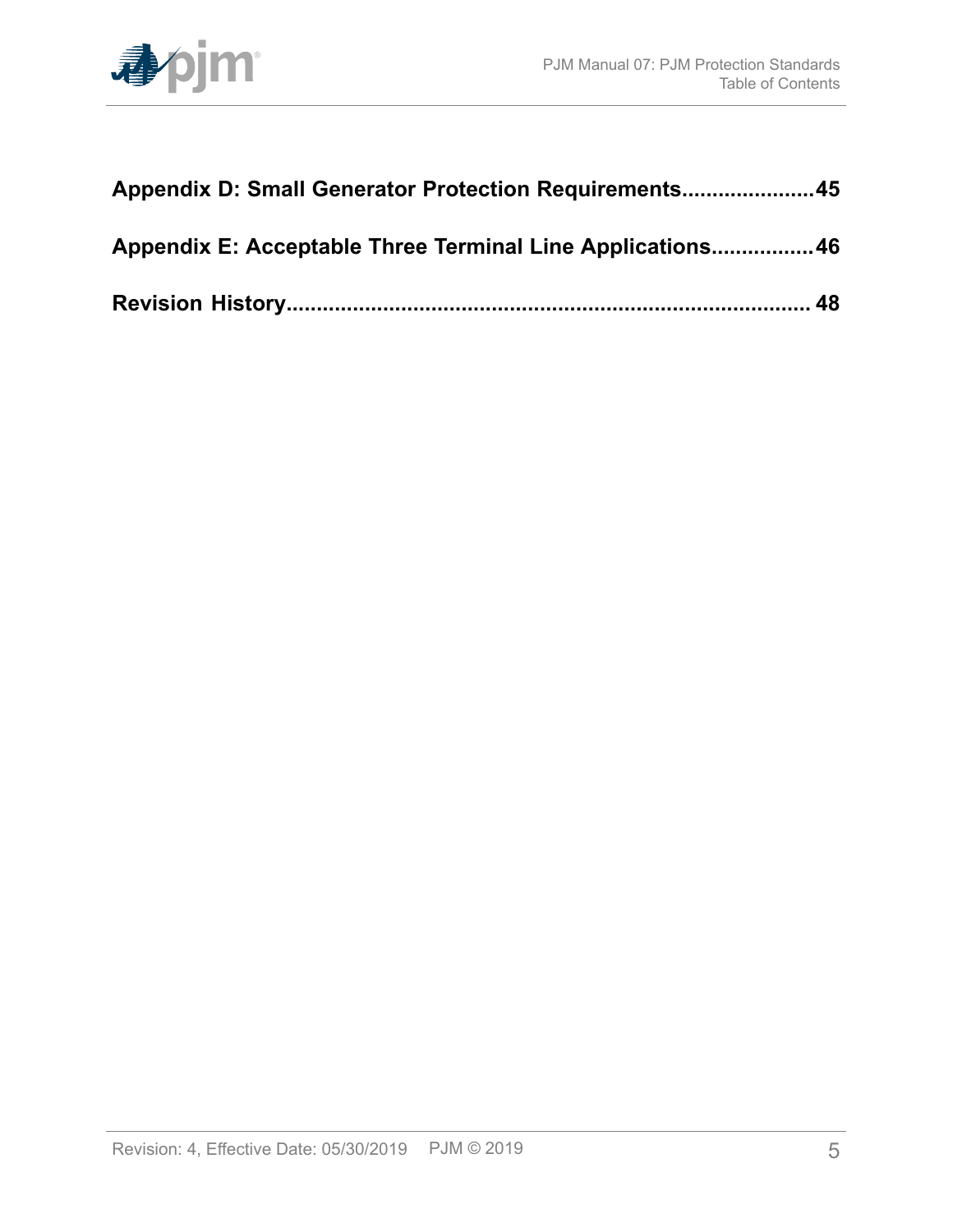

# <span id="page-5-0"></span>**Approval**

Approval Date: 05/30/2019 Effective Date: 05/30/2019

Aaron Berner, Manager

Transmission Planning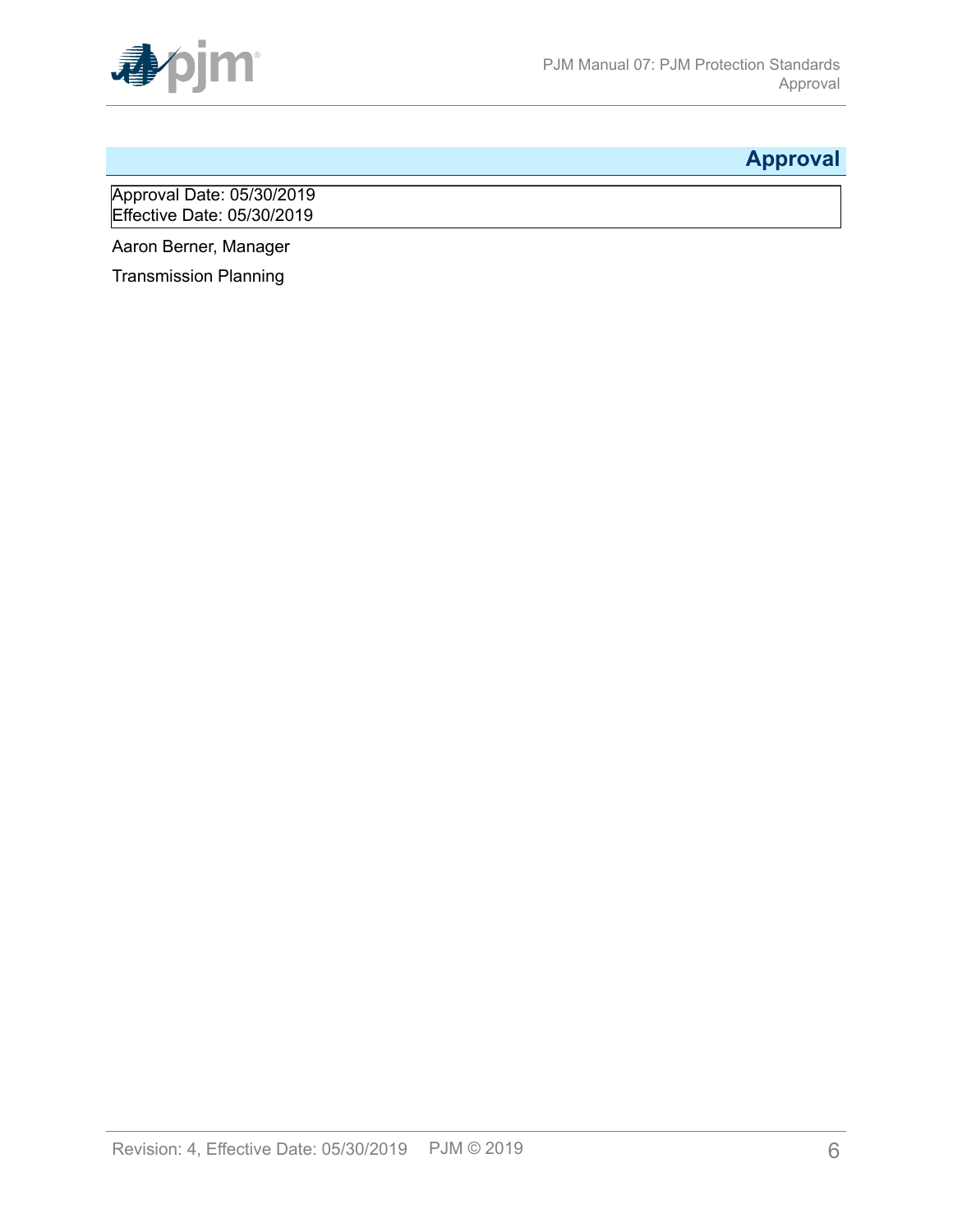

### <span id="page-6-0"></span>**Current Revision**

#### **Administrative Change (07/24/2019):**

• Clarifying that Revision 04 was Periodic Review. Details of changes were included in Revision 04.

#### **Revision 04 (05/30/2019):**

- Revised language in Section 1 reflecting the applicable effective date of Manual revisions
- Revised reference in Appendix D to M-14G Attachment C and D, which were previously incorporated in M-14A
- Added technical reference in Appendix D reflecting industry standard updates, including IEEE 1547-2018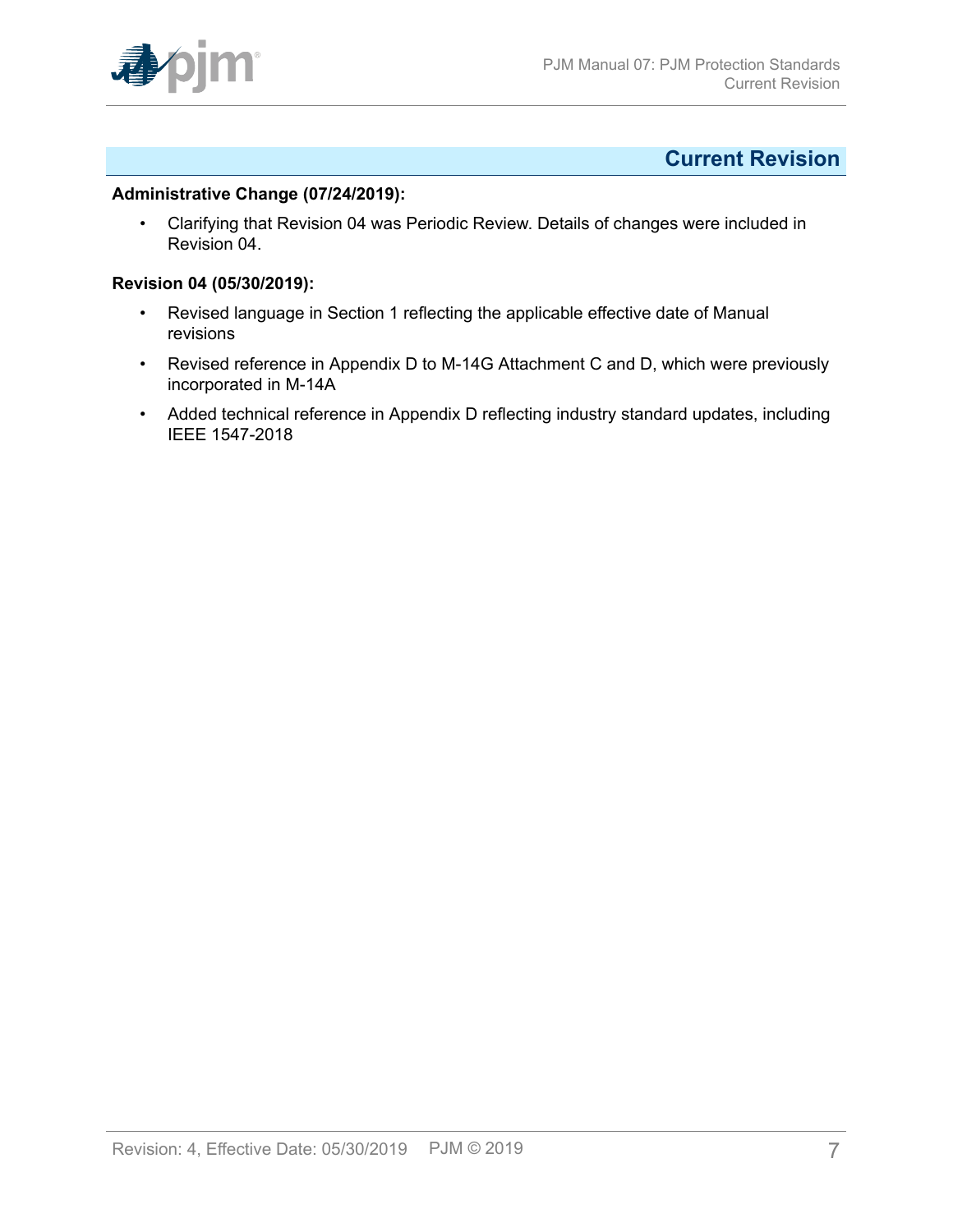

### <span id="page-7-0"></span>**Introduction**

Welcome to the *PJM Manual for Protection Standards of PJM*. In this Introduction, you will find the following information:

- What you can expect from the PJM Manuals in general (see "About PJM Manuals").
- What you can expect from this PJM Manual (see "About This Manual").
- How to use this manual (see "Using This Manual").

### <span id="page-7-1"></span>**About PJM Manuals**

The PJM Manuals are the instructions, rules, procedures, and guidelines established by PJM for the operation, planning, and accounting requirements of PJM and the PJM Energy Market. The manuals are grouped under the following categories:

- **Transmission**
- PJM Energy Market
- Generation and Transmission interconnection
- Reserve
- Accounting and Billing
- PJM Administrative Services

For a complete list of all PJM manuals, go to the Library section on PJM.com.

### <span id="page-7-2"></span>**About This Manual**

The *PJM Manual for Protection Standards* is the first PJM manual to deal with Protection Systems. This Manual is intended to provide design specification for new protection system installations. This manual can be used as evidence for compliance with NERC Standards:

- PRC-001 System Protection Coordination
- FAC-001 Facility Connection Requirements

### **Intended Audience**

The intended audiences for the PJM Manual 07: PJM Protection Standards are:

- PJM Transmission Owners
- PJM Generator Owners
- PJM Interconnection Customers
- PJM Staff

### **References**

The references to other PJM documents that provide background or additional detail directly related to the PJM Manual for PJM Protection Standards are the following: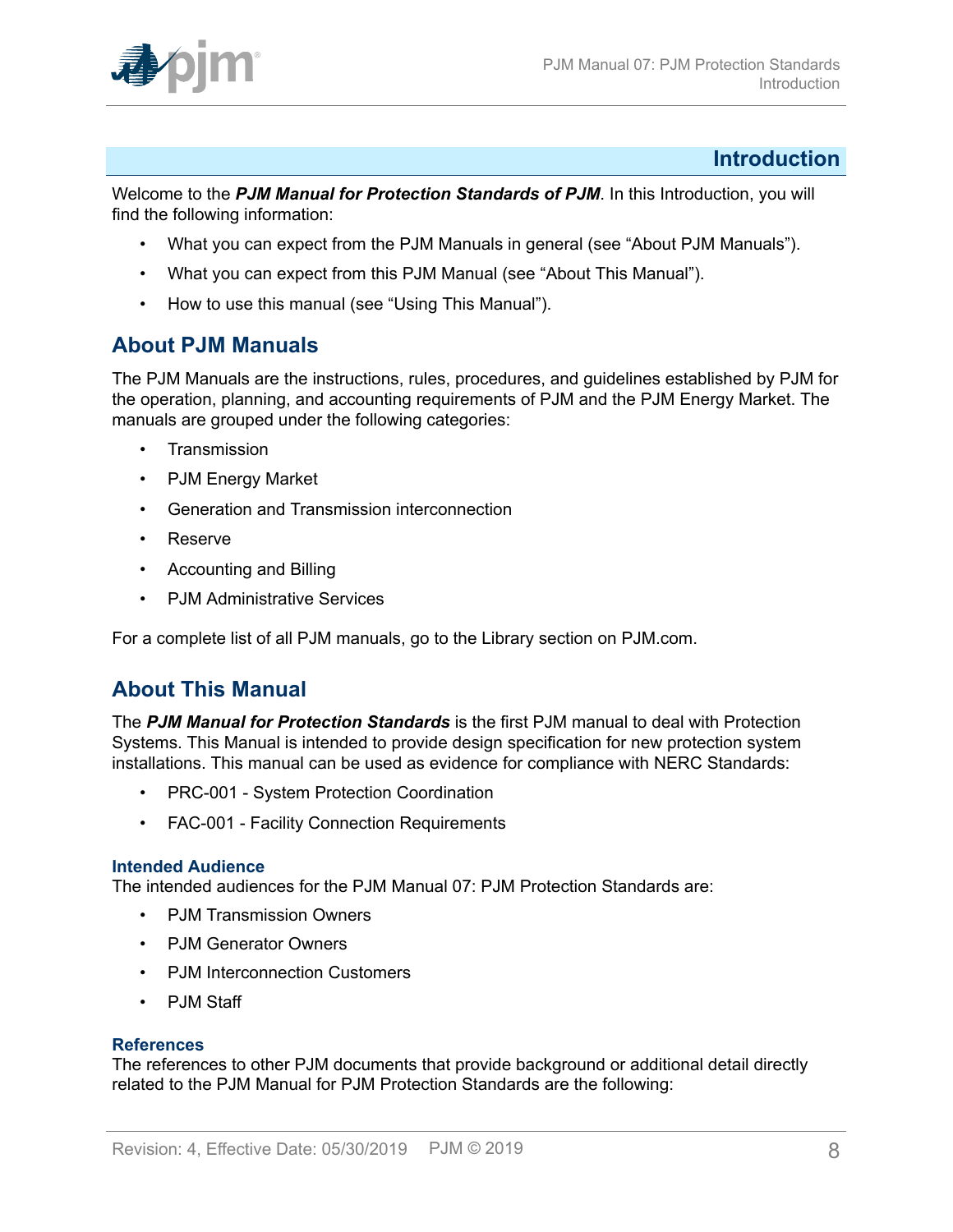• PJM Relay Subcommittee Protective Relaying Philosophy and Design Guidelines [\(http://](http://www.pjm.com/committees-and-groups/subcommittees/rs.aspx) [www.pjm.com/committees-and-groups/subcommittees/rs.aspx\)](http://www.pjm.com/committees-and-groups/subcommittees/rs.aspx)

This manual does not supersede the formal requirements of any of the referenced documents.

## <span id="page-8-0"></span>**Using This Manual**

Each section of this manual begins with an overview and the philosophy is reflected in the way material is organized. The following bullet points provide an orientation to the manual's structure.

### **What You Will Find In This Manual**

- A table of contents
- An approval page that lists the required approvals and the revision history
- A section on protection philosophy
- New generator protection requirements
- New unit power, unit auxiliary and start-up station service transformer and lead protection requirements
- New line protection requirements
- New substation transformer protection requirements
- New bus protection requirements
- New capacitor and reactor protection requirements
- New breaker failure protection requirements
- New phase angle regulator protection requirements
- New transmission line reclosing requirements
- Information on design of supervision and alarming of relaying and control circuits
- New underfrequency load shedding requirements
- New special protection system requirements
- Information on the use of dual trip coils, direct transfer trip, dual pilot channels and threeterminal line applications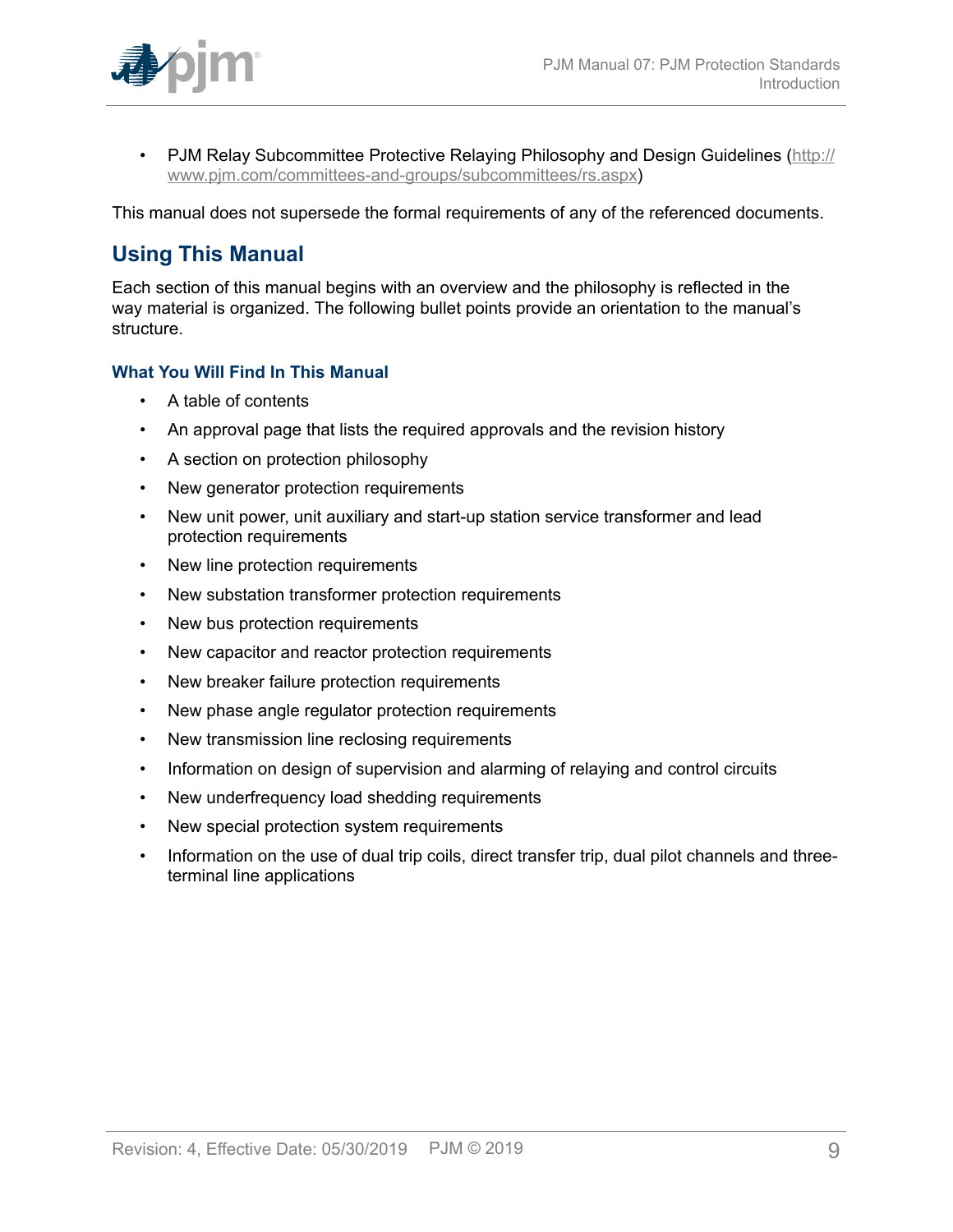

## <span id="page-9-0"></span>**Section 1: Applicability**

This document establishes the minimum design standards and requirements for the protection systems associated with the bulk power facilities within PJM. The facilities to which these design standards apply are generally comprised of the following:

- all 100 MVA and above generators connected to the BES facilities,
- all 200 kV and above transmission facilities
- all transmission facilities 100 kV to 200 kV critical to the reliability of the BES as defined by PRC-023 and determined by PJM System Planning
	- o PJM System Planning will also investigate the criticality of equipment (generators, buses, breakers, transformers, capacitors and shunt reactors) associated with the PRC-023 determined lines

General principles of applicability include:

A. Compliance with NERC Transmission Planning Standards, TPL-001 and the associated Table 1, as may be amended from time to time, is mandatory.

B. Where a protection system does not presently meet the requirements of NERC Transmission Planning Standards, TPL-001 and the associated Table 1, action shall be taken by the facility owner to bring the protection system(s) into compliance.

C. Adherence to applicable NERC and Regional reliability standards is mandatory; however, the PJM requirements set forth in this document are in some cases more restrictive than the applicable NERC or Regional reliability standards.

A protection system is defined as those components used collectively to detect defective power system elements or conditions of an abnormal or dangerous nature, to initiate the appropriate control circuit action, and to isolate the appropriate system components. All new projects shall conform to the revision of Manual 07 in effect at the date of approval of the project. It is recognized that some facilities existing prior to the adoption of these requirements do not conform. It is the responsibility of the facility owners to consider retrofitting those facilities to bring them into compliance as changes or modifications are made to those facilities.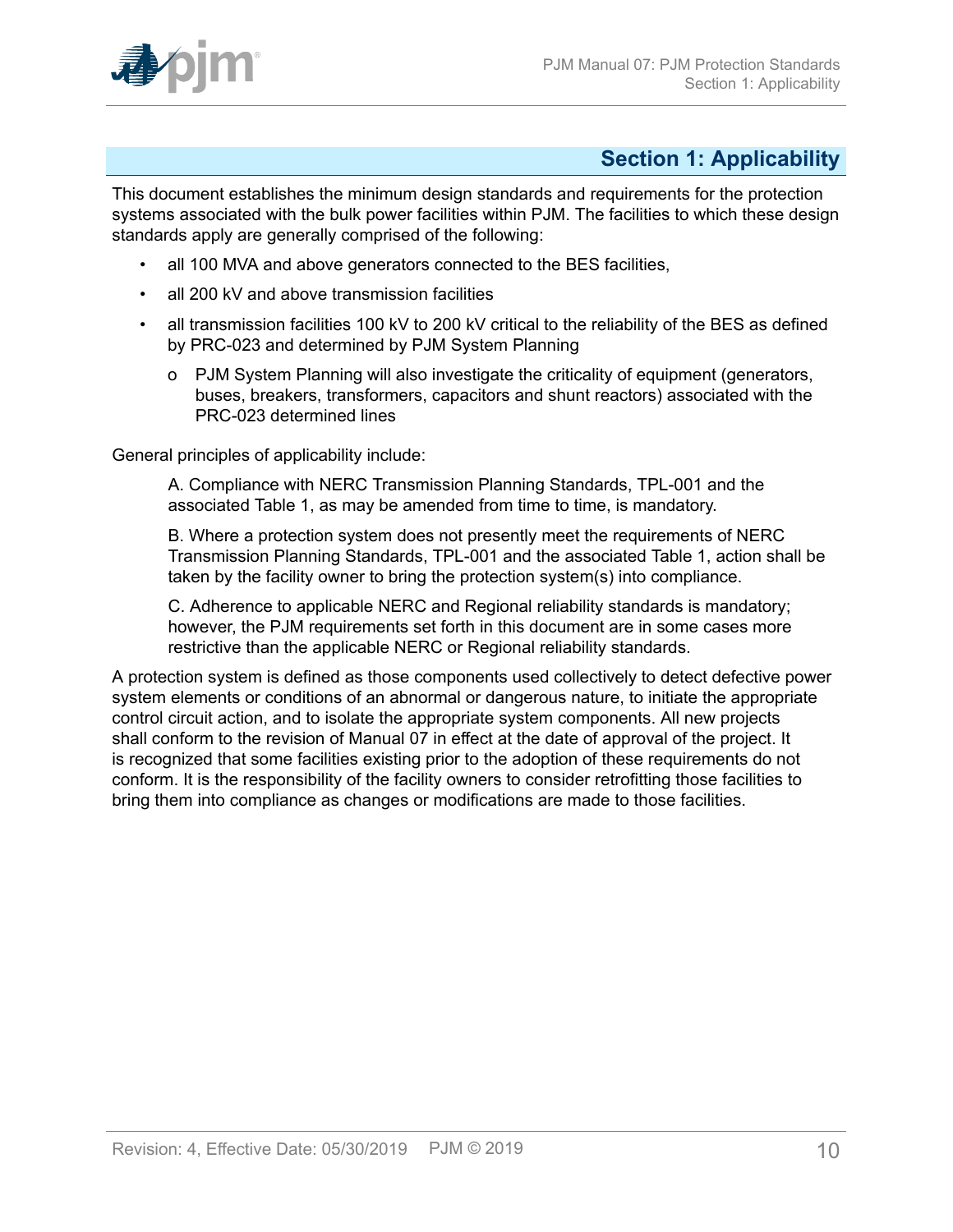

### <span id="page-10-0"></span>**Section 2: Protection Philosophy and Reliability**

For the background and basis of the philosophy behind the requirements set forth in this document, please refer to the PJM Relay Subcommittee Protective Relaying Philosophy and Design Guidelines document. [http://www.pjm.com/~/media/committees-groups/subcommittees/](http://www.pjm.com/~/media/committees-groups/subcommittees/rs/postings/protective-relaying-philosphy-and-design-guidelines.ashx) [rs/postings/protective-relaying-philosphy-and-design-guidelines.ashx](http://www.pjm.com/~/media/committees-groups/subcommittees/rs/postings/protective-relaying-philosphy-and-design-guidelines.ashx)

### <span id="page-10-1"></span>**2.1 Reliability**

This section outlines the requirements and recommendations to assure reliability of Protection Systems. These criteria shall apply to all new Bulk Electric System (BES) facilities.

### <span id="page-10-2"></span>**2.1.1 Test Switches**

Protective relay schemes shall be designed such that test switches are installed to enable isolation of AC and DC connections to both protective and auxiliary relays. The installation of test switches minimizes primary element (e.g., line, transformer, bus, capacitor bank, shunt reactor) outage requirements for protection system maintenance.

### <span id="page-10-3"></span>**2.1.2 Instrument Transformers**

For any zone of protection, independent instrument transformers are required for primary and backup relaying. For a zone of protection which utilizes current sources, independent current transformers are required for the primary and backup protection schemes. For a zone of protection which utilizes voltage sources, independent voltage sources are required for the primary and backup protection schemes. Voltage sources may be provided either from independent voltage transformers or from independent secondary windings of the same voltage transformer.

### <span id="page-10-4"></span>**2.1.3 Communication Channels**

Dual pilot communication channels must be utilized if dual pilot is required for stability and/ or relay coordination for BES circuits. Dual pilot channels are defined as two separate, independent communications channels which are applied to provide high speed clearing for transmission line faults via both the primary and backup relay schemes (see Appendix C: Dual Pilot Channels for Protective Relaying).

As noted in Section 15.2, all relay communication channels must be monitored to detect any channel problems and initiate an alarm. Channels that cannot be monitored due to the use of a normally off state must be tested automatically at least once a day, preferably at both reduced and full power levels.

The pilot communication for the primary and backup systems shall be designed to minimize the risk of both systems being disabled simultaneously by a single event or condition. For all requirements and recommendations see Appendix C.

### <span id="page-10-5"></span>**2.1.4 Station Batteries**

Primary and Backup protection schemes must employ independently protected DC control circuits. Each station battery is required to have its own charger. Physical separation shall be maintained between the two station batteries, if utilized.

For BES substations above 300 kV, dual station batteries are preferred; however, if a single battery is utilized, dual battery chargers are required.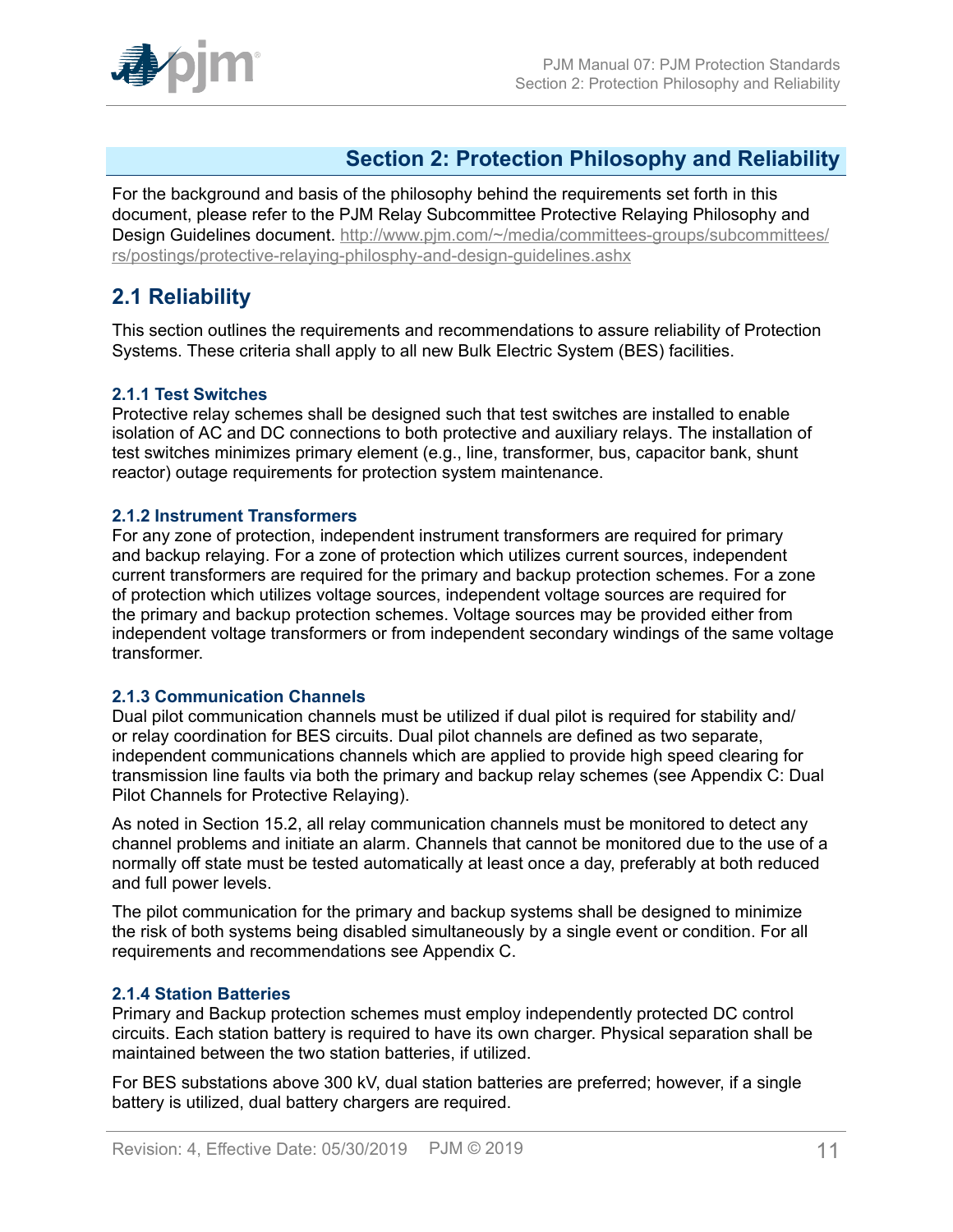

The battery charger(s) and DC control circuits shall be protected against short circuits. The protective devices utilized shall be designed to minimize the number of control circuits interrupted.

DC control systems shall be continuously monitored and alarmed to detect abnormal voltage levels. At a minimum, a low battery voltage condition shall be reported remotely, as per Section 15.1. In addition, it is recommended that high battery voltage and DC ground conditions be also reported remotely.

Battery chargers are recommended to be continuously monitored and alarmed. If a single battery with a single charger is utilized, charger failure and loss of AC source shall be reported remotely.

### <span id="page-11-0"></span>**2.1.5 Station Service (AC Supply)**

At BES facilities, there shall be two sources of station service AC supply each capable of carrying all the critical loads associated with protection systems.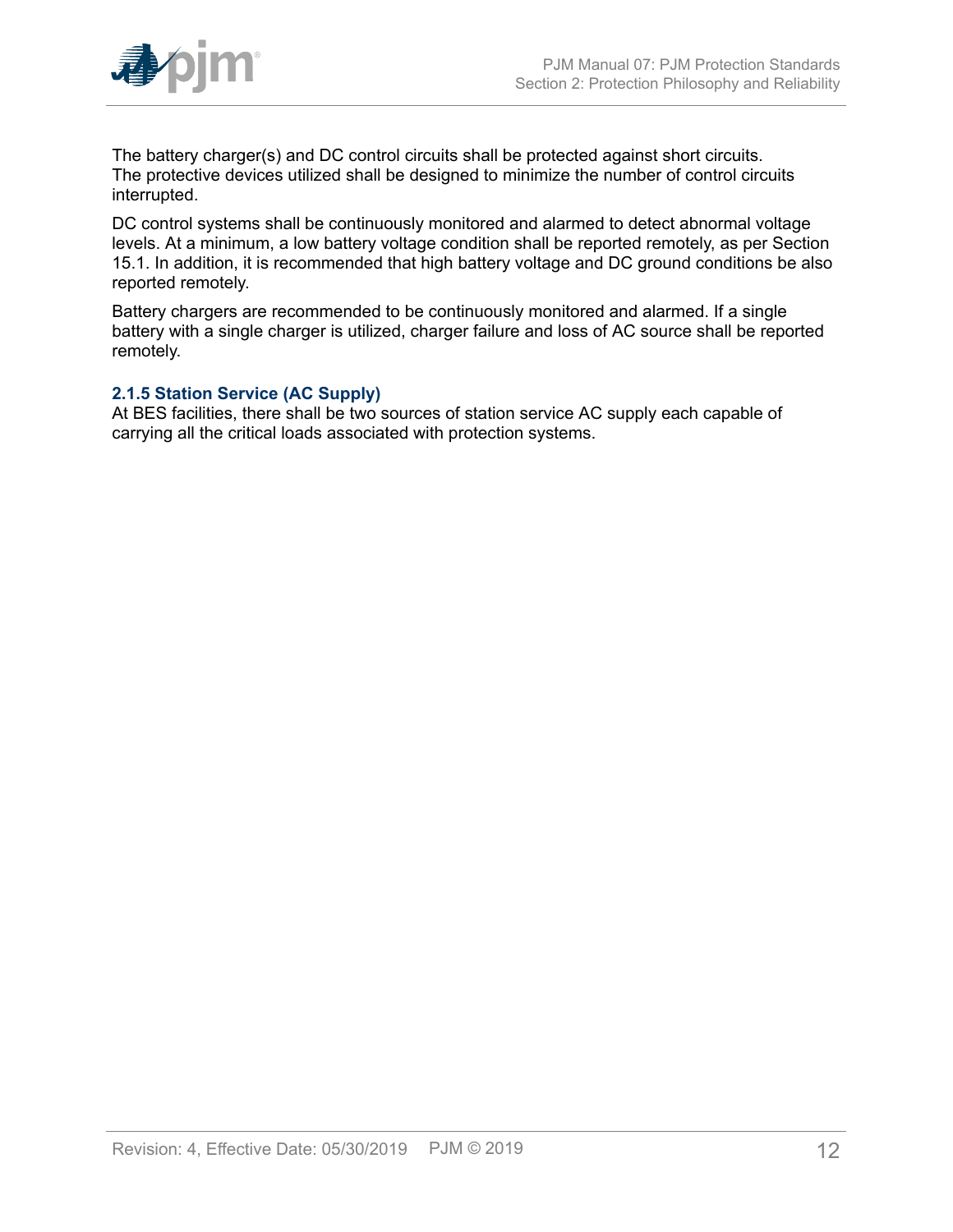

## <span id="page-12-0"></span>**Section 3: Generator Protection**

This section outlines the requirements for interconnecting unit-connected<sup>1</sup> generators as defined in this manual Section 1 - Applicability. In addition, the requirements specified in this section are applicable to generators interconnecting to utility transmission systems within PJM with output ratings greater than or equal to 100 MVA.

It is emphasized that the requirements specified in this section must not be construed as an allinclusive list of requirements for the protection of the generator owner's apparatus.

The following standards and publications were used as a reference for developing the requirements specified in this section.

- ANSI/IEEE C37.101 Guide for Generator Ground Protection
- ANSI/IEEE C37.102 Guide for AC Generator Protection
- ANSI/IEEE C37.106 Guide for Abnormal Frequency Protection for Generating Plants

### <span id="page-12-1"></span>**3.1 Generator Stator Fault Protection**

The following sections outline the requirements for phase and ground fault protection for the generator stator winding. As outlined in the requirements listed below, phase and ground protection for 100% of the stator winding is required.

### <span id="page-12-2"></span>**3.1.1 Phase Fault Protection**

Two independent current differential schemes are required for phase fault protection. The schemes must each employ individual current sources and independently protected DC control circuits. The backup scheme may, for example, consist of an overall generator and unit transformer differential. Both schemes must function to issue a simultaneous trip of the generator breaker(s), excitation system, and turbine valves.

### <span id="page-12-3"></span>**3.1.2 Ground Fault Protection**

Two independent schemes are required for ground fault protection with independent current or voltage sources and independently protected DC control circuits. At least one of the schemes is required to be designed to provide protection for 100% of the stator winding. The relays must be properly coordinated with other protective devices and the generator voltage transformer fuses. Both schemes must function to issue a simultaneous trip of the generator breaker(s), excitation system, and turbine valves.

Units with output ratings under 500 MVA are exempt from the redundancy requirement. Generators grounded through an impedance which is low enough to allow for detection of all ground faults by the differential relays do not require dedicated ground fault protection.

### <span id="page-12-4"></span>**3.2 Generator Rotor Field Protection**

Field ground fault protection must be provided to detect ground faults in the generator field winding. Upon detection of a ground fault, tripping of the generator is acceptable, but not

Unit with a dedicated generator step-up transformer ("GSU"). Cross-compound units are considered unit-connected.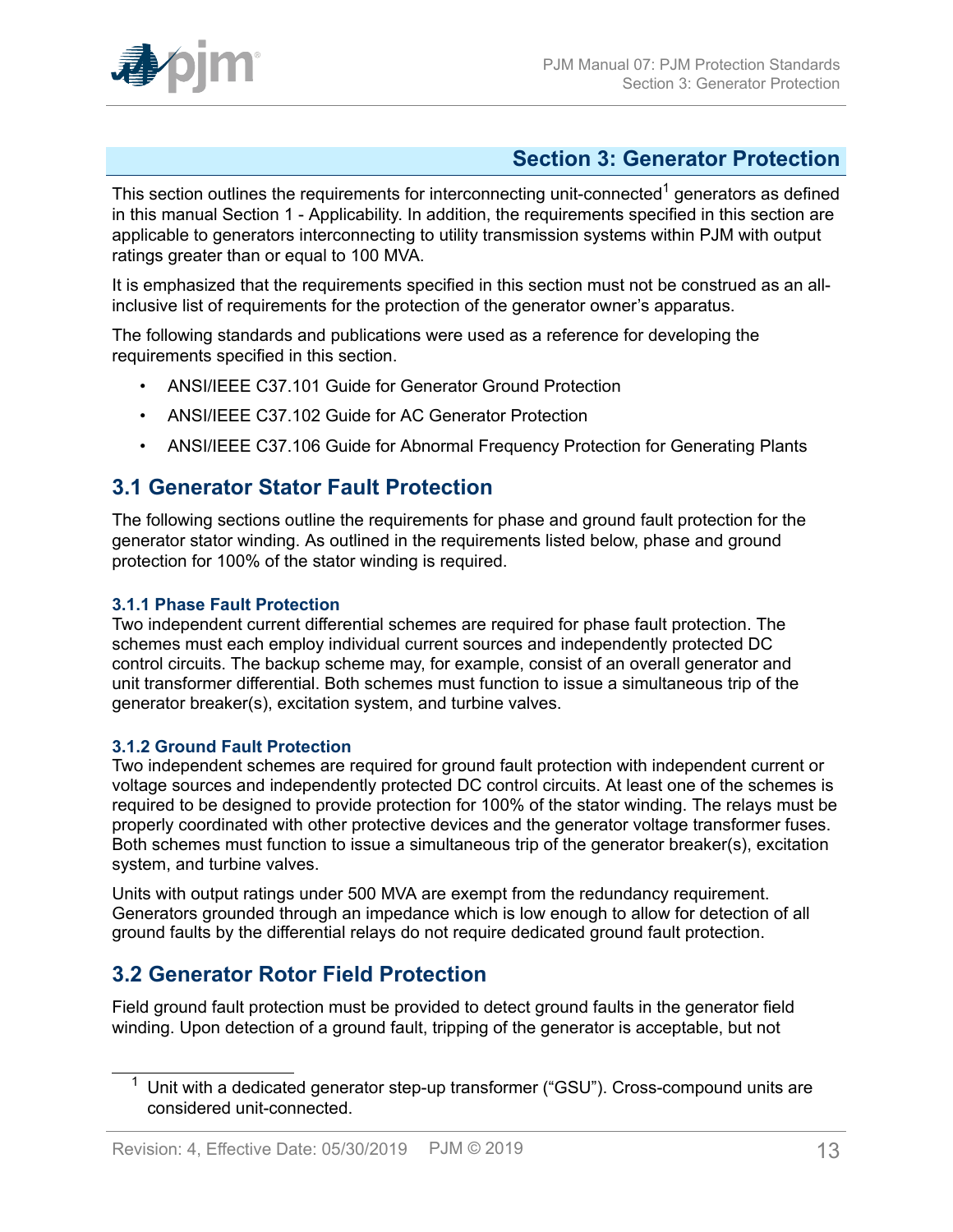

required. At a minimum, the protection scheme must initiate an alarm and upon activation of the alarm, the generator should be shut down as quickly as possible.

## <span id="page-13-0"></span>**3.3 Generator Abnormal Operating Conditions**

The requirements specified in this section are to provide protection for the generator and interconnected transmission system for abnormal operating (non-fault) conditions that the generator may be exposed to. The reader is referred to the documents cited in the beginning of this section for additional protection schemes that they may choose to include in the generator protection scheme design.

### <span id="page-13-1"></span>**3.3.1 Loss of Excitation (Field)**

Independent primary and backup relay schemes are required to detect loss of excitation (or severely reduced excitation) conditions. The schemes must employ independent current and voltage sources and independently protected DC control circuits and must function to trip the generator output breaker(s). The loss of excitation protection must be set to coordinate with (operate prior to encroachment upon) the generator's steady-state stability limit (SSSL).

A simultaneous trip of the excitation system and turbine valves is recommended but, not required.

Units with output ratings under 500 MVA are exempt from the redundancy requirement for this protection scheme.

### <span id="page-13-2"></span>**3.3.2 Unbalanced Current Protection**

A negative-sequence overcurrent relay is required for protection from the effects of sustained unbalanced phase currents. An alarm shall be generated if the generator's continuous negativesequence current  $(I_2)$  capability is exceeded. For sustained unbalanced currents, the relay must coordinate with the  $I_2^2$  t damage curves as normally supplied by the generator manufacturer and must trip the generator breaker(s). A simultaneous trip of the excitation system and turbine valves is recommended but not required.

### <span id="page-13-3"></span>**3.3.3 Loss of Synchronism**

Detailed stability studies are required to be performed by PJM to determine if an out-of-step protection scheme is required for the generator installation. If the results of the study indicate that the apparent impedance locus during an unstable swing is expected to pass through the generator step-up transformer (GSU) or generator impedance, an out-of-step protection scheme is required. This scheme must function to trip the generator breaker(s) within the first slip cycle. A simultaneous trip of the excitation system and turbine valves is recommended but not required.

### <span id="page-13-4"></span>**3.3.4 Overexcitation**

Two independent protection schemes are required for protection against the effects of sustained overexcitation. Both schemes shall respond to generator terminal volts/Hz and must be in service whenever field is applied. The schemes must employ independent voltage sources and independently protected DC control circuits. Relays either with inverse-time characteristics or with stepped-time characteristics configured to simulate an inverse-time characteristic are required. An alarm shall be generated if the generator continuous volts/Hz rating is exceeded. For sustained overexcitation the relays must coordinate with volts/Hz damage curves as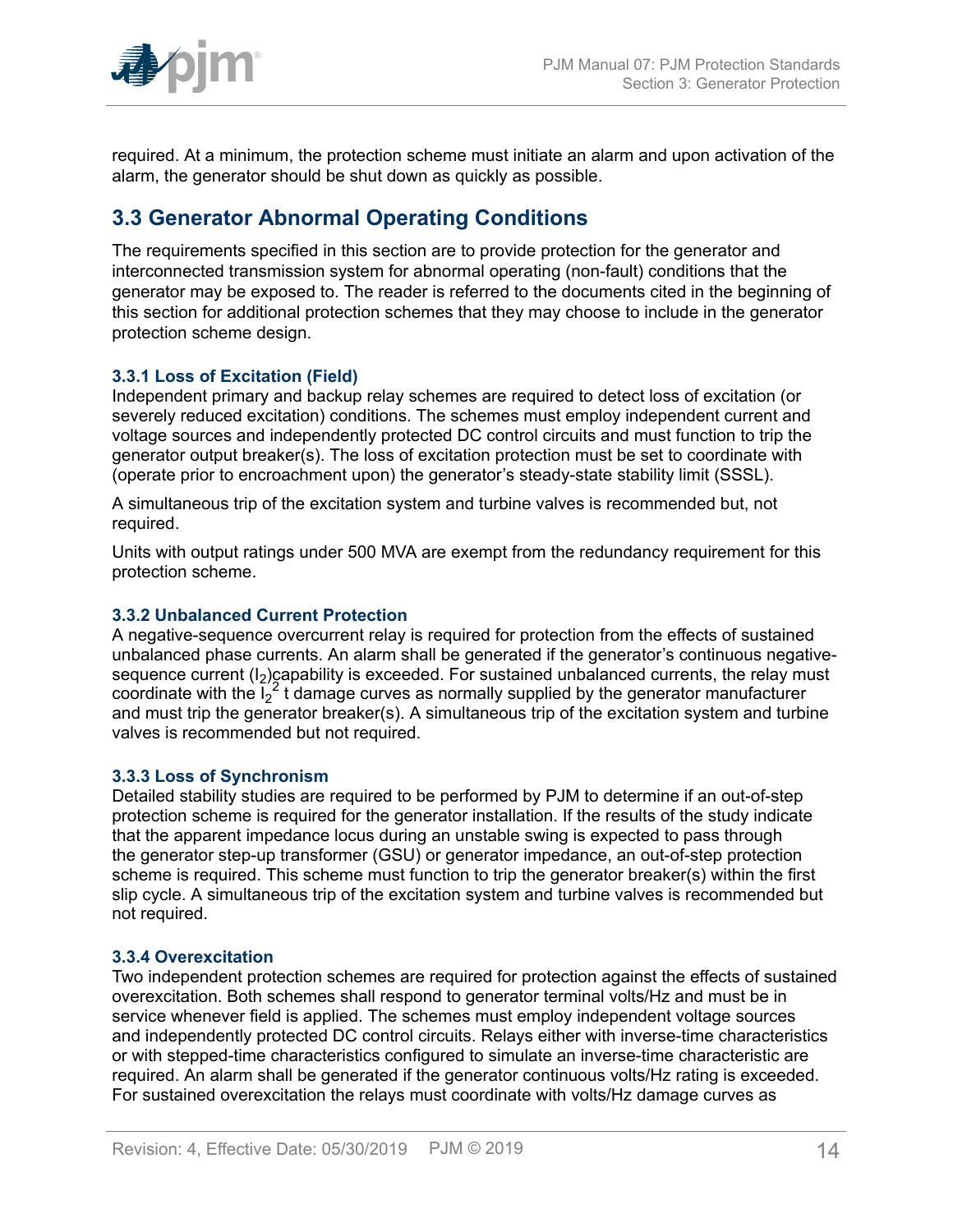

normally supplied by the generator manufacturer and must trip the generator breaker(s) and the excitation. A simultaneous trip of the turbine valves is recommended but not required.

#### **Note:**

It is typical to protect both the generator and the GSU with the same volts/Hz protection schemes. In this case, the protection must coordinate with the volts/Hz damage curves for the more restrictive of the two.

Units with output ratings under 500 MVA are exempt from the redundancy requirement for this protection scheme.

#### <span id="page-14-0"></span>**3.3.5 Reverse Power (Anti-Motoring)**

Anti-motoring protection which initiates an alarm followed by a simultaneous trip of the generator breaker(s), excitation system, and turbine valves is required.

Standard industry practice is to use the reverse power relay as the means for opening the generator breaker(s) following a routine manual or automatic trip of the turbine valves. Typical steam turbine anti-motoring protection consists of a reverse power relay set with a short time delay and supervised by closed turbine valve contacts to initiate a trip. Due to inherent reliability problems with valve position switches, this scheme must be backed up by a reverse power relay (may be the same relay) acting independently of the turbine valve position switches to initiate a trip. The latter scheme must incorporate a time delay as needed to provide security against tripping during transient power swings.

#### <span id="page-14-1"></span>**3.3.6 Abnormal Frequencies**

Abnormal frequency protection (where applied) must be set to allow generators to remain in operation in accordance with PJM and Regional generator off-frequency operation requirements.

#### <span id="page-14-2"></span>**3.3.7 Generator Breaker Failure Protection**

Breaker failure protection shall be provided for all relay-initiated generator trips with the exception of anti-motoring. It should be noted that some generator abnormalities that require the generator to be tripped will not result in an overcurrent condition and therefore may not operate current-actuated fault detectors incorporated in the breaker failure scheme. In these cases the current actuated fault detectors must be supplemented with breaker auxiliary switches using "OR" logic.

#### <span id="page-14-3"></span>**3.3.8 Excitation System Tripping**

Redundant methods for removal of field current (where available) shall be utilized for all protective relay trips. Available methods include the tripping of two field breakers (i.e., main field breaker and the exciter field breaker) or the tripping of a single field breaker with simultaneous activation of the static de-excitation circuit.

Units with output ratings under 500 MVA are exempt from the redundancy requirement.

#### <span id="page-14-4"></span>**3.3.9 Generator Open Breaker Flashover Protection**

Open breaker flashover protection is required for all gas and/or air circuit breakers used for generator synchronizing.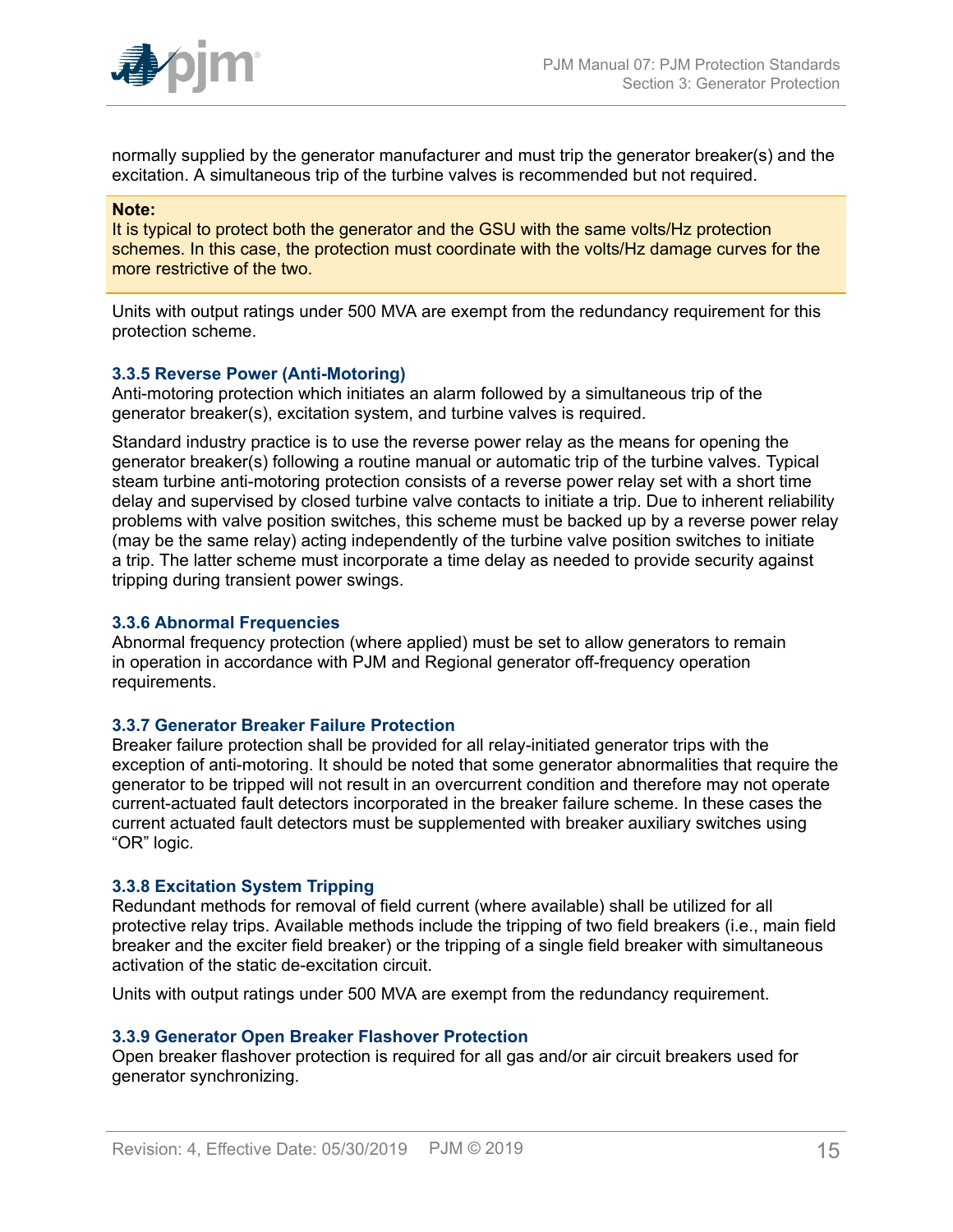

### <span id="page-15-0"></span>**3.3.10 Protection During Start-up or Shut-down**

The generator must be adequately protected if field is applied at less than rated speed during generator start-up or shut-down.

#### <span id="page-15-1"></span>**3.3.11 Inadvertent Energization Protection**

Protection schemes designed specifically to detect the inadvertent energization of a generator while on turning gear is required for all generator installations. This scheme must function to trip the generator breaker(s).

#### <span id="page-15-2"></span>**3.3.12 Synchronizing Equipment**

A synchronism checking relay is required to supervise all manual and automatic synchronizing of the generator. If the generator is required for system restoration, the synchronism checking scheme shall be designed to permit a close of the generator breaker into a de-energized grid.

#### <span id="page-15-3"></span>**3.3.13 Generator Lead Protection**

The generator leads, which consist of the phase conductors from the generator terminals to the unit power transformer and the unit auxiliary transformer, shall be protected by a primary current differential relay scheme. A redundant current differential relay scheme is required if either (1) the generator leads are not installed in bus duct segregated by phase or (2) the generator is not grounded through a high impedance to limit ground faults to levels undetectable by current differential relays. Where redundant schemes are required, independent current sources and independently protected DC control circuits are required. The scheme(s) must function to simultaneously trip the generator breaker(s), excitation system, and turbine valves.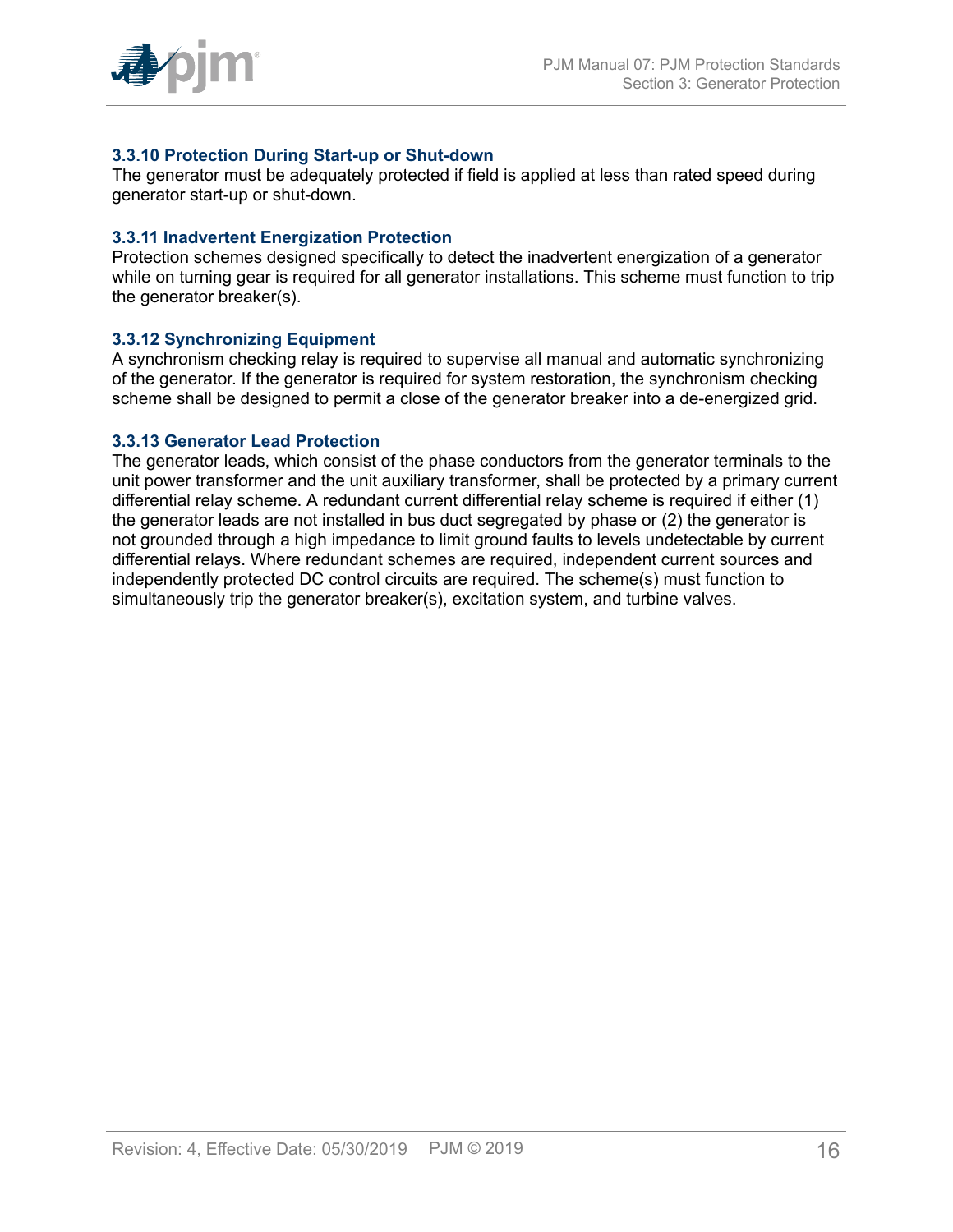### <span id="page-16-0"></span>**Section 4: Unit Power Transformer and Lead Protection**

This section outlines the requirements for the protection of unit power transformers and associated high-side leads where the transformers are (1) rated greater than or equal to 100 MVA, or (2) are connected to utility systems at transmission system voltages above 200 kV, or (3) are connected to facilities as defined in this manual Section 1 - Applicability.

The following standards and publications were used as a reference for developing the requirements specified in this section.

ANSI/IEEE C37.91 Guide for Protective Relay Applications to Power Transformers

### <span id="page-16-1"></span>**4.1 Transformer Fault Protection**

Two independent schemes providing high-speed protection for 100% of the transformer winding are required. Acceptable combinations of protective relay schemes to satisfy this requirement are the following:

- Two independent current differential schemes.
- One current differential scheme and one sudden pressure relay scheme.

The zone of protection for one of the current differential schemes may also include other equipment such as the transformer leads, the generator, and the unit auxiliary transformer and its leads. The schemes must employ independent current sources (where applicable) and independently protected DC control circuits.

### <span id="page-16-2"></span>**4.2 Transformer High-Side Lead Protection**

The transformer high-side leads are required to be protected by two independent current differential schemes or equivalent high-speed schemes. The schemes must utilize independent current sources and independently protected DC control circuits.

### <span id="page-16-3"></span>**4.3 Overexcitation Protection**

Overexcitation protection for the unit power transformer is required. Generally, this protection is provided by the generator overexcitation protection. Refer to Section 3 for the requirements for this protection.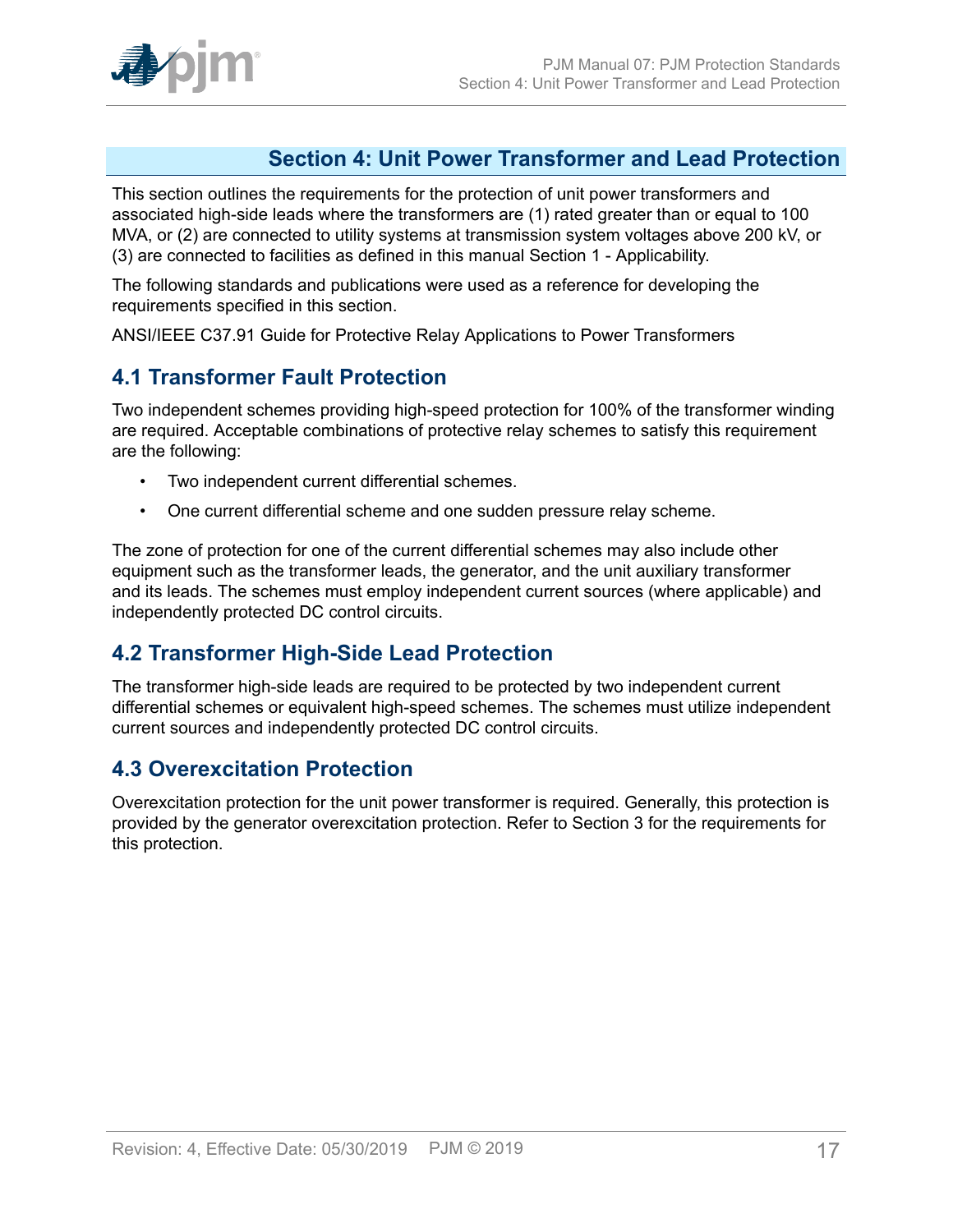

### <span id="page-17-0"></span>**Section 5: Unit Auxiliary Transformer and Lead Protection**

This section outlines the requirements for the protection of unit-connected auxiliary power transformers and associated high and low-side leads where the associated generating units are (1) rated greater than or equal to 100 MVA, or (2) are connected to transmission systems at transmission system voltages above 200 kV, or (3) as defined in this manual Section 1 - Applicability.

The following standards and publications were used as a reference for developing the requirements specified in this section.

• ANSI/IEEE C37.91 Guide for Protective Relay Applications to Power Transformers

## <span id="page-17-1"></span>**5.1 Transformer and Low-Side Lead Protection**

Two independent protection schemes are required for protection of the transformer and low-side leads. At least one of the schemes must provide high-speed protection for the entire protection zone. Acceptable combinations of schemes for satisfying the redundancy requirement are the following:

- Two current differential schemes
- One current differential scheme and one high-side overcurrent scheme
- One current differential scheme, one sudden pressure relay scheme, and one low-side overcurrent scheme

If the transformer low-side neutral is grounded through an impedance which limits ground fault currents to levels not detectable by current differential relays, then the above must be supplemented with a neutral overcurrent scheme. Backup protection for the neutral overcurrent scheme is not required. Independent current sources and independently protected DC control circuits are required for the schemes listed above.

### <span id="page-17-2"></span>**5.2 Transformer High-Side Lead Protection**

The transformer high-side leads must be included in a current differential scheme (i.e., the unit differential scheme). A redundant current differential scheme is required if either (1) the highside leads are not installed in bus duct segregated by phase or (2) ground faults are not limited to levels undetectable by current differential relays. Where redundant schemes are required, independent current sources and independently protected DC control circuits are required for each of the schemes.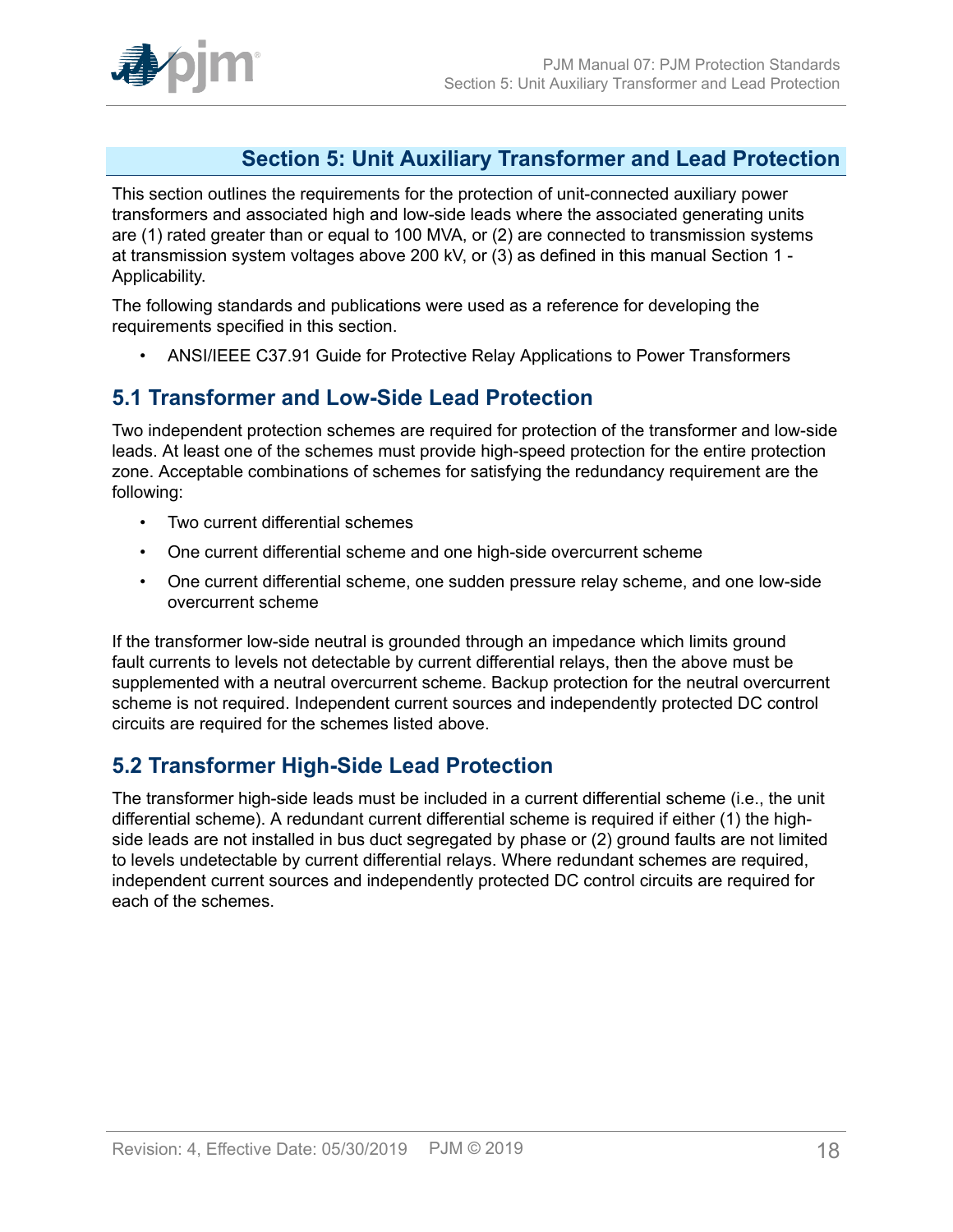

### <span id="page-18-0"></span>**Section 6: Start-up Station Service Transformer and Lead Protection**

This section outlines the requirements for the protection of start-up station service transformers and associated high and low-side leads connected to transmission systems at system voltages above 200 kV or as defined in this manual Section 1 - Applicability.

The following standards and publications were used as a reference for developing the requirements specified in this section.

• ANSI/IEEE C37.91 Guide for Protective Relay Applications to Power Transformers

### <span id="page-18-1"></span>**6.1 Transformer and Low-Side Lead Protection**

Two independent protection schemes are required for protecting the transformer and low-side leads. At least one of the schemes must provide high-speed protection for the entire protection zone. Acceptable combinations of schemes for satisfying this redundancy requirement are the following:

- Two current differential schemes
- One current differential scheme and one high-side overcurrent scheme
- One current differential scheme, one sudden pressure relay scheme, and one low-side overcurrent scheme

If the transformer low-side neutral is grounded through an impedance which limits ground fault currents to levels not detectable by current differential relays, then the above must be supplemented with a neutral overcurrent scheme. Backup protection for the neutral overcurrent scheme is not required.

Independent current sources and independently protected DC control circuits are required for each of the schemes listed above.

### <span id="page-18-2"></span>**6.2 Transformer High-Side Lead Protection**

Two independent current differential or other high-speed relaying schemes are required to protect the transformer high-side leads. Independent current (and voltage, where applicable) sources and independently protected DC control circuits are required for each of the schemes.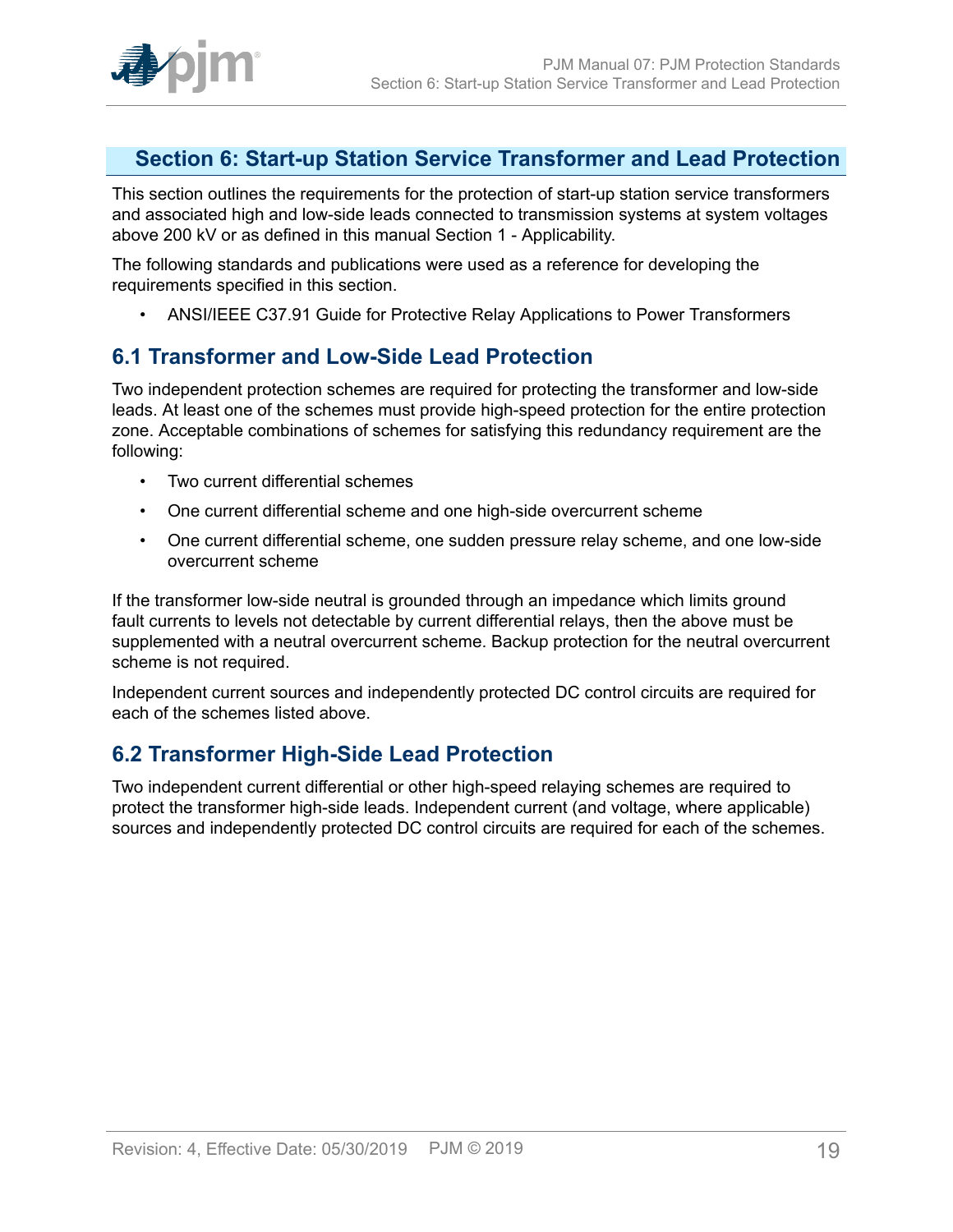

### <span id="page-19-0"></span>**Section 7: Line Protection**

This section outlines the requirements for the protection of lines at system voltages above 200 kV and for Critical BES lines built after January 1, 2012 in this manual Section 1 - Applicability.

The following standards and publications were used as a reference for developing the requirements specified in this section.

• ANSI/IEEE C37.113 Guide for Protective Relay Applications to Transmission Lines

### <span id="page-19-1"></span>**7.1 General Requirements**

Two independent protection schemes are required for all lines covered by these requirements. For the purposes of this document, these schemes will be referred to as primary and backup. Both schemes must be capable of detecting all types of faults including maximum expected arc resistance that may occur at any location on the protected line.

Both primary and backup protection schemes must employ independent current and voltage sources and independently protected DC control circuits. Details on the requirements for the current and voltage sources are provided below.

### <span id="page-19-2"></span>**7.1.1 Current Sources**

Independent current transformers (CTs) are required for the primary and backup line protection schemes. For dead tank breakers, both primary and backup relays shall be connected such that breaker faults will be detected by the primary and backup relays of both protection zones adjacent to the breaker. Overlapping zones of protection are required in all cases.

### <span id="page-19-3"></span>**7.1.2 Voltage Sources**

Independent voltage sources are required for the primary and backup line protection schemes unless one of the schemes operates based on current only such as a current differential scheme. The following design options are acceptable:

- Independent voltage transformers (VTs)
- Independent secondary windings of the same VT

### <span id="page-19-4"></span>**7.2 Primary Protection**

The primary line protection scheme must provide high-speed simultaneous tripping of all line terminals. The scheme must have sufficient speed so that it will provide the required fault clearing times for system stability as defined in the NERC TPL-001 Transmission Planning Standard. To meet the speed and coverage requirements as defined above, a high speed communication channel is required for this scheme.

## <span id="page-19-5"></span>**7.3 Back-up Protection**

The back-up line protection scheme shall be independent of the primary line protection scheme and must utilize independent current and voltage sources and independently protected DC control circuits. The following requirements apply for the back-up protection:

• Relays from the same manufacturer are acceptable for both the primary and back-up systems. The use of different models is recommended but not required.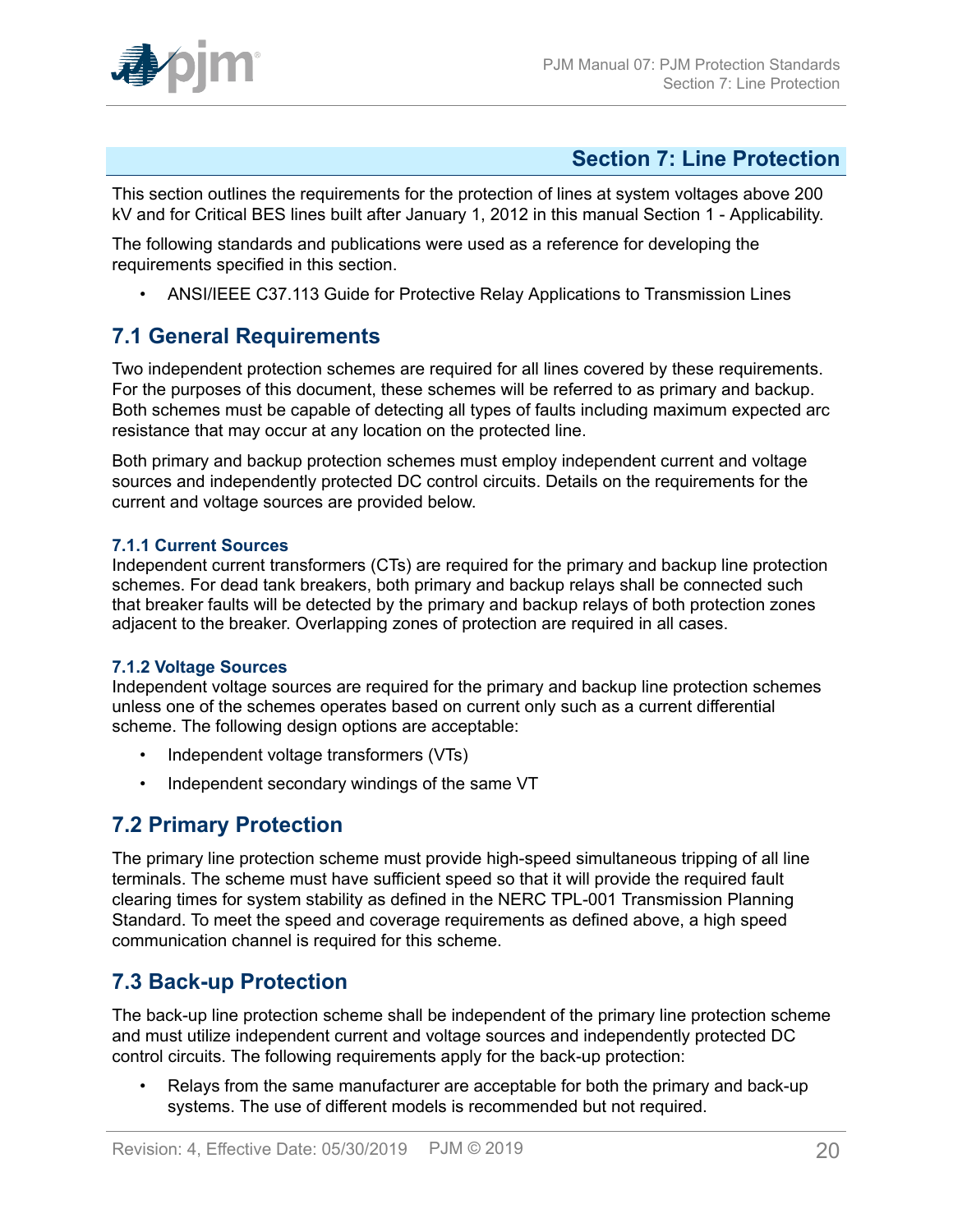

- Back-up protection must have sufficient speed to provide the clearing times necessary to maintain system stability as defined in the NERC TPL Transmission Planning Standards.
- The back-up protection may require the inclusion of a communications-assisted tripping system in order to meet clearing time requirements. In such cases, the communication path must be independent of the communication path for the primary relays. Refer to Appendix C for further details on requirements for the communications channels. When redundant communications-assisted protection is required, alarms must be provided sufficient to detect a failure which disables both primary and back-up communicationsassisted tripping.
- One protection scheme must always include a non-communications-assisted tripping scheme for phase and ground faults, regardless of whether a backup communicationsassisted tripping system is employed.
	- o Non-communications-assisted instantaneous impedance based protection (traditionally referred to as Zone 1) or instantaneous directional overcurrent protection is required for all line terminals unless the line impedance is insufficient for both reliable and secure operation. This protection scheme shall be set to operate without additional time delay (other than as required to override transient overreach behavior) and to be insensitive to faults external to the protected line.
	- o Non-communications-assisted time delayed impedance based protection (traditionally referred to as Zone 2) or time delayed directional overcurrent protection is required for all line terminals. This protection scheme shall be set with sufficient time delay to coordinate with adjacent circuit protection including breaker failure protection. For two-terminal-line applications, sufficient sensitivity is required to provide complete line coverage of the protected line. For three-terminal-line applications, see Appendix E

## <span id="page-20-0"></span>**7.4 Restricted Ground Fault Protection**

A scheme must be provided to detect ground faults with high fault resistance. The relay(s) selected for this application must be set at 600 primary amperes or less, provided that this setting is greater than the maximum line zero-sequence load unbalance. These relays may serve as the overreaching non-communications-assisted ground tripping function.

### <span id="page-20-1"></span>**7.5 Close-in Multi-Phase Fault Protection (Switch-Onto-Fault Protection)**

Protection must be provided to clear zero-voltage faults present when a line is energized with the relay potential source provided by line-side voltage transformers. A scheme designed to specifically provide this protection must be provided if this protection is not inherently provided by the primary and/or back-up line protection schemes. Scheme redundancy is not required.

## <span id="page-20-2"></span>**7.6 Out-of-Step Protection**

Out-of-step protection is typically not utilized within the PJM system. The application of outof-step relays in any transmission application must be reviewed and approved by the PJM Planning Department, with input from the PJM Relay Subcommittee as necessary.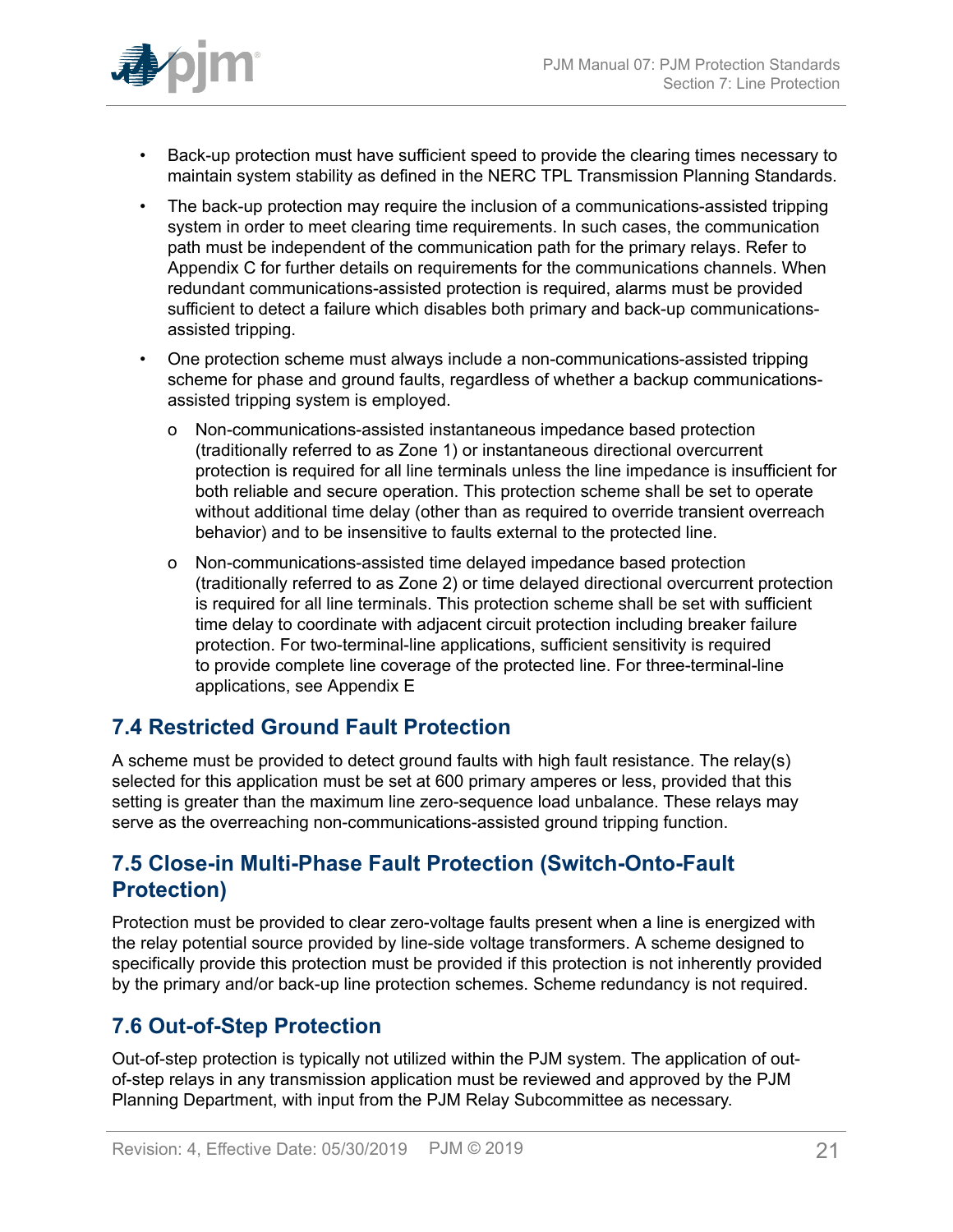

# <span id="page-21-0"></span>**7.7 Single-Phase Tripping**

Single-phase tripping is typically not utilized within the PJM system. The application of singlephase tripping must be reviewed and approved by the PJM Planning Department, with input from the PJM Relay Subcommittee as necessary.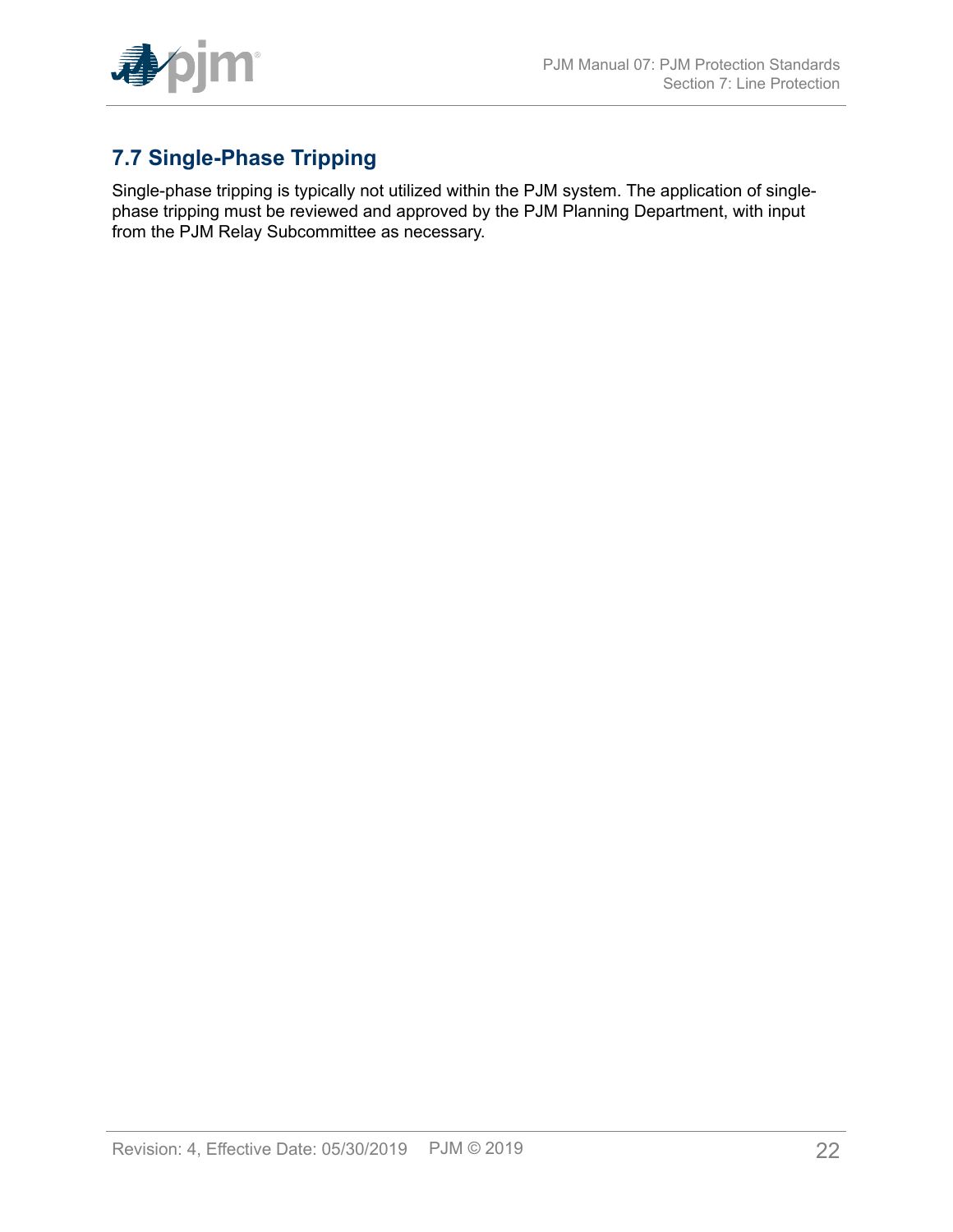

### <span id="page-22-0"></span>**Section 8: Substation Transformer Protection**

This section outlines the requirements for the protection of substation transformers with highside voltages of 200kV and above or as defined in this manual Section 1 - Applicability.

The following standards and publications were used as a reference for developing the requirements specified in this section.

- ANSI/IEEE C37.91 Guide for Protective Relay Applications to Power Transformers
- ANSI/IEEE C37.110 Guide for the Application of Current Transformers Used for Protective Relaying Purposes

### <span id="page-22-1"></span>**8.1 Transformer Protection**

#### <span id="page-22-2"></span>**8.1.1 Bulk Power Transformers**

Bulk Power Transformers are transformers with low-side voltages greater than or equal to 100 kV and networked on the low side

Two independent high-speed protection schemes are required. Acceptable combinations of schemes for satisfying the redundancy requirement are the following:

- Two independent current differential schemes
- One current differential scheme and one sudden pressure relay scheme

Independently protected DC control circuits are required.

#### <span id="page-22-3"></span>**8.1.2 All other substation transformers**

Two independent protection schemes, at least one of which must be high-speed, are required. Acceptable combinations of schemes for satisfying the redundancy requirement are the following:

- Two independent current-based schemes, one of which must be differential
- One current-based scheme and one sudden pressure relay scheme

Independently protected DC control circuits are required.

#### <span id="page-22-4"></span>**8.1.3 Sudden Pressure Relay Applications**

When a sudden pressure relay scheme is used as one of the two independent protection schemes and the transformer has a tap changer in a compartment separate from the main tank, the sudden pressure relay scheme must use sudden pressure relays in both the main tank and the tap changer compartment.

#### <span id="page-22-5"></span>**8.1.4 Current Differential Zone Considerations**

If the transformer current differential zone is extended to include the bus between breakers on the high or low sides of the transformer, the current circuit from each breaker must be connected to separate restraint windings in the differential relay, with the following exception. Two or more current circuits may be paralleled into one restraint winding only if current can flow in no more than one of the paralleled circuits for all faults external to the differential protective zone (i.e., radial feeder breakers with no source of fault current).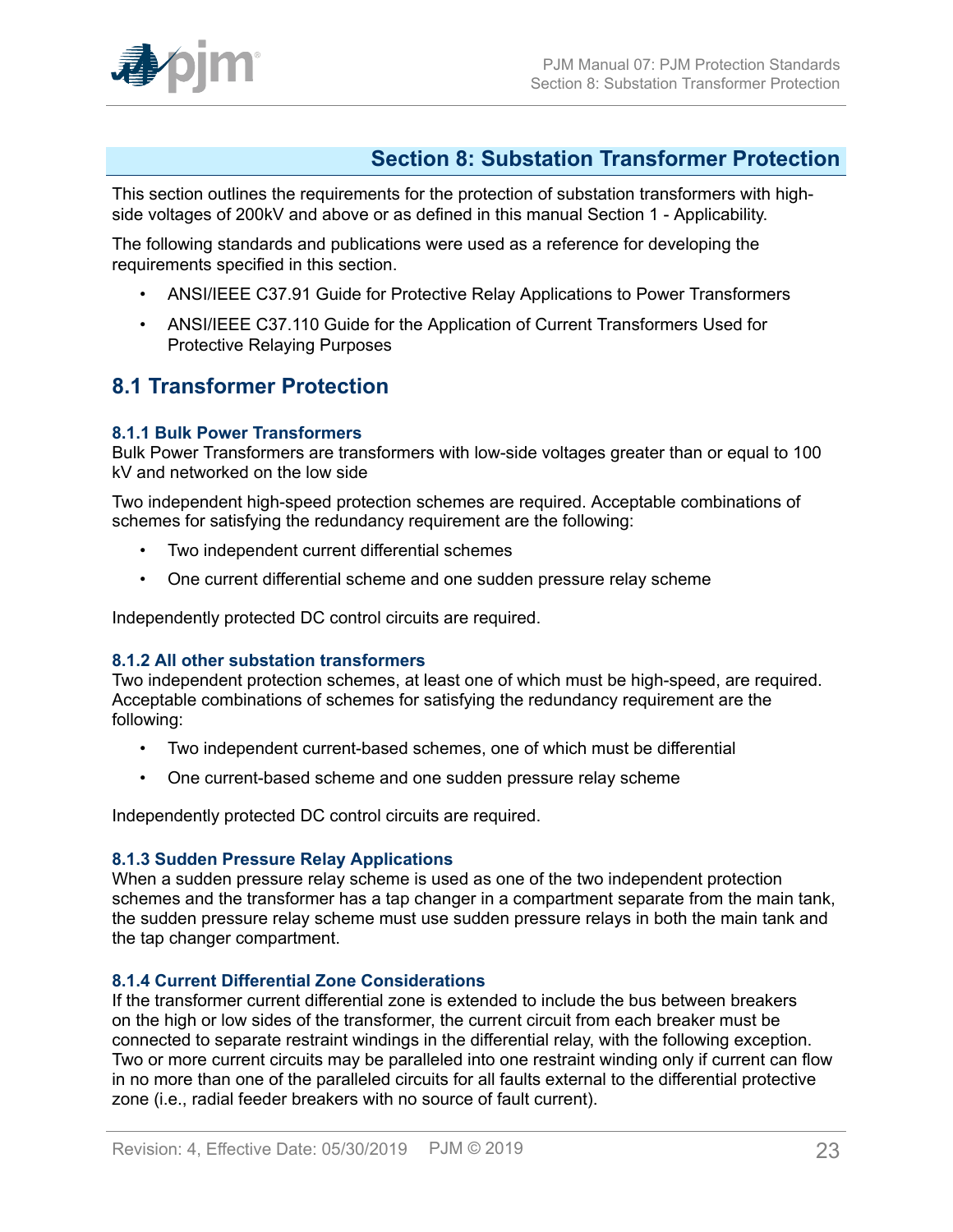

## <span id="page-23-0"></span>**8.2 Isolation of a Faulted Transformer Tapped to a Line**

This section addresses the requirements for isolating a fault on a transformer tapped on a line. Bulk power lines operated at greater than 300 kV shall not be tapped. Lines operated at less than 300 kV lines may be tapped with the concurrence of the transmission line owner(s).

#### <span id="page-23-1"></span>**8.2.1 Transformer HV Isolation Device Requirements**

This section is concerned with the isolation of power transformers tapped a line.

All transformers tagged to a line require a device (e.g. circuit breaker, circuit switcher, disconnect switch, etc.) which will automatically isolate the transformer from the line following transformer fault clearing.

Transformers with low-side voltage ratings less than 60 kV are at increased risk of having animal contacts. Therefore, a fault interrupting device capable of interrupting low-side faults is required for transformers with low-side voltage ratings less than 60 kV in order to prevent tripping the tapped line.

Since Bulk Power Transformers have low-side voltage ratings above 100 kV, they are considered less prone to animal contact and therefore are not required to have fault interrupting devices.

Fault interrupting devices do not have to be rated to interrupt all faults within the transformer zone of protection (i.e. circuit switchers may not be capable of interrupting source side faults). An alternate means of tripping for faults exceeding the capability of the device will be required. Protection and coordination requirements for transformer primary faults shall be determined by, or in discussions with the transmission line owner(s). Examples of alternate means of tripping for primary transformer faults are direct transfer trip or remote line relay operation.

When a fault interrupting device is not required and is not installed, a motor operated disconnect switch will be required on the tapped line side of the transformer. The switch will isolate the transformer after the fault has been cleared to allow line restoration. The switch will be opened by the transformer protection schemes in coordination with the clearing of the tapped line.

In cases where an increased exposure to line tripping is a reliability concern, the use of a high side-interrupting device will be required.

#### <span id="page-23-2"></span>**8.2.2 Protection Scheme Requirements**

A fault interrupting device requires a device failure scheme when the transformer associated with the failed device serves anything other than a radial distribution load or independent from it. The requirement to install a disconnect switch and any requirements for the operation of the switch shall be determined by, or in discussions with the when the transmission line owner(s) requires it.

- When a device failure scheme is required for a fault interrupting device that is fully rated for all faults on the transformer, the following are acceptable schemes for isolating the faulted transformer for the contingency of a stuck interrupting device:
	- o Direct transfer trip scheme
	- o Second interrupting device
	- o Ground switch and motor operated disconnect switch combination.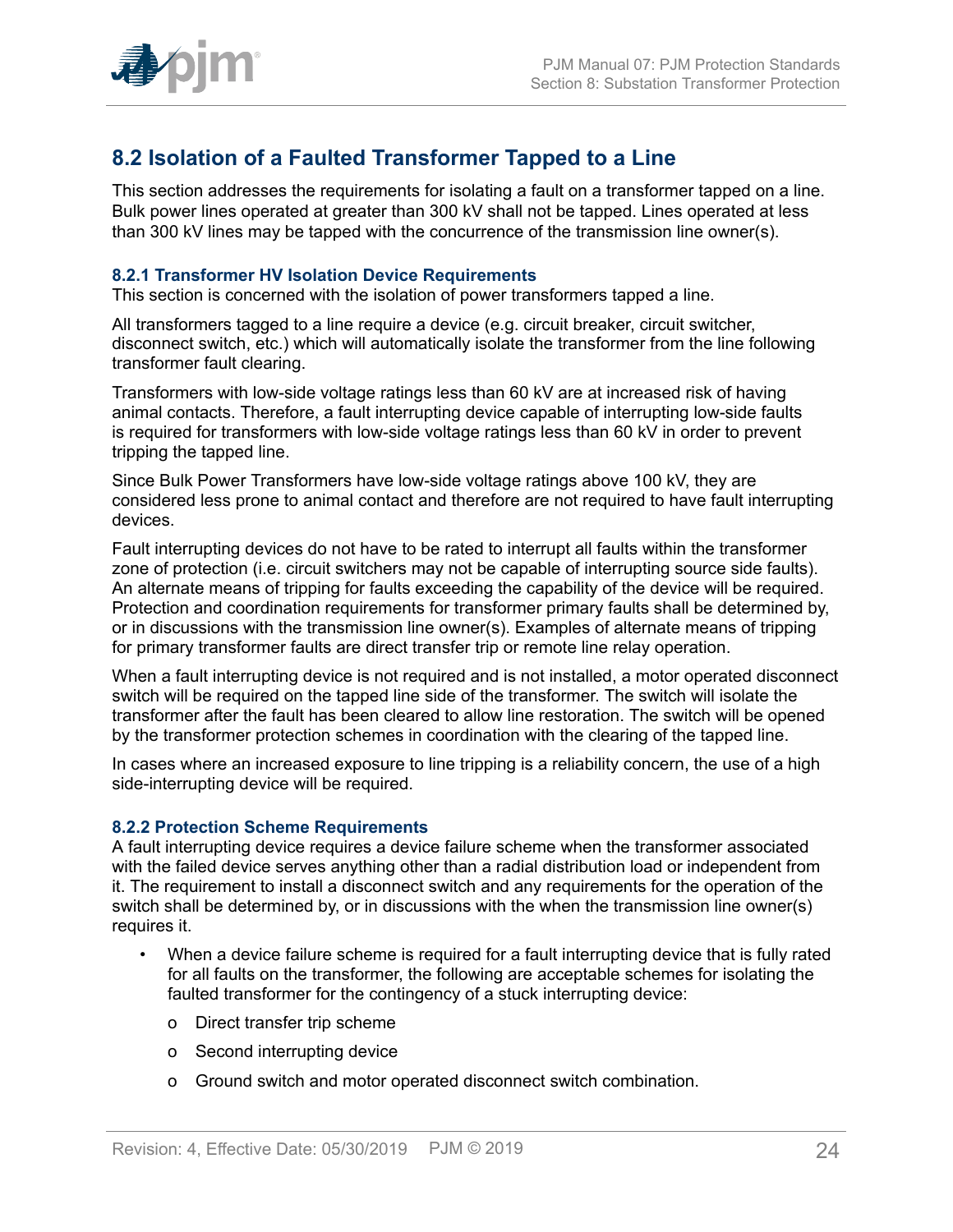

- When the interrupting device is not fully rated to interrupt all faults in the transformer zone of protection, such as a disconnect switch or a circuit switcher that is not rated to interrupt high side faults on the transformer, the following are acceptable schemes for providing primary and backup fault clearing of the transformer:
	- o Two independent direct transfer trip schemes Once the remote line terminals have opened, the faulted transformer shall be automatically isolated from the line and automatic reclosing of the line shall be permitted.
	- o Combination of a direct transfer trip scheme and a ground switch Where carrier direct transfer trip is used, the ground switch and direct transfer trip shall not be connected to the same phase. Once the remote line terminals have opened, the faulted transformer shall be automatically isolated from the line and automatic reclosing of the line shall be permitted.
	- o Remote primary and backup line relays capable of tripping for all faults not cleared by the transformer protection schemes - Once the remote line terminals have opened, the faulted transformer shall be automatically isolated from the line and automatic reclosing of the line shall be permitted.

### <span id="page-24-0"></span>**8.2.3 Protection Scheme Recommendations**

Certain situations may require the transformer protection to initiate tripping of the transmission line terminals. For line restoration or other purposes, the tripping logic frequently utilizes auxiliary switch contacts of the primary disconnect switch. The following application recommendations apply. (Elevation of the recommendations to requirements shall be determined by, or in discussions with the transmission line owner(s).

- Auxiliary contacts associated with the disconnect switch operating mechanism (e.g., a motor-operator) should not be used if the mechanism can be de-coupled from the switch. Otherwise, the switch may indicate open when it is in fact closed, likely defeating desired protection functions. A separate auxiliary switch assembly attached to the operating shaft of the switch itself should be used.
- Due to dependability concerns with auxiliary switches, it is recommended that the transformer primary disconnect switch auxiliary contacts not be used in such a manner that if the auxiliary switch (i.e., 89a) contact were to falsely indicate that the disconnect switch is open, the required tripping of local breakers or the direct transfer tripping of remote breakers would be defeated. The use of auxiliary switches in the protection scheme should be limited to local trip seal-in, direct transfer trip termination, etc. For example, assume that a fault occurs within the transformer with a magnitude which exceeds the capability of the interrupter, but cannot easily be detected by the line relays at the terminals. Trip (local and/or remote) logic of the form  $T = 94 + T*89a$  is permissible. Trip logic of the form  $T = 94*89a$  is not recommended. Alternatively, trip logic of the form  $T = 94*(89a + 50)$  may be acceptable, where "50" is a current detector set as low as practical and connected to monitor current through the switch.
- Using the above example, if the transformer is connected in such a manner that it can be switched between two bulk-power lines, there may be no alternative than to use auxiliary switch contacts to determine which line to trip. In this case, any redundancy requirements will extend to the auxiliary switches, which should be electrically and mechanically independent.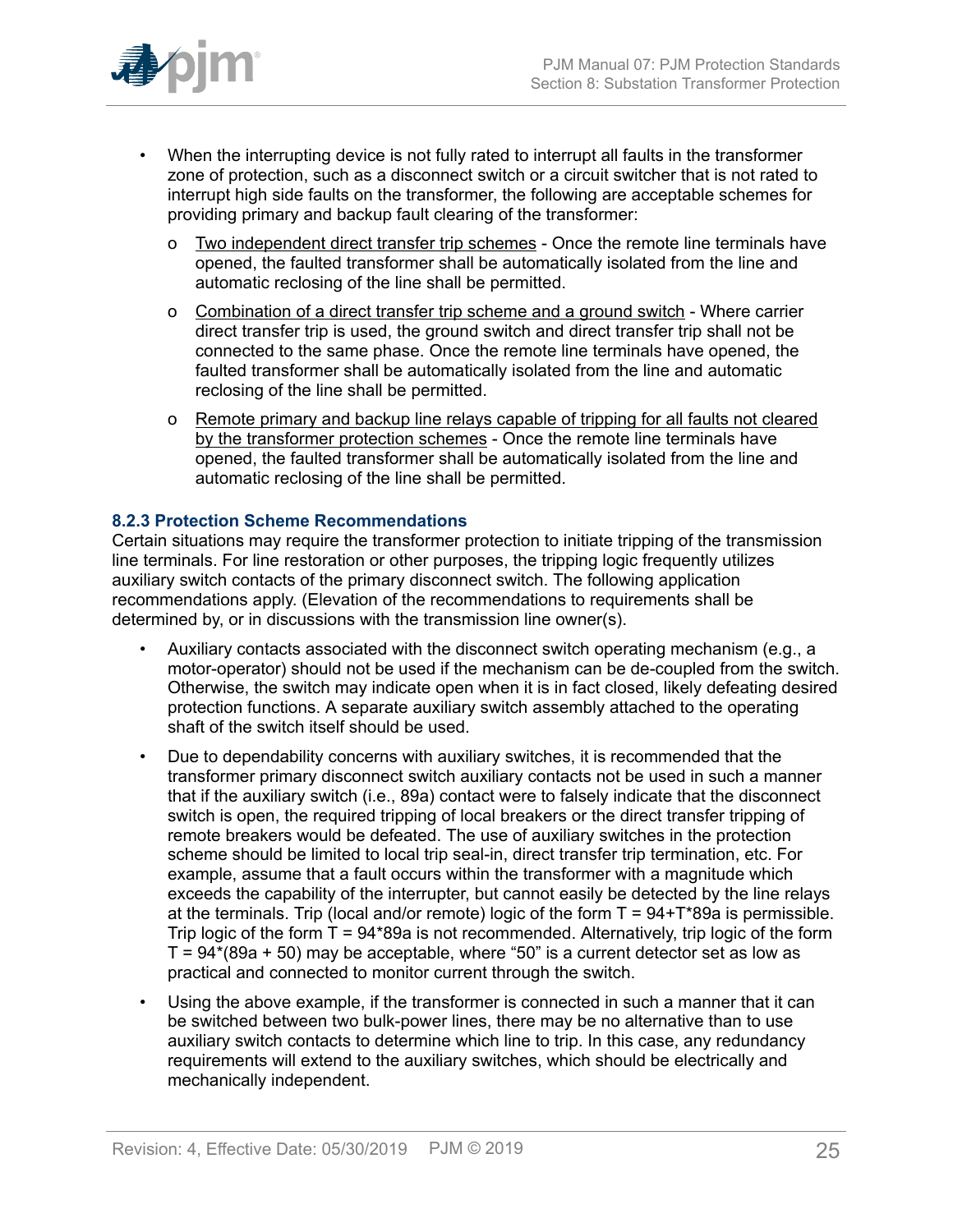

## <span id="page-25-0"></span>**8.3 Transformer Leads Protection**

The transformer high and low side leads must be protected by two independent schemes, both of which must be high-speed unless the leads are included in a line protection zone. The schemes must utilize independent current and/or voltage sources and independently protected DC control circuits. Where the voltage rating of the low-side leads is less than 100 kV, redundancy in the low side lead protection is not required.

Blind spots in a lead protection scheme can result during an operating condition, such as an open disconnect switch, where a portion of the transformer leads may be unprotected. If a blind spot in the lead protection can result from any operating condition, independent protection systems for the blind spot must be provided for the Bulk Power Transformers.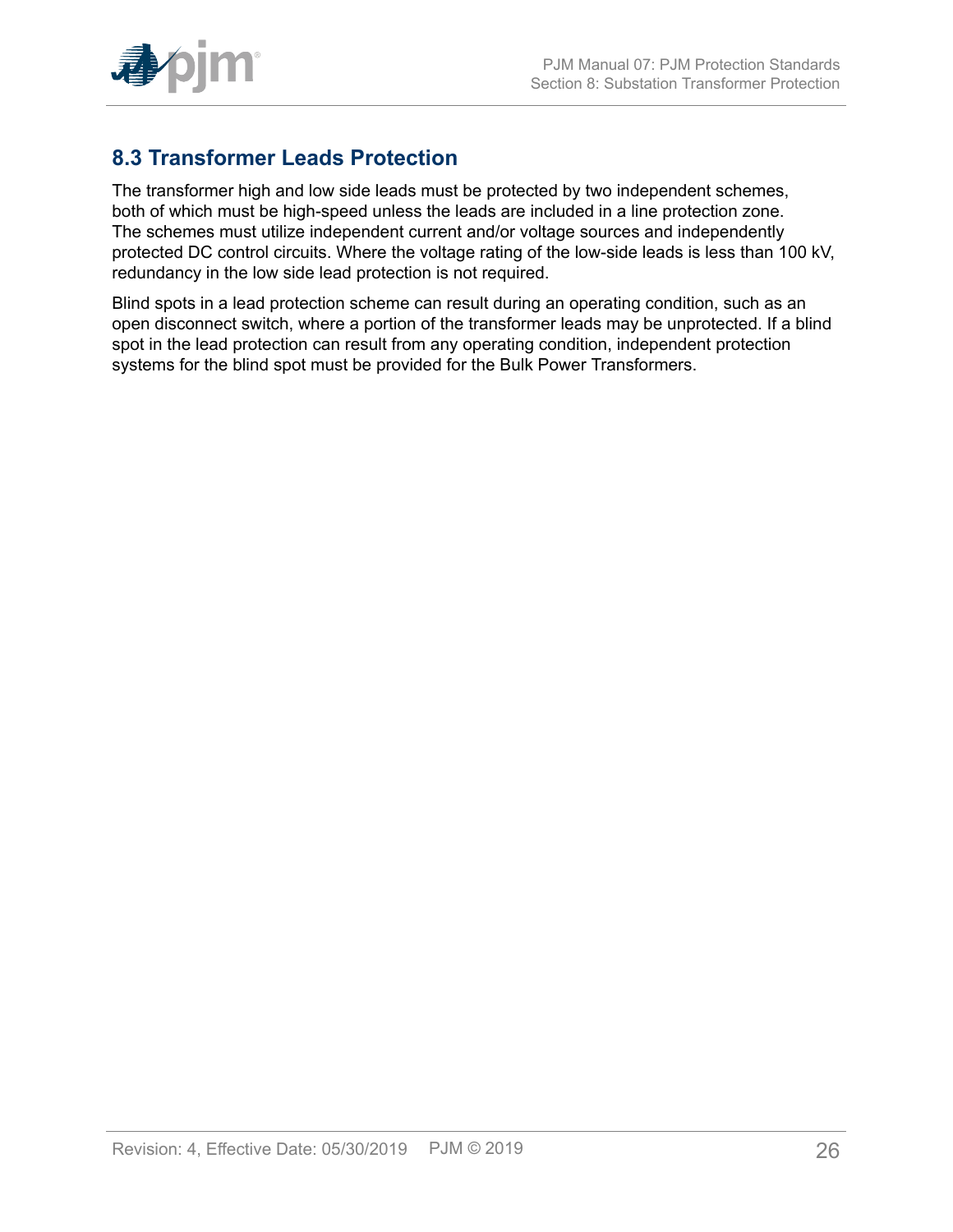

## <span id="page-26-0"></span>**Section 9: Bus Protection**

This section outlines the requirements for the protection of substation buses rated 200 kV and above or as defined in this manual Section 1 - Applicability.

The following standards and publications were used as a reference for developing the requirements specified in this section.

- ANSI/IEEE C37.234 Guide for Protective Relay Applications to Power System Buses
- ANSI/IEEE C37.110 Guide for the Application of Current Transformers Used for Protective Relaying Purposes

Two independent high-speed protection schemes are required for protecting the bus. They must utilize independent current and/or voltage sources and independently protected DC control circuits.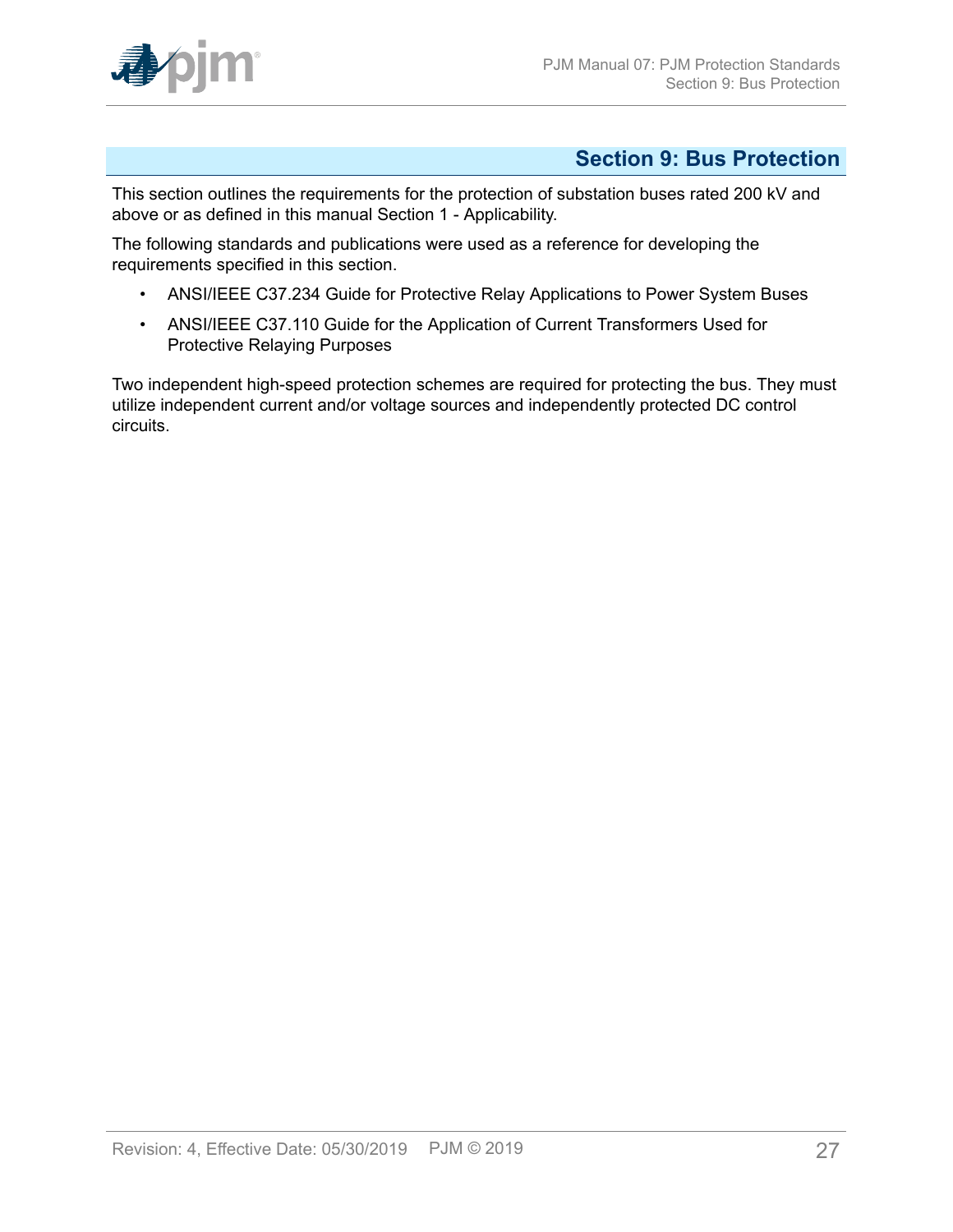

### <span id="page-27-0"></span>**Section 10: Shunt Reactor Protection**

This section outlines the minimum requirements for the protection of shunt reactors rated 200 kV and above or as defined in this manual Section 1 - Applicability.

The following standards and publications were used as a reference for developing the requirements specified in this section.

- ANSI/IEEE C37.109 Guide for the Protection of Shunt Reactors
- ANSI/IEEE C37.110 Guide for the Application of Current Transformers Used for Protective Relaying Purposes

In general, the requirements for the protection of shunt reactors are functionally equivalent to the requirements for the protection of substation transformers. Some requirements do not apply to reactors, for example those relating to multiple windings.

The specific hardware used for reactor protection will generally be different from that used for transformer protection; however, as noted above, the functional requirements are equivalent and are summarized as follows:

- The reactor must be protected by two independent high-speed schemes. The two schemes must utilize independently protected DC control circuits.
- The reactor leads must be protected by two independent schemes, both of which must be high-speed unless the leads are included in a line protection zone. The two schemes must utilize independent current and/or potential sources and independently protected DC control circuits.
- For additional detail and for other requirements (e.g., the use of auxiliary contacts in the protection scheme), see Section 8 on Substation Transformer Protection.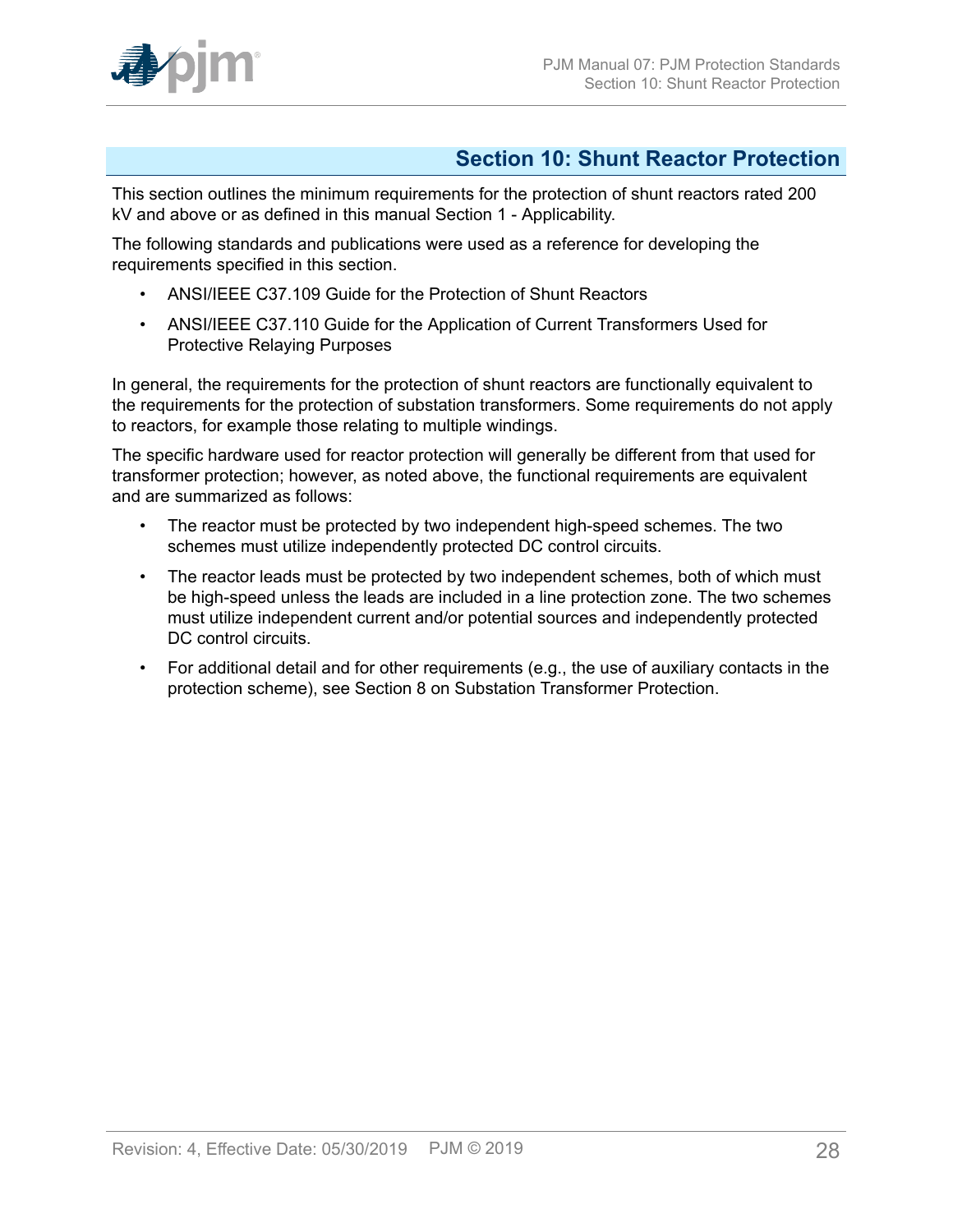

## <span id="page-28-0"></span>**Section 11: Shunt Capacitor Protection**

This section outlines the minimum requirements for the protection of shunt capacitors rated 200 kV and above or as defined in this manual Section 1 - Applicability.

The following standards and publications were used as a reference for developing the requirements specified in this section.

- ANSI/IEEE C37.99 Guide for the Protection of Shunt Capacitor Banks
- ANSI/IEEE C37.110 Guide for the Application of Current Transformers Used for Protective Relaying Purposes
- IEEE 1036-Guide for Application of Shunt Power Capacitors

The following schemes must be provided to protect each capacitor bank:

### <span id="page-28-1"></span>**11.1 Primary Leads Protection**

The capacitor bank leads must be protected by two independent schemes, both of which must be high-speed unless the leads are included in a line protection zone. The two schemes must utilize independent current and/or potential sources and independently protected DC control circuits.

### <span id="page-28-2"></span>**11.2 Unbalance Detection Scheme**

Primary and back-up capacitor bank unbalance detection schemes must be installed. These schemes should be set to trip the capacitor bank for unbalances resulting in greater than 110% of rated voltage across the individual capacitor cans. For externally-fused capacitor banks, the bank must be designed such that a single can failure does not result in greater than 110% of rated voltage across the remaining cans. Independently protected DC control schemes must be used for each of the schemes. Where potential sensing is used in both the primary and backup schemes, independent voltage sources are required, with the exception of voltage differential schemes which will result in a trip of the capacitor bank upon the loss of the voltage source to the scheme.

### <span id="page-28-3"></span>**11.3 Capacitor Bank Fusing**

For externally fused capacitor banks, the fuse size should be chosen to protect the capacitor can from catastrophic can rupture in the event of an internal can fault. In the case of fuseless banks, the protection scheme operating characteristics and bank design must be selected to protect against catastrophic can ruptures.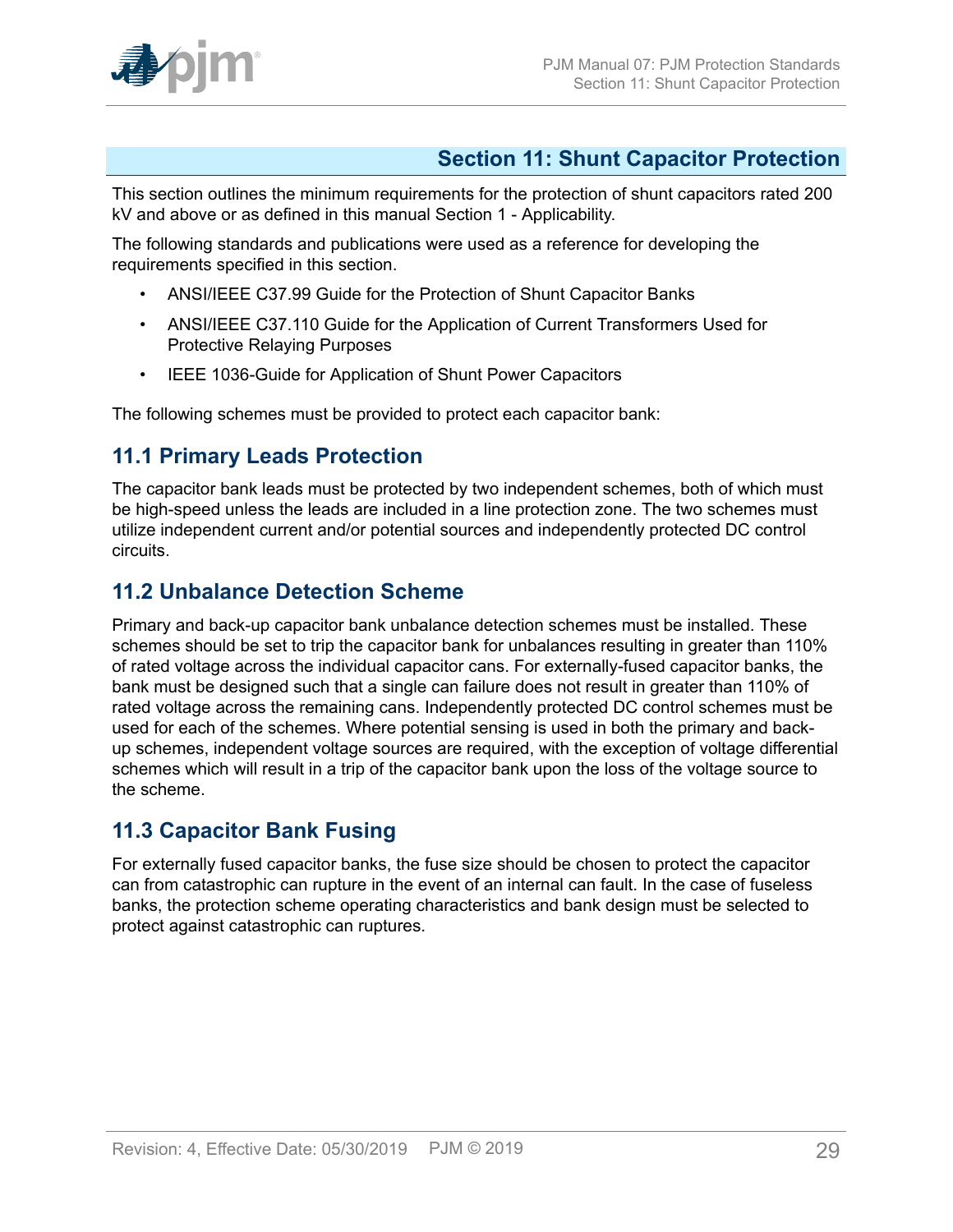

### <span id="page-29-0"></span>**Section 12: Breaker Failure Protection**

This section outlines the minimum requirements for breaker failure protection for fault interrupting devices (including circuit switchers, where applicable) at system voltages above 200 kV or as defined in this manual Section 1 - Applicability.

The following standards and publications were used as a reference for developing the requirements specified in this section.

• ANSI/IEEE Std C37.119 - IEEE Guide for Breaker Failure Protection of Power Circuit **Breakers** 

### <span id="page-29-1"></span>**12.1 Local breaker failure protection requirements**

A dedicated<sup>2</sup> breaker failure scheme shall be used for each fault-interrupting device and shall initiate tripping of all local sources of fault current.

The breaker failure output tripping relay shall block both manual and automatic closing of all local breakers required to trip until the failed breaker has been electrically isolated.

## <span id="page-29-2"></span>**12.2 Direct transfer trip requirements (See also Appendix B)**

Local breaker failure protection shall initiate direct transfer tripping of associated remote terminals if any of the following conditions exist.

- Speed is required to assure system stability.
- Remote back-up protection is unacceptable because of the number of circuits and area affected.
- The sensitivity of remote relay schemes is inadequate due to connected transformers, connected generators, line-end fault levels, or due to strong infeed from parallel sources.

Tripping shall be maintained at the remote terminal until the failed breaker has been electrically isolated.

Automatic reclosing shall be prevented at the remote terminal until the failed breaker has been electrically isolated.

### <span id="page-29-3"></span>**12.3 Breaker failure scheme design requirements**

Failure of a single component shall not disable both the tripping of the breaker and the breaker failure scheme.

For security against possible false breaker failure scheme operation, the minimum acceptable margin between normal fault clearing and a breaker failure trip decision is 24 msec.

 $2$  A "dedicated" scheme is defined for purposes of this document as one which utilizes a separate breaker failure timer (or timers) for each breaker as opposed to a scheme which utilizes a breaker failure timer common to all breakers supplied by a bus. A dedicated scheme may utilize elements common to other breakers such as an auxiliary tripping relay which trips all breakers on the affected bus.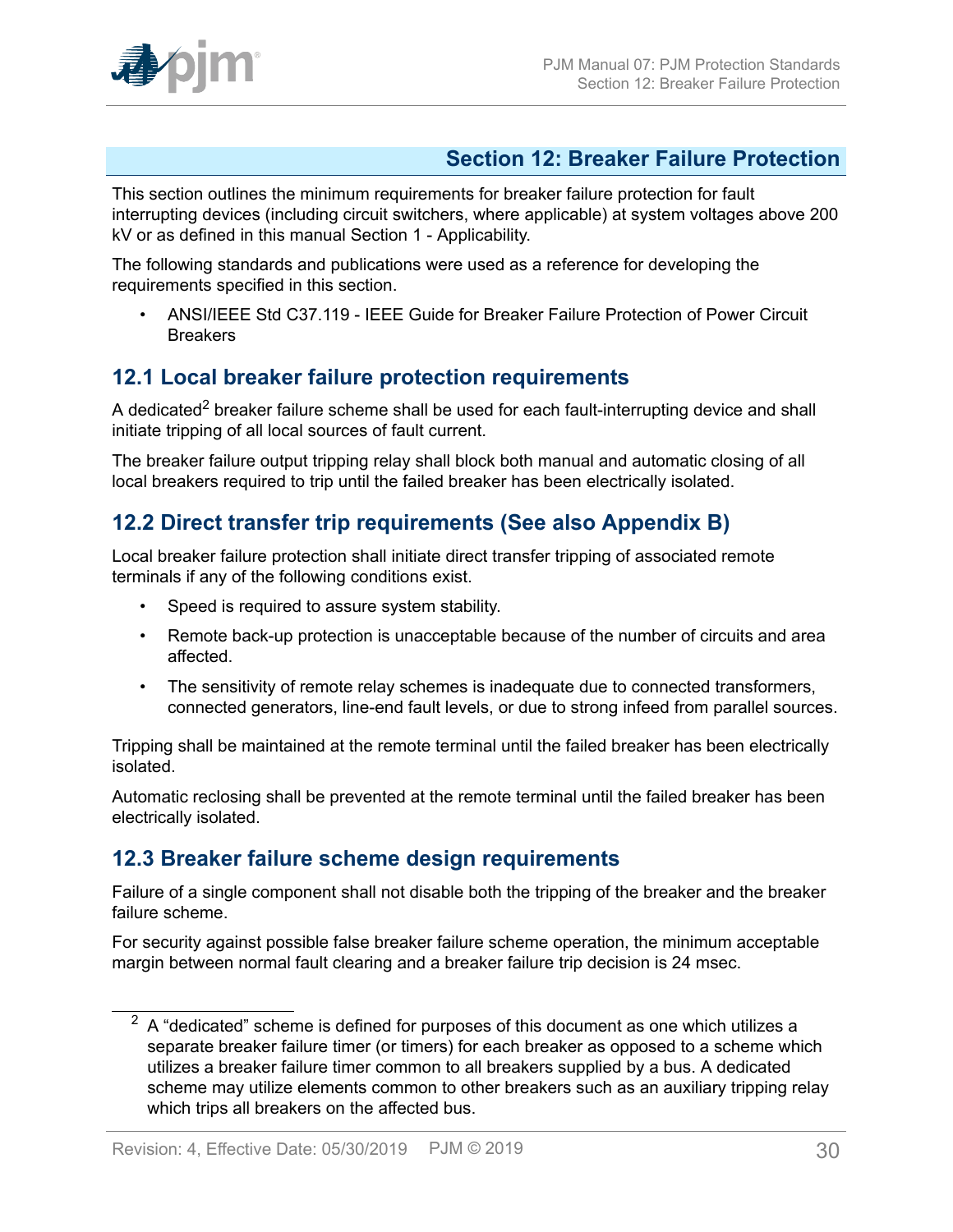

Current actuated fault detectors are always required. However, when the primary and backup relays detect conditions for which the current actuated fault detectors lack the required sensitivity, breaker auxiliary switches shall also be used.

Breaker failure scheme designs generally include an optional "re-trip" feature whose purpose is to prevent unnecessary breaker failure operations which could occur for various reasons<sup>3</sup>. The re-trip feature must be implemented unless it has been established that fault-detector settings, scheme logic, or other considerations negate the advantages of the re-trip feature. The re-trip feature must function to re-trip the protected interrupting device upon initiation of the breaker failure scheme.

## <span id="page-30-0"></span>**12.4 Pole Disagreement Tripping**

Pole Disagreement Tripping must be installed on all fault interrupting devices capable of individual pole operation. The pole disagreement scheme must incorporate the following features:

- All poles of the device must be opened if the position of one pole fails to agree with the position of either of the other two.
- An alarm specifically for "pole disagreement" must be initiated by the above scheme.
- The disagreement scheme is to trip only the affected device.

## <span id="page-30-1"></span>**12.5 Live tank circuit breakers**

Live tank circuit breakers must be provided with high speed flashover protection to detect and isolate a phase-to-ground flashover of the circuit breaker column if the column would be in a blind spot from local protection schemes for such a flashover.

## <span id="page-30-2"></span>**12.6 Current transformer support columns**

Current transformer support columns must be provided with high speed flashover protection to detect and isolate a phase-to-ground flashover of the current transformer support column if the current transformers would be in a blind spot from local protection schemes for such a flashover.

 $3$  Applications of the re-trip feature include (1) activation of a second trip coil in recognition of the possibility that the first trip coil may be defective; (2) the attempt to trip the breaker prior to the expiration of breaker failure timing in the event that breaker failure has been initiated without trip having been initiated. Events of the latter type have occurred due to improper test procedures and due to certain relay failure modes.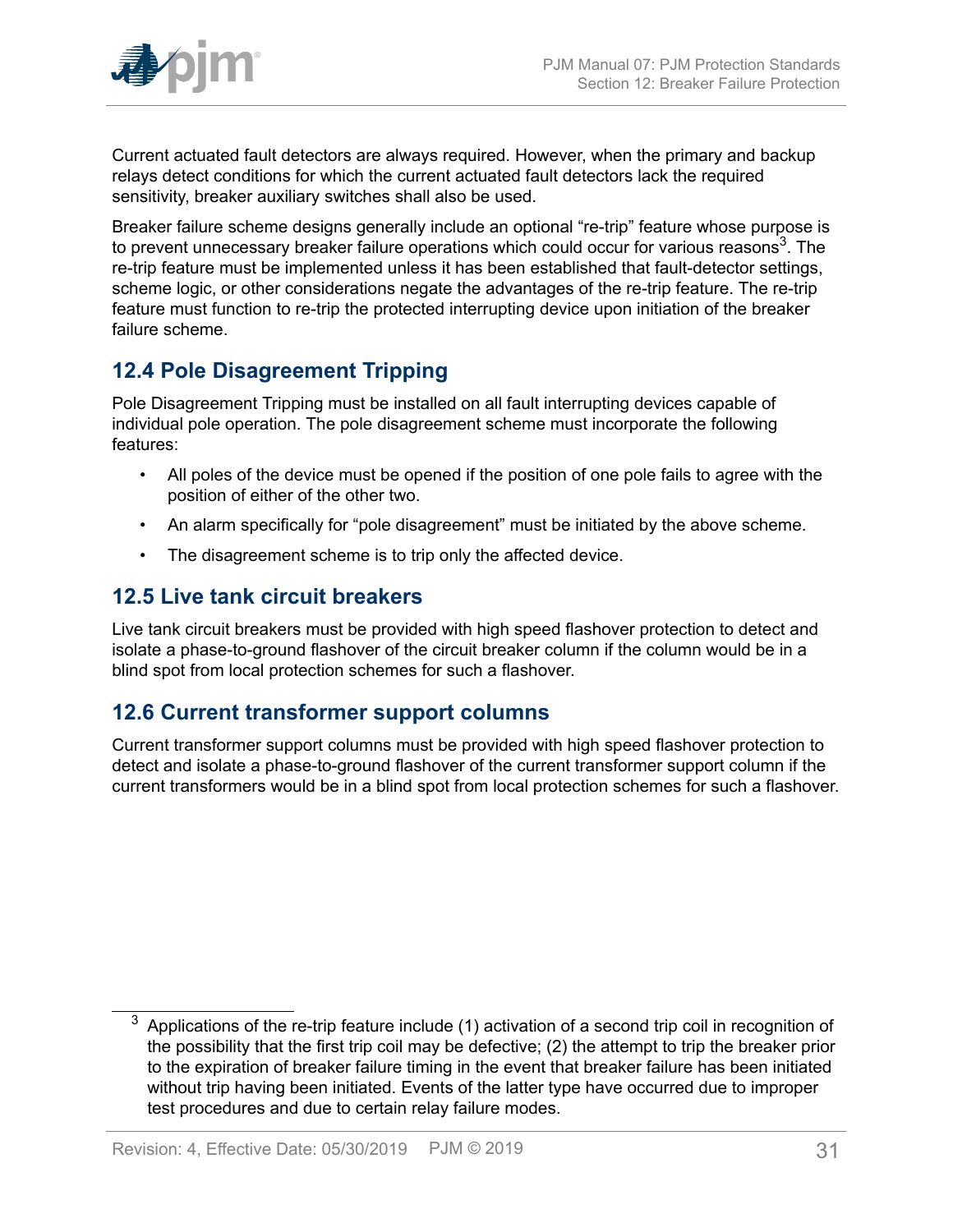

## <span id="page-31-0"></span>**Section 13: Phase Angle Regulator Protection**

This section outlines the minimum requirements for the protection of phase angle regulating transformers connected at system voltages above 200 kV or as defined in this manual Section 1 - Applicability. The protection of phase angle regulating transformers is a highly specialized subject and the design of the protection scheme should take into consideration such factors as application requirements, transformer manufacturer input, design of surrounding system protection systems, and clearing time requirements

The following standards and publications were used as a reference for developing the requirements specified in this section.

- Protection of Phase Angle Regulating Transformers, an IEEE Power System Relaying Committee Report, October 1999
- IEEE Guide for the Application, Specification, and Testing of Phase-Shifting Transformers, IEEE Standard C57.135

### <span id="page-31-1"></span>**13.1 Detailed Protection Requirements**

The detailed protection requirements (especially in regard to the differential protection) are highly specific to the transformer winding connections, for which there are different designs in use. The protection scheme is generally developed through discussions with the transformer manufacturer, protection equipment manufacturers, applicable industry guides and technical papers, and through consultations with the interconnecting utility.

The following requirements pertain to the protection of phase angle regulating transformers of all types:

- Individual pressure actuated devices which operate for a change in gas or oil pressure must be provided for each individual winding and Load Tap Changer (LTC) compartment. The operation of these protective devices must be wired to trip the unit.
- A protection scheme to detect an out-of-step tap changer position.
- Independent current sources and independently protected DC control circuits

The following are the minimum requirements specific to the current-derived protection of the most common type of phase angle regulating transformer<sup>4</sup> in use within PJM

- A primary current differential scheme which includes the primary series winding and the primary excitation (shunt) winding.
- A secondary current differential scheme which includes the secondary series winding and the secondary excitation (LTC) winding.
- An overcurrent scheme for the neutral connection of the primary excitation (shunt) winding.
- An overcurrent scheme for the neutral connection of the secondary excitation (LTC) winding.

<sup>4</sup> Wye-grounded exciting winding, delta-connected secondary series winding.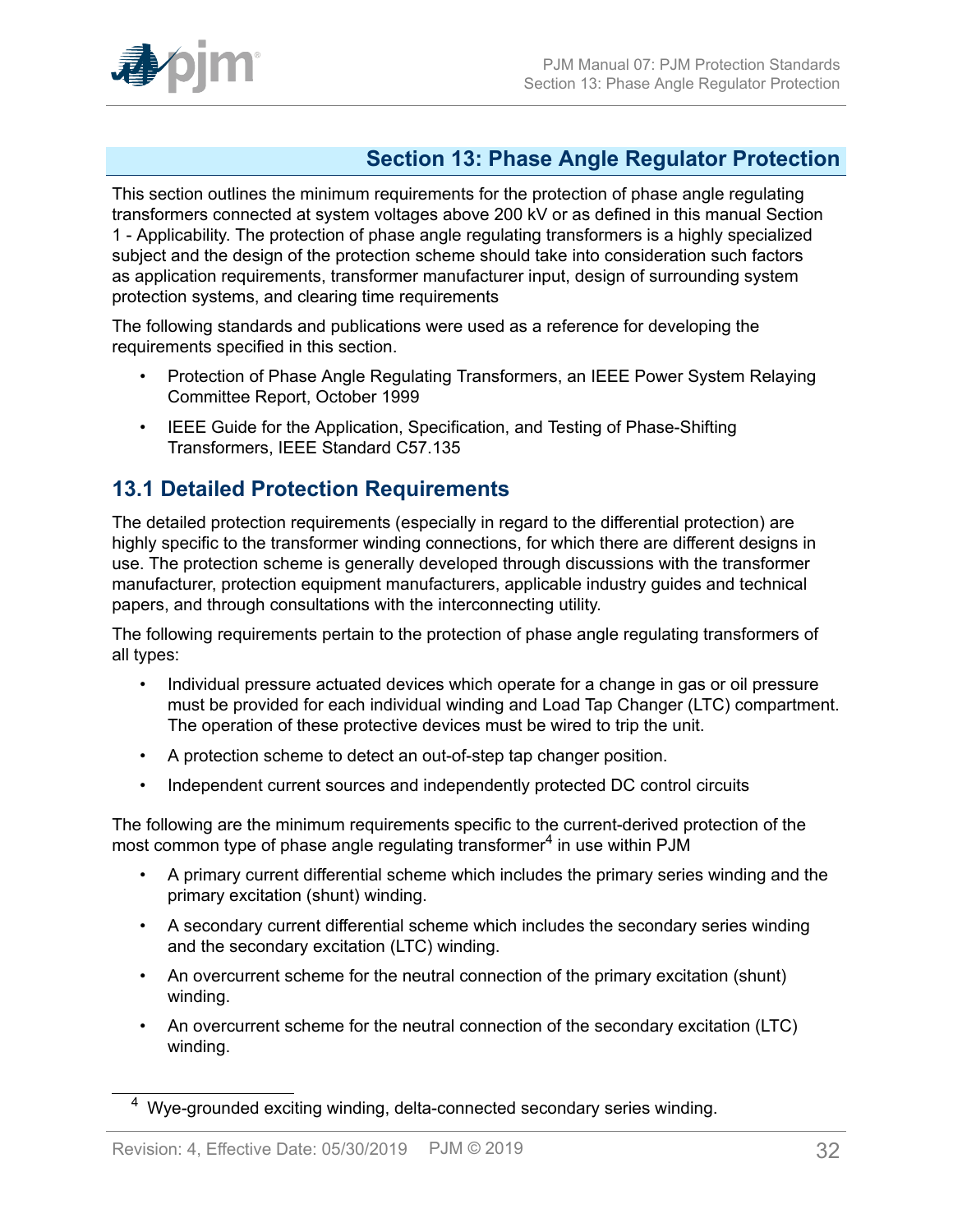

Some Phase Angle Regulators are equipped with an "Advance-Retard Switch" (ARS) that reconfigures the series transformer delta winding to control the direction of power flow. The secondary differential scheme must be designed to allow for a full transition from the Advance state to the Retard state and vice-versa. During the transition, the CT delta connection or the CT compensation settings in the secondary differential relay must be modified accordingly without causing the unit to trip. A microprocessor relay capable of multiple setting groups is strongly suggested for the secondary differential protection.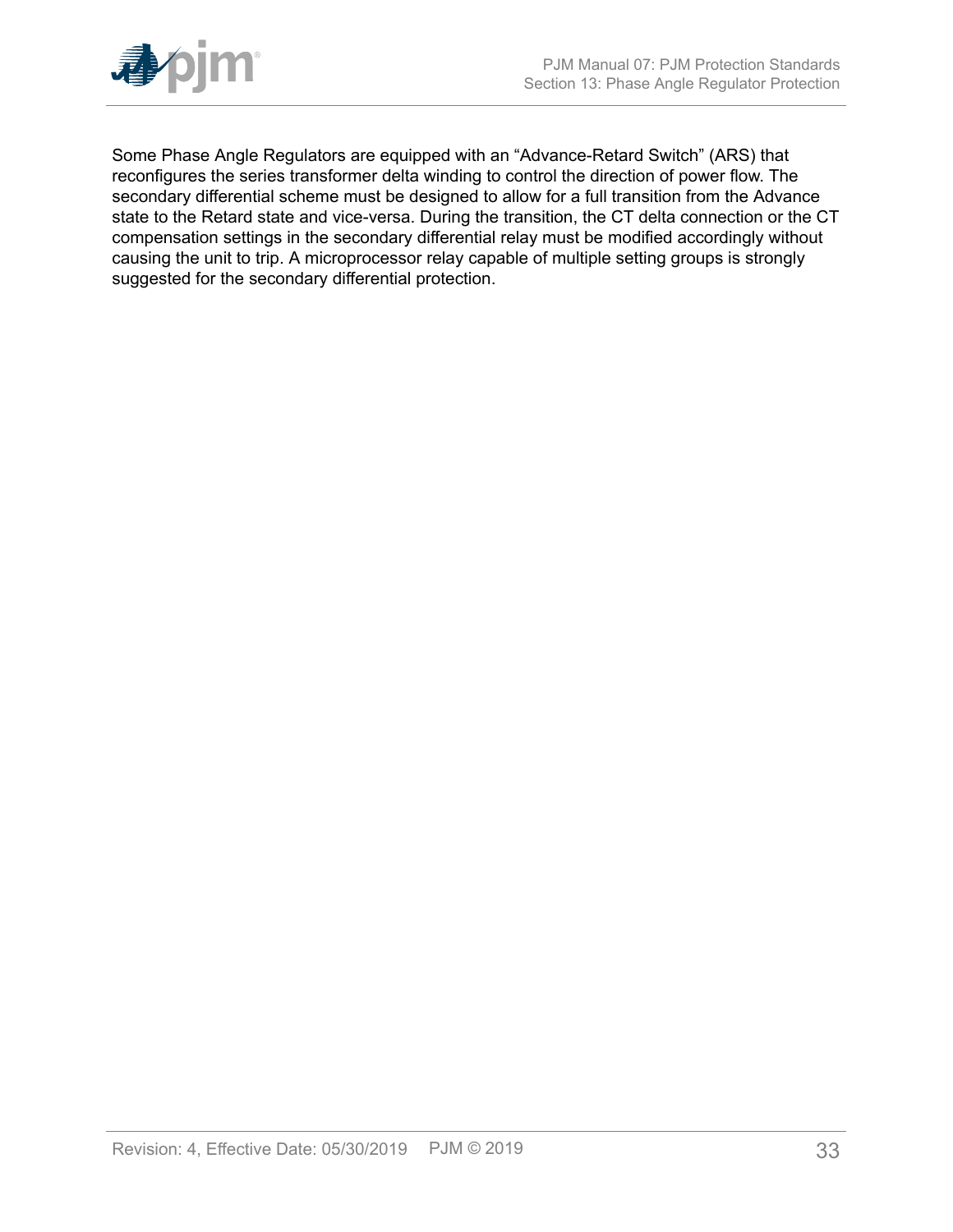## <span id="page-33-0"></span>**Section 14: Transmission Line Reclosing**

This section outlines the requirements for applying automatic reclosing schemes for fault interrupting devices at system voltages above 200 kV or as defined in this manual Section 1 - Applicability.

The following standards and publications were used as a reference for developing the requirements specified in this section.

• ANSI/IEEE Std C37.104 Guide for Automatic Reclosing of Line Circuit Breakers for AC Transmission and Distribution Lines

## <span id="page-33-1"></span>**14.1 Reclosing Requirements**

The following requirements must be met when applying automatic reclosing on transmission lines:

- The impact on generator shaft torque of system connected generators due to line reclosing must be considered. An appropriate time delay must be used to maintain the generator shaft torque within acceptable values.
- Reclosing times and sequences must take into account the capability of the fault interrupting device.
- Reclosing for line faults shall not be used on transmission lines consisting entirely of cable. Where combinations of open wire and cable are used, an evaluation should be made to determine if reclosing should be used for faults in the aerial portion of the circuit and blocked for cable faults.
- Automatic reclosing shall be configured to prevent reclosing on a failed transformer or reactor, or on a failed breaker. For such conditions, see the appropriate section for further discussion.
- Automatic reclosing shall not be used where transient voltage analysis studies indicate that reclosing may produce switching surges exceeding equipment design levels.
- Automatic reclosing following out-of-step conditions must be reviewed and approved by PJM Planning Department, with input from the PJM Relay Subcommittee as necessary.

## <span id="page-33-2"></span>**14.2 High-Speed Reclosing Requirements**

For purposes of this document, the following statements in ANSI/IEEE Std C37.104 apply:

*High-speed autoreclosing: Refers to the autoreclosing of a circuit breaker after a necessary time delay to permit fault arc deionization with due regard to coordination with all relay protective systems. This type of autoreclosing is generally not supervised by voltage magnitude or phase angle.*

The following requirements must be met when applying high-speed automatic reclosing (HSR) on transmission lines: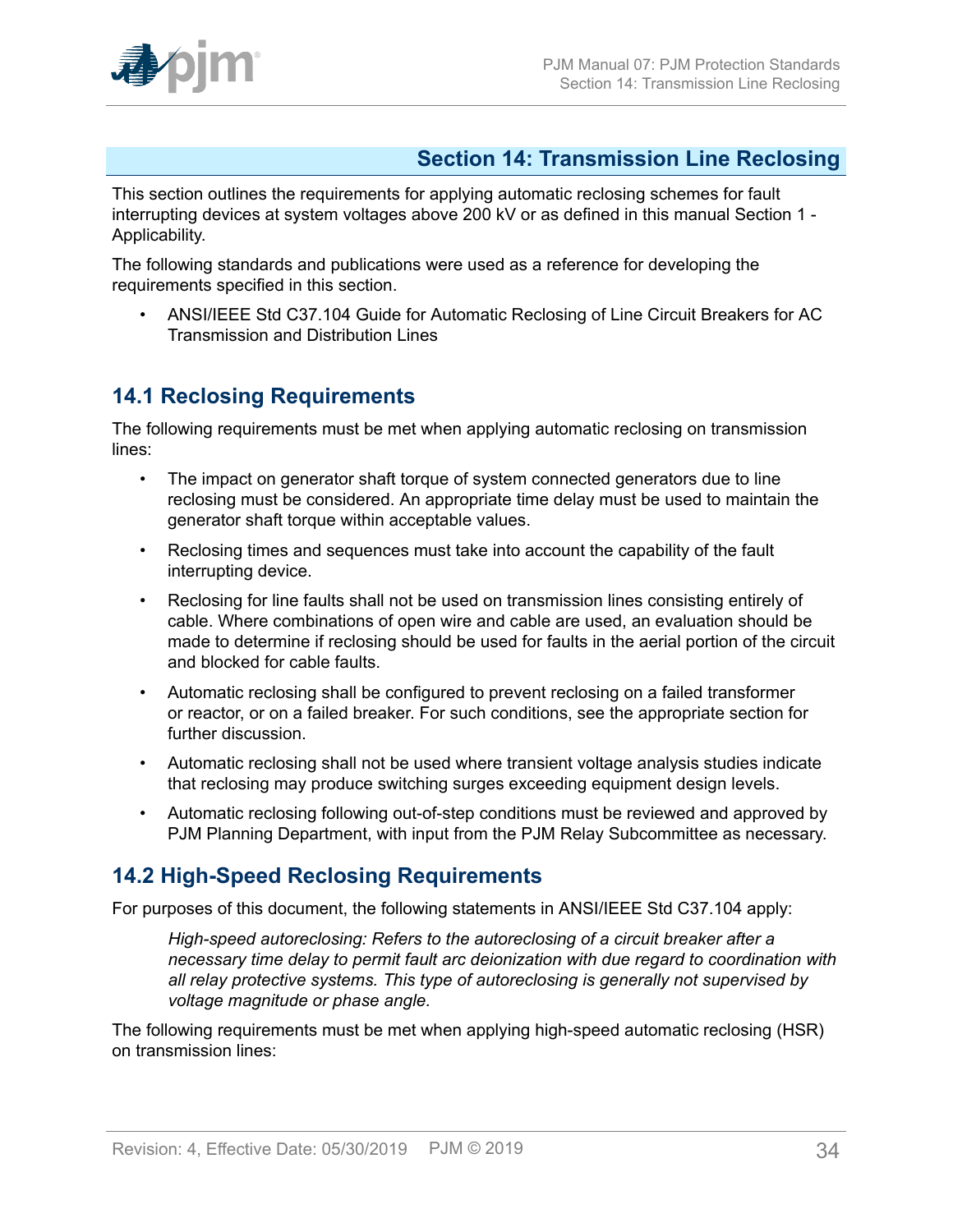

• The reclose interval must be selected to allow for proper de-ionization of the fault arc. Based on voltage level, the minimum dead time required to de-ionize the fault can be determined from the following equation:

T=10.5 + (kV/34.5) cycles

where kV is the rated line-line voltage.

#### **Note:**

The equation above is valid for voltages as high as 230 kV but may be overly-conservative at higher voltages. For example, industry experience indicates that 30 cycle dead time is adequate at 765 kV.

- Most applications of HSR do not require study for stability, unless the HSR is on a line electrically close to a line originating at a generating station. If the results from such stability studies indicate that reclosing following a specific type of fault or system condition would result in an unacceptable situation, adaptive reclosing as defined in IEEE Standard C37.104 may be used.
- High-speed reclosing must only be initiated by a communications assisted relaying scheme.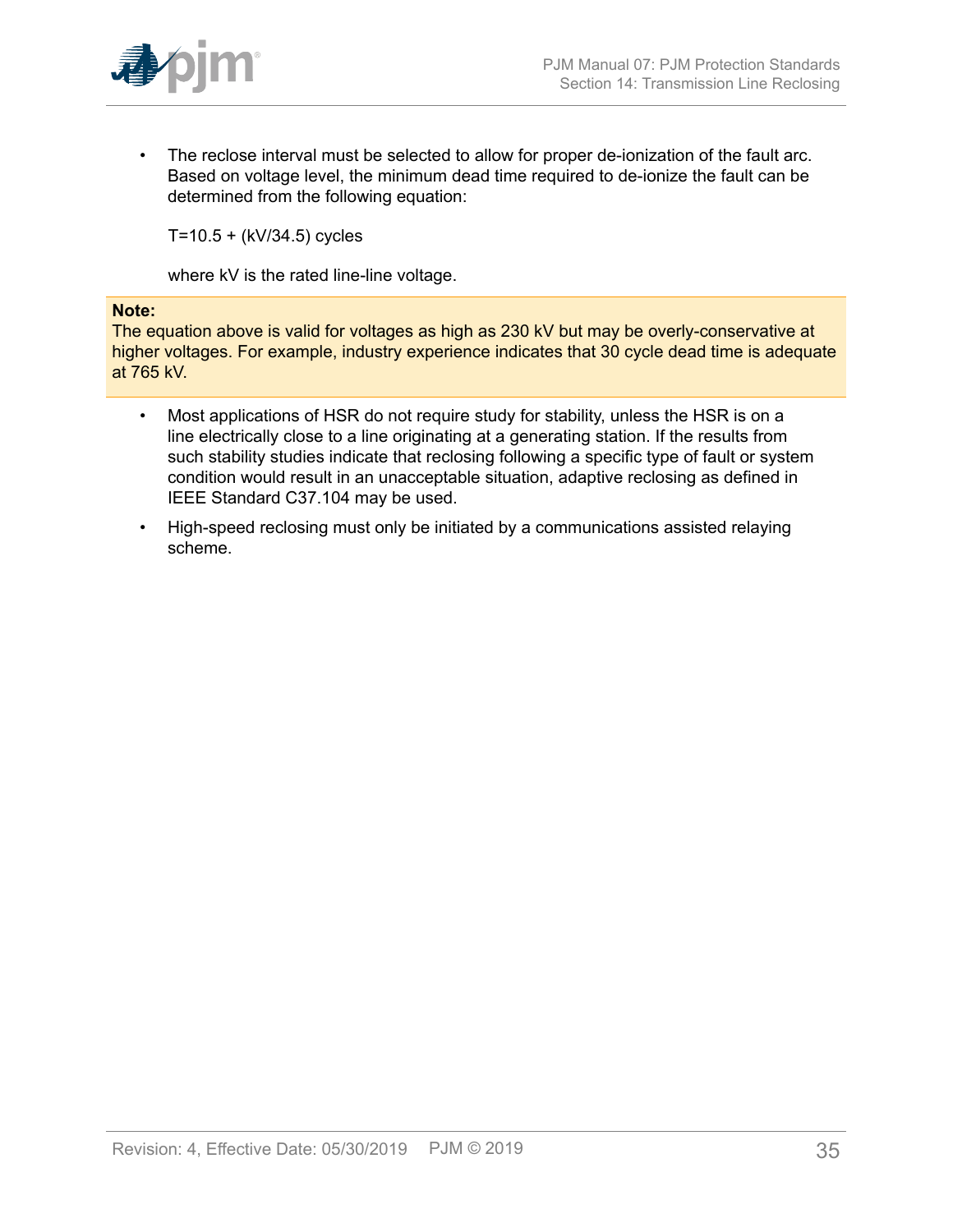

### <span id="page-35-0"></span>**Section 15: Supervision and Alarming of Relaying and Control Circuits**

This section outlines the requirements for supervision and alarming of relaying and control circuits applied to protect equipment at system voltages above 200 kV or as defined in this manual Section 1 - Applicability.

## <span id="page-35-1"></span>**15.1 Design Standards**

The following conditions shall be reported remotely from unattended stations. Some functions can be grouped together when reporting the alarm condition to the remote site based on common operator response and the availability of alarm points. Facilities shall be provided to indicate the specific trouble at the local site.

- Battery low voltage condition
- Blown fuse on protective relaying DC control circuit
- Loss of AC relaying potential
- Alarm condition of protective relay pilot channels as described in Section 15.2
- Relay trouble alarms where internal alarm features are provided

## <span id="page-35-2"></span>**15.2 Relaying Communication Channel Monitoring and Testing**

All relay communication channels must be monitored to detect any channel problems and initiate an alarm. Channels that cannot be monitored due to the use of a normally off state must be tested automatically at least once a day, preferably at both reduced and full power levels.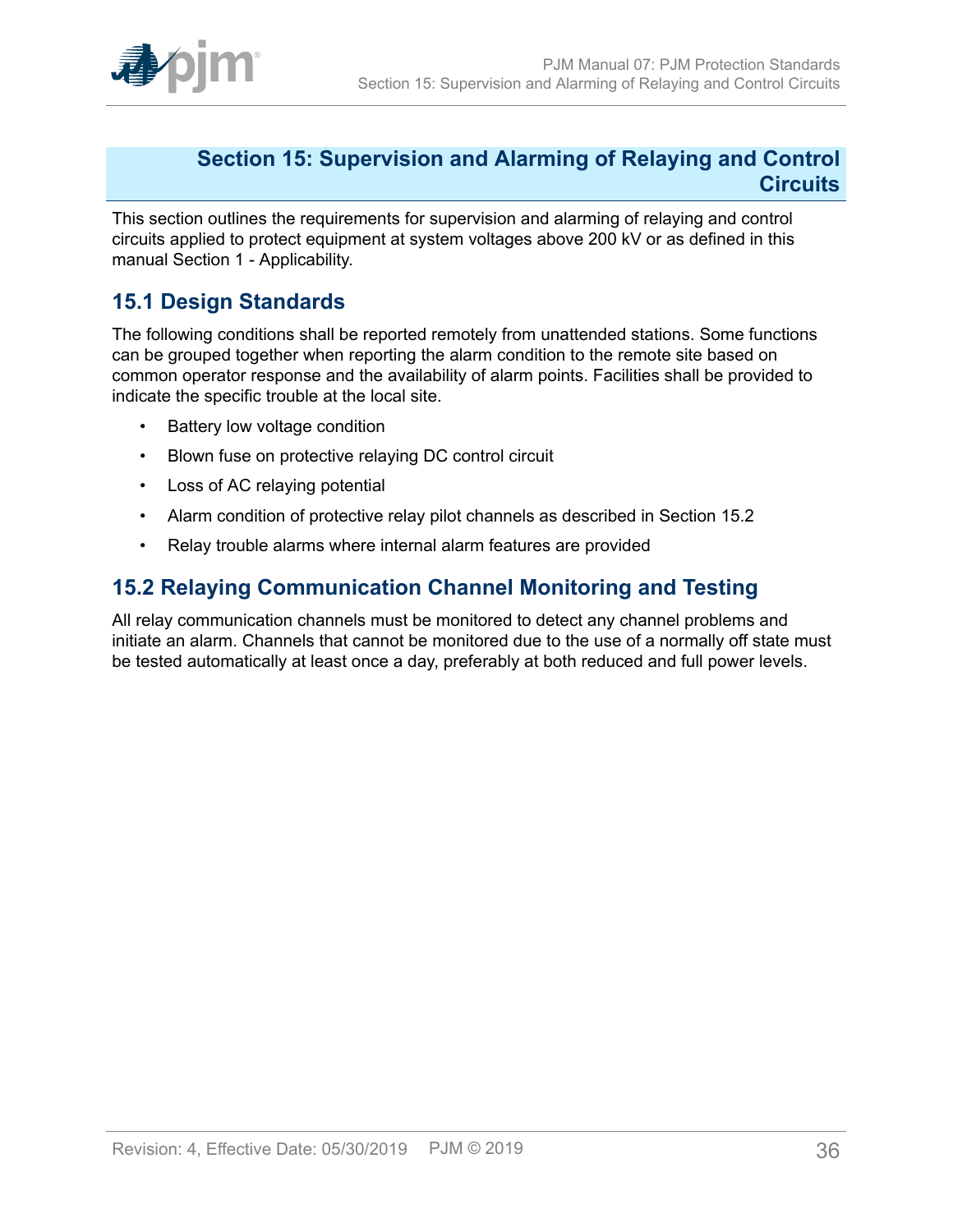

## <span id="page-36-0"></span>**Section 16: Underfrequency Load Shedding**

This section outlines the requirements for under-frequency load shedding within PJM.

- Under-frequency load-shedding (UFLS) schemes shall be designed and implemented in accordance with PJM requirements as outlined in PRC-006, PJM Manual 13 and PJM Manual 36.
- The specific design of an UFLS scheme is left to the UFLS Owner, but the following general comments apply:
	- o The load-shedding scheme shall be distributed in application as opposed to a centralized design.
	- o Loads tripped by the load-shedding scheme shall require manual restoration (local or remote) unless otherwise authorized by PJM.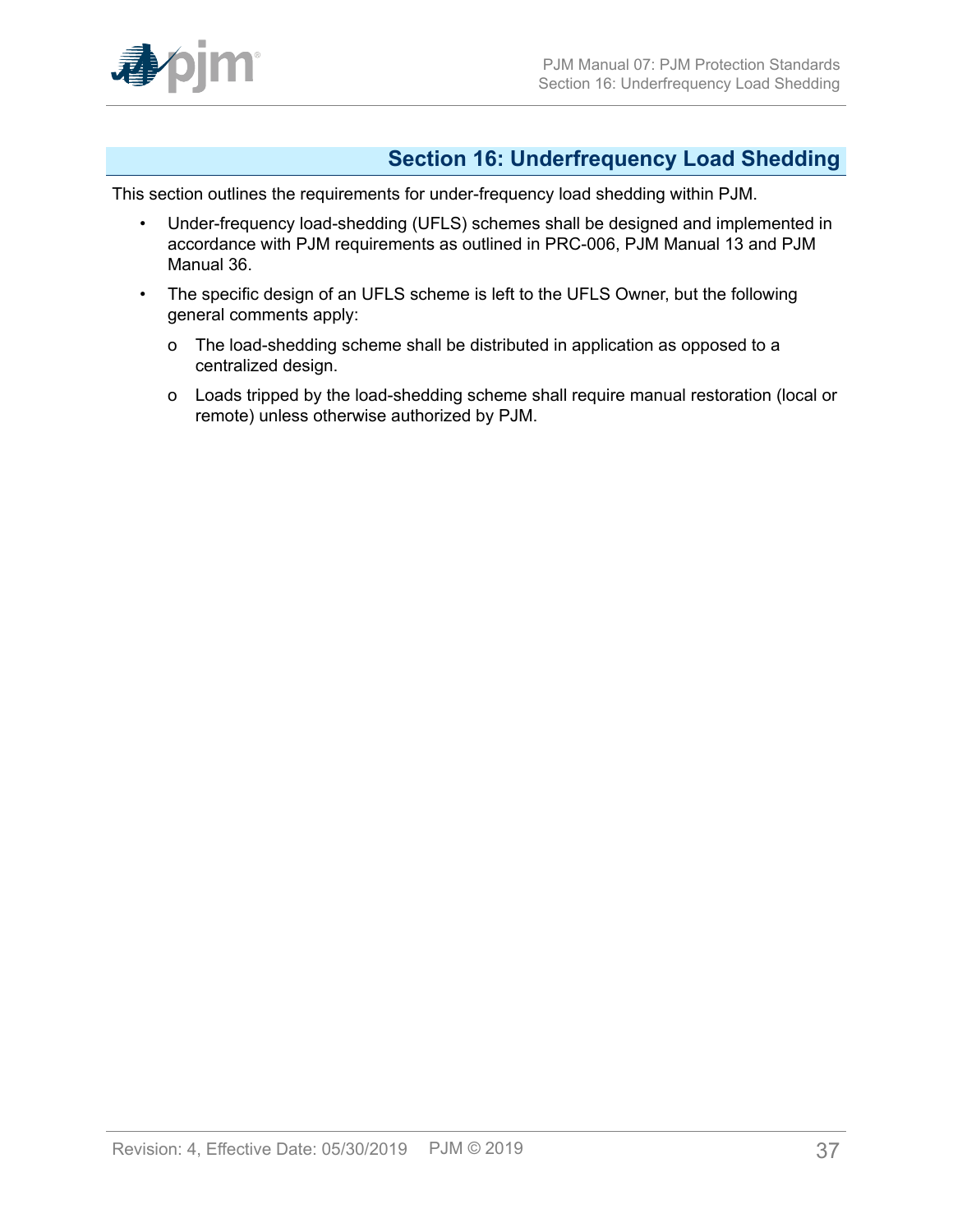

## <span id="page-37-0"></span>**Section 17: Special Protection Schemes/Remedial Action Schemes**

This section outlines the requirements for Special Protection Schemes (SPSs) and Remedial Action Scheme (RAS) which are occasionally employed in response to an abnormal condition or configuration of the electric system.

### <span id="page-37-1"></span>**17.1 Introduction**

A Special Protection System (SPS) or Remedial Action Scheme (RAS) is designed to detect abnormal system conditions (e.g., abnormal system configuration) and to automatically take appropriate corrective action to maintain system stability, acceptable system voltages, and acceptable facility loading.

Whereas "normal" protective relaying systems are typically designed to isolate faulted elements, SPS/RAS's may take seemingly unrelated actions such as the tripping of local or remote system elements (including generators), generator runback, and load shedding.

Transmission line out-of-step tripping, trip blocking, and reclose blocking are not considered to be SPS/RAS's, nor are standard generator protection functions such as loss-of-field protection, over-excitation protection, and out-of-step protection.

### <span id="page-37-2"></span>**17.2 Installation Requirements**

SPS/RAS's should not be installed as a substitute for good system design or operating practices. Their implementation is generally limited to temporary conditions involving the outage of critical equipment.

The decision to employ an SPS/RAS should take into account the complexity of the scheme and the consequences of misoperation as well as its benefits. The use of an SPS/RAS, like any protection scheme, entails the risk that it will misoperate. However, the consequences of an SPS/RAS misoperation are often more severe than those of fault protection schemes.

When conditions are such that an SPS/RAS is no longer required, the SPS/RAS shall be retired.

For SPS/RAS's which are needed only under certain conditions, procedures shall be established to ensure that these schemes are disabled when the conditions requiring their use no longer exist.

For SPS/RAS's which are not normally armed, there may be two levels of action. The first stage is designed to recognize a predetermined condition (often system configuration) and "arm" a second stage. The second stage takes concrete action (e.g., tripping of system elements) if certain subsequent events occur. When the SPS/RAS is armed, there shall be indication of that fact in a manned facility.

Refer to Regional Reliability Organization documentation for additional regional requirements.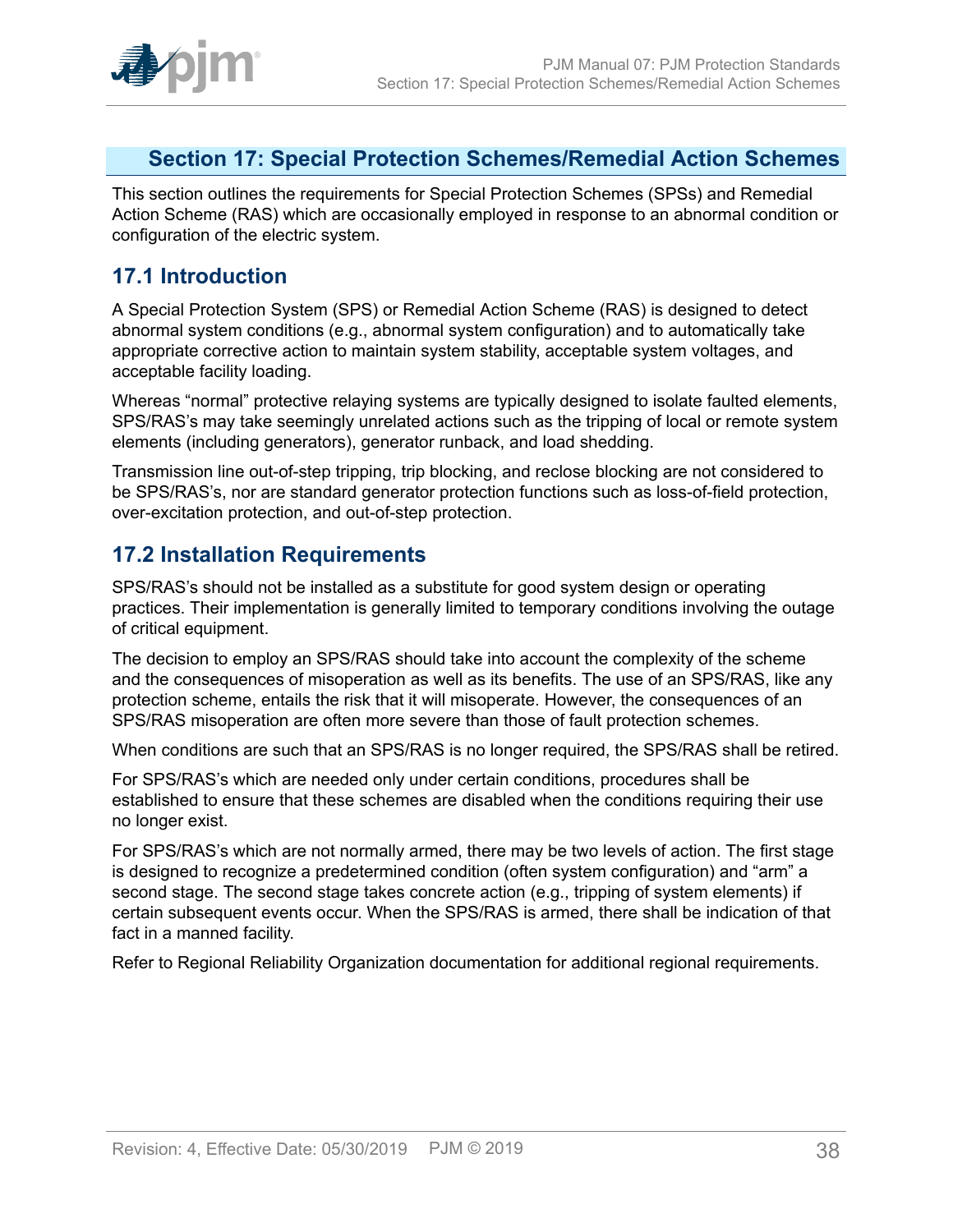

## <span id="page-38-0"></span>**Appendix A: Use of Dual Trip Coils**

This section outlines the requirements for the use of dual trip coils in circuit breakers.

Dual trip coils must be applied to meet the dependability requirements mandated by this document to assure that a failed trip coil does not result in the failure of a breaker to operate.

If the design of the operating mechanism is such that the simultaneous energization of both trip coils with voltages of opposite polarity results in a failure of the mechanism to operate, testing shall be performed to verify proper polarity of the trip coil circuits.

Undesirable breaker failure operations are possible if the primary trip path is open and tripping is initiated through slower-operating backup relays. Where this is the case, one of the following measures must be taken:

- Energize both sets of trip coils with both the primary and backup relays or at least with the relaying system which is known to be faster. In such designs, care must be taken to maintain independence of the primary and backup control circuitry.
- Use high-speed relays to cover the entire zone of protection for both the primary and backup protection.
- Apply the breaker failure retrip logic to energize the trip coil associated with the slower relays prior to expiration of the breaker failure timer. If identification of the slower relays is difficult, then the retrip logic shall energize both trip coils.
- Apply "cross-trip" auxiliary relays in the breaker tripping control scheme.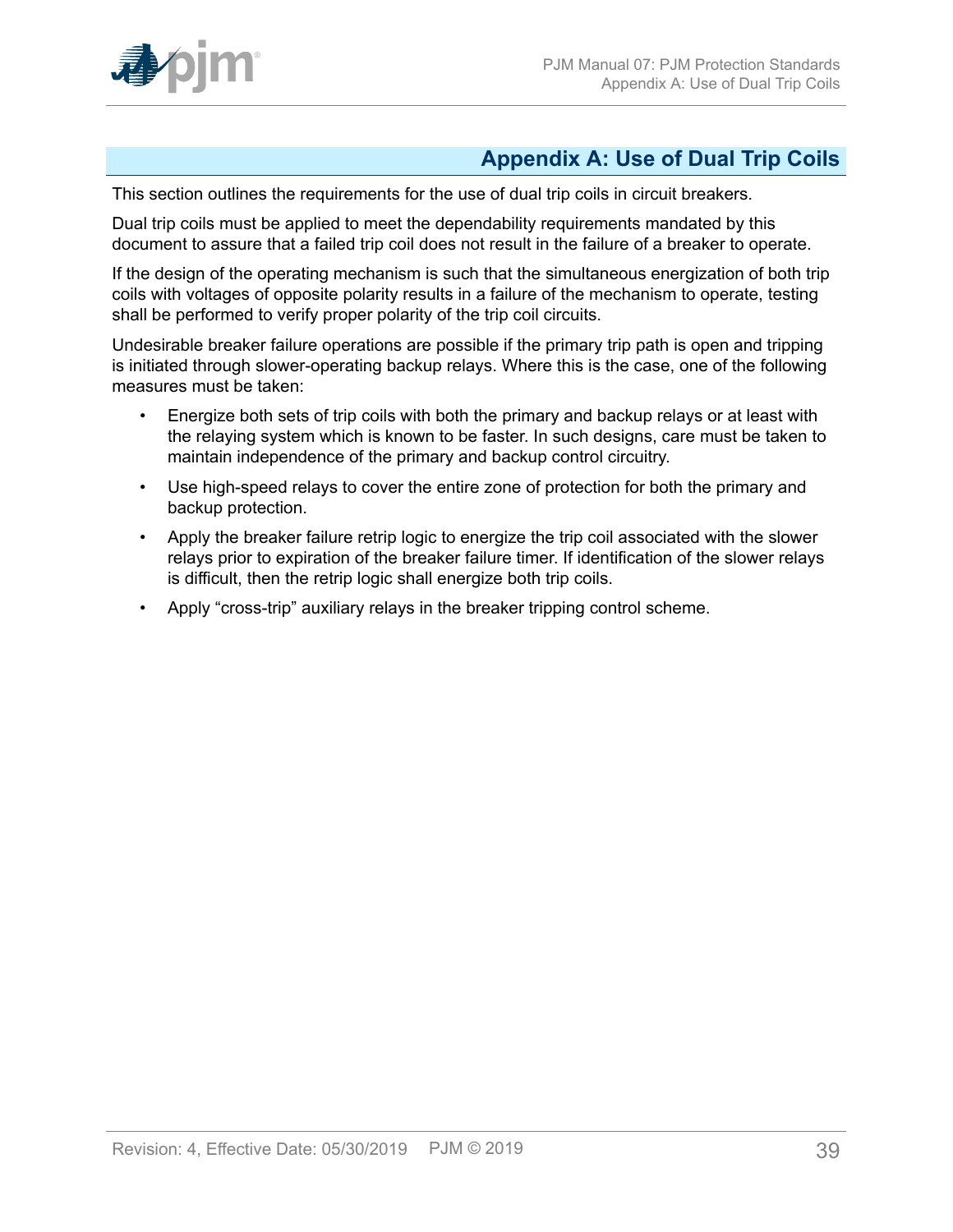

## <span id="page-39-0"></span>**Appendix B: Direct Transfer Trip Requirements**

This section outlines the requirements for Direct Transfer Trip (DTT) schemes.

Audio tone transceivers operating over analog multiplexed systems - the design of the equipment and/or the scheme must be immune from the effects of frequency translation (or "drift") in the carrier. This requires the transmission of two tones, one configured to shift up in frequency and the other to shift down in frequency.

Audio tone transceivers operating over digital multiplexed systems – the design of certain older audio tone receivers make them subject to generating false trip outputs in the presence of the type of noise characteristic of digital systems. The audio tone equipment manufacturer should be consulted in regard to the application of the tone equipment in any environment which may include digital transmission for any portion of the communications path.

Digital transceivers – it is required that the overall DTT scheme include addressing capability between transmitters and receivers connected through a multiplexing system or through direct fiber where a fiber patch panel is employed.

Power Line Carrier- When using Frequency Shift Keying (FSK) over power line carrier, the channel integrity is monitored continuously by the presence of a guard signal. An alarm for loss of guard signal shall be sent to the control center. Fault detecting relays will key the frequency shift from guard to trip.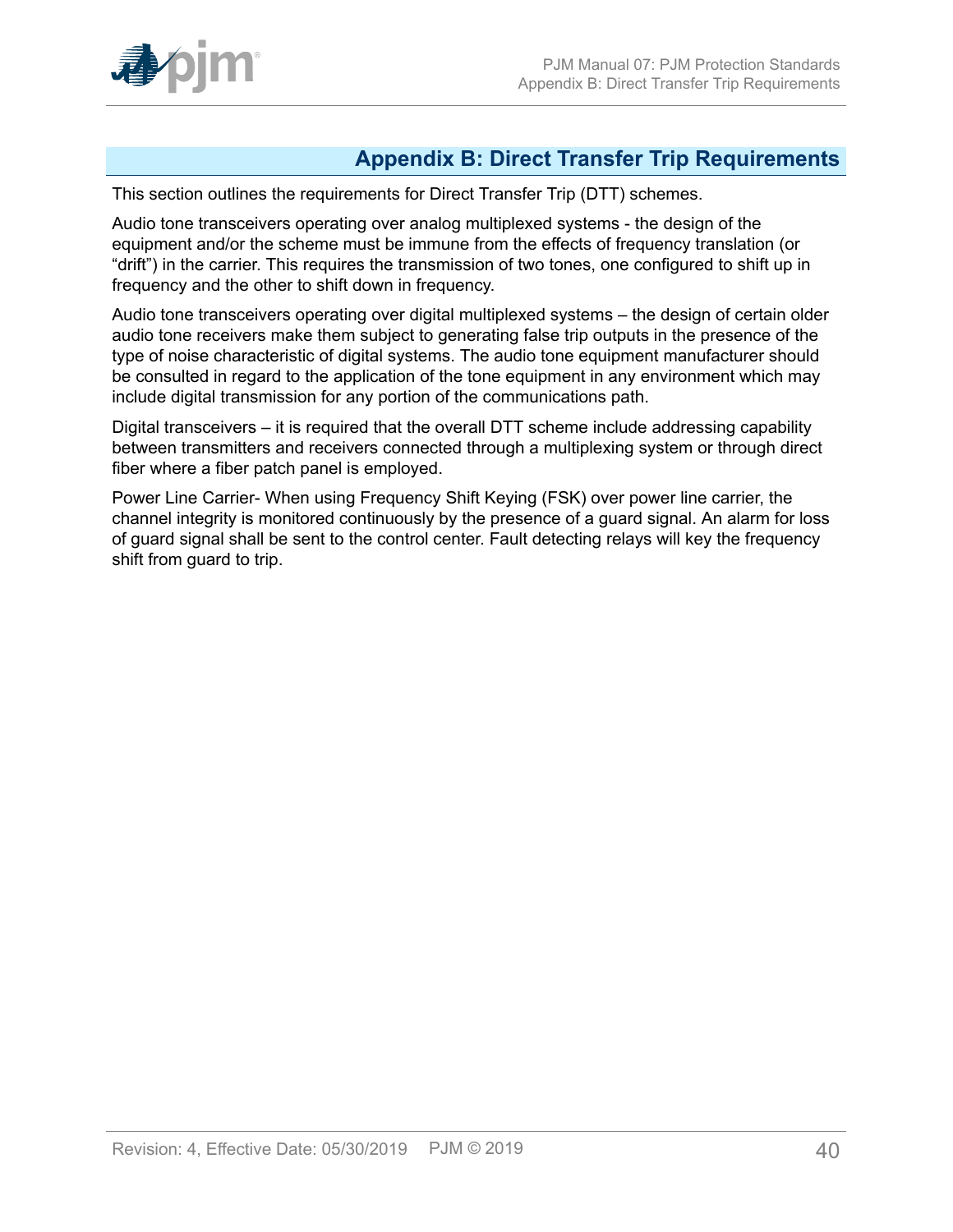

## <span id="page-40-0"></span>**Appendix C: Dual Pilot Channels for Protective Relaying**

This section outlines the requirements for the application of dual pilot channels when required by the standards presented in this document. Dual pilot channels are defined as two separate, independent communications channels which are applied to provide high speed clearing for transmission line faults via both the primary and backup relay schemes. Each scheme must have sufficient speed to provide the clearing times necessary to maintain system stability as defined in the NERC Transmission Planning Standards, TPL-001 and the associated Table 1.

The following standards and publications were used as a reference for developing the requirements specified in this section.

- IEEE 643 IEEE Guide for Power Line Carrier Applications
- ANSI/IEEE C37.93 IEEE Guide for Power System Protective Relay Applications of Audio Tones over Voice Grade Channels
- ANSI/IEEE C37.113 Guide for Protective Relay Applications to Transmission Lines

#### **1. Channel Independence**

Communications channels utilized for the dual pilot relaying systems must be designed with the same level of independence as the primary and backup protection and control systems.

The following factors are used to determine the level of independence of communications channels used for dual pilot relaying systems:

- Physical relationship between the communication facilities and paths used for both channels
- Physical relationship between the channel path(s) and related power system facilities
- Probability of a simultaneous failure due to physical proximity
- Performance of the relay system in the event of a path failure
- Time required to repair a failed path
- Capability to repair or maintain one pilot channel while keeping the remaining channel fully functional

Steady-state loss of both channels

• Upon loss of both pilot channels, the associated transmission line must be taken out of service, or if possible, tripping delay time reduced to a level at which stability requirements are met and relay coordination is maintained for normal clearing of faults.

#### **2. Applications**

The following sections provide the specific requirements for the different types of communications channels.

#### **2.1 Power Line Carrier**

Dual independent paths can be achieved by using two separate carrier systems, connected to separate phases. Each carrier system will consist of a transmitter and receiver, hybrids, coax cable, line tuner, Capacitive-Coupled Voltage Transformer (CCVT) and wave trap for each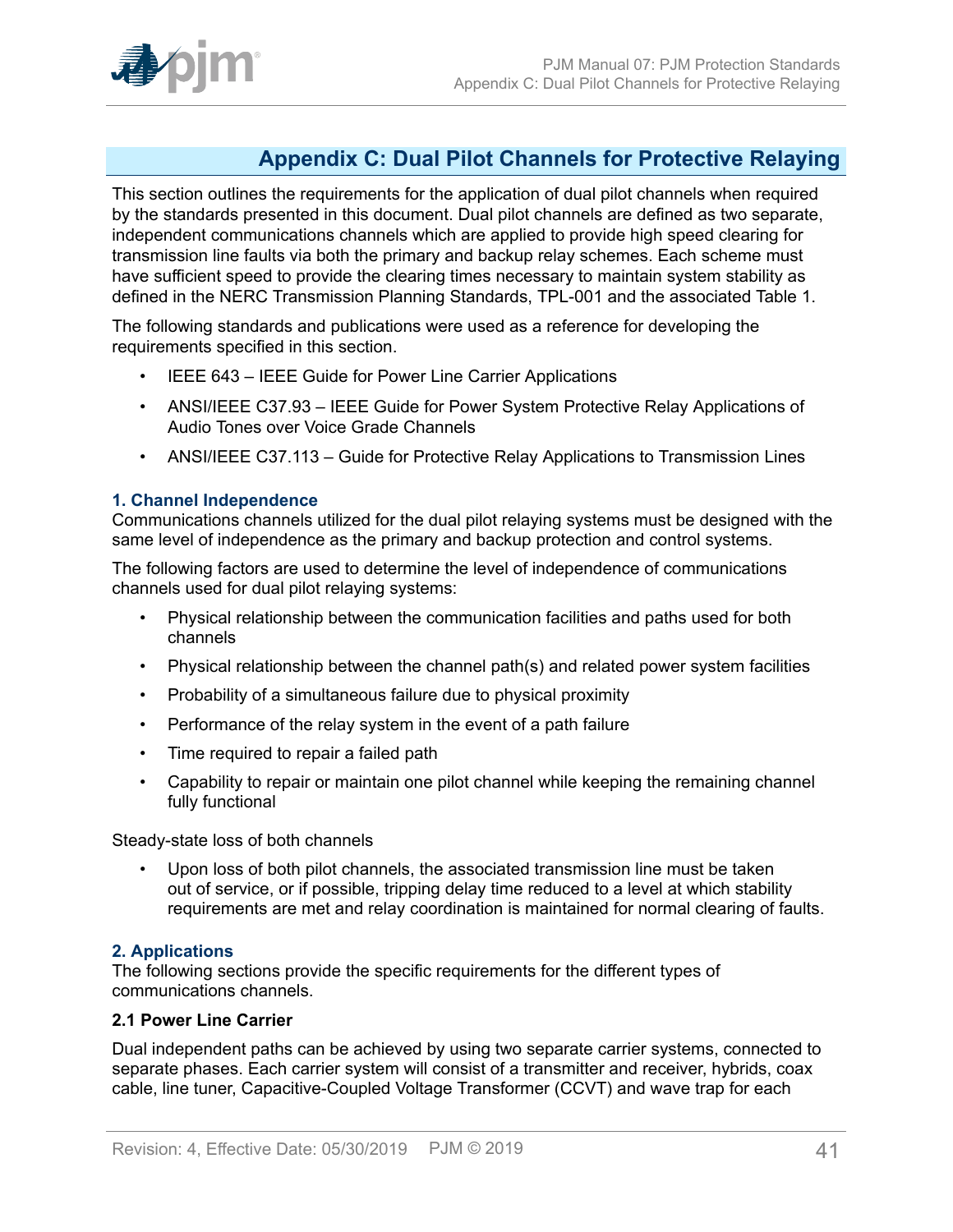

coupled phase. Signal attenuation must be reviewed and other system arrangements must be used if signal attenuation will be above acceptable levels.

### **Directional Comparison Blocking (DCB)**

- Phase to Ground Coupling Single Phase: Unacceptable for a dual pilot protection scheme as defined in the beginning of this appendix, but its benefits merits its mention.
- Phase to Ground Coupling Two Phases: Acceptable but not recommended
- Phase to Phase Coupling Outer Phase to Outer Phase: Acceptable
- Phase to Phase Coupling Center Phase to Outer Phase: Recommended

#### **Directional Comparison Unblocking (DCUB)**

- Phase to Ground Coupling Single Phase: Unacceptable for a dual pilot protection scheme.
- Phase to Ground Coupling Two Phases: Acceptable but not recommended
- Phase to Phase Coupling Outer Phase to Outer Phase: Acceptable
- Phase to Phase Coupling Center Phase to Outer Phase: Recommended

#### **2.2 Microwave Radio Channels**

Two completely independent microwave systems can rarely be justified from an economic standpoint. However, modern systems are often configured with a high degree of redundancy. To the extent that susceptibility to a common-mode failure is limited to passive equipment generally considered to have an extremely low probability of failure (e.g., a single communications battery or common microwave tower), a single microwave system is acceptable. No single-contingency failure of an active component shall compromise both pilot schemes.

Complete redundancy in the radio frequency path (i.e., two antennas) and in the electronic RF multiplexing equipment is required. No single path failure is permitted to result in the unavailability of both pilot protection schemes for longer than the switching time from normal to alternate facilities which is normally of the order of milliseconds.

#### **2.3 Leased Telephone Circuits**

If dual pilot channels are required, they may not both utilize leased telephone circuits.

#### **2.4 Fiber Optic Systems**

Dual pilot protection systems utilizing fiber optic communications channels must be designed to maintain high speed coverage for the transmission line in the event of a single contingency. In evaluating the level of redundancy, both the fiber path routing and protection scheme types must be considered. The following protection fiber optic path examples are presented as with protection scheme scenarios of the analysis which must be performed to determine adequate redundancy:

#### **One fiber optic shield wire:**

- Two permissive tripping schemes: Unacceptable for dual pilot protection
- A break in the shield wire would disable both protection systems and could create a fault on the protected line.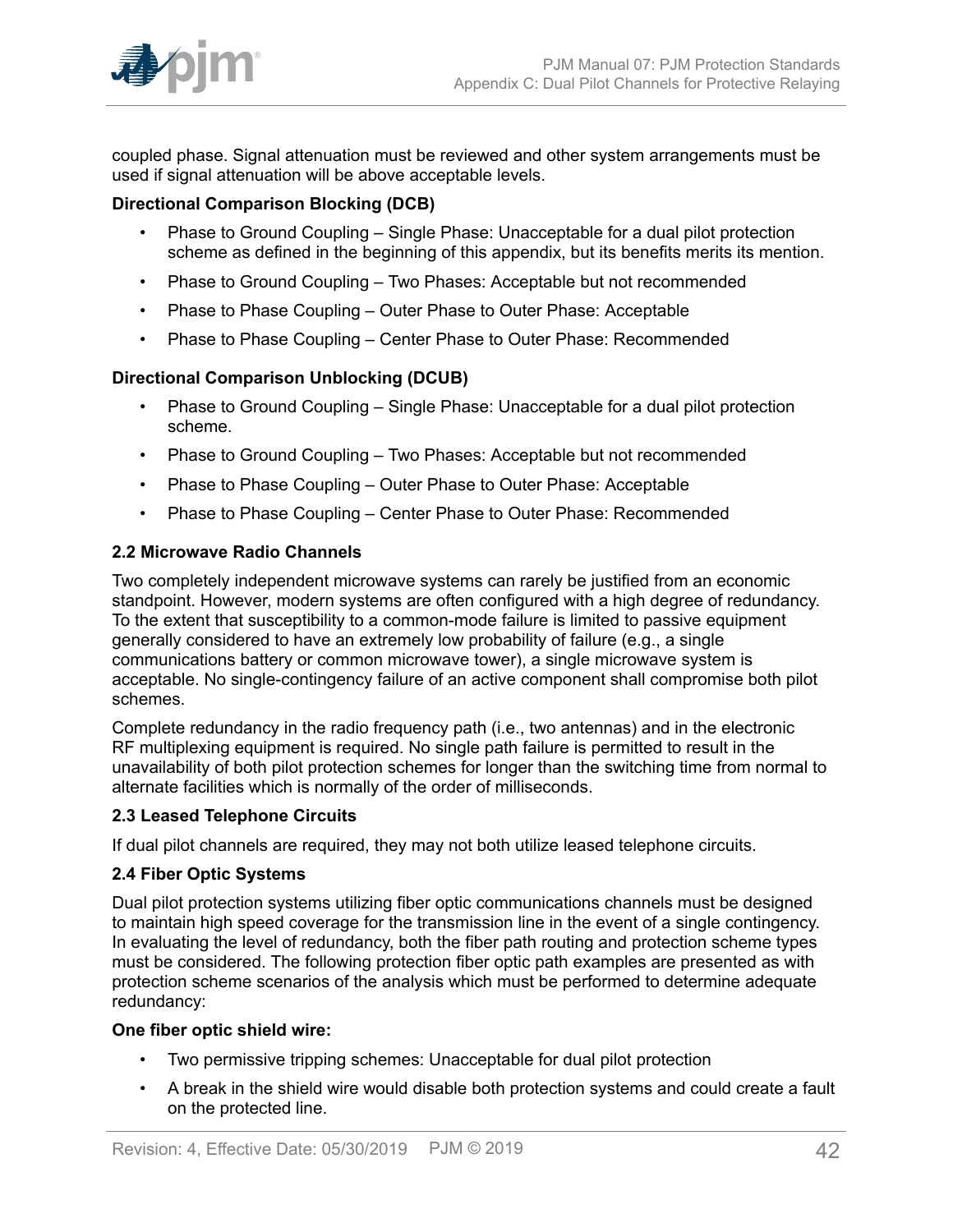

- In addition, using two fibers in the shield wire may result in the loss of both channels if the shield is damaged and maintenance outages may be difficult to obtain to repair the fibers in a timely manner.
- Two unblocking schemes: Unacceptable for dual pilot protection
- In the case of a broken shield wire, both channels would be disabled if the fault takes longer than 300 msec to develop.
- In addition using two fibers in the shield wire may result in the loss of both channels when the shield is damaged with uncertain repair time.

#### **Two independent fiber optic shield wires:**

- Two permissive tripping schemes: Acceptable for dual pilot protection, but not recommended.
- Although this scheme offers some improvement over one fiber optic shield wire utilization, outside interference such as an aircraft could cause the loss of both shield wires during a fault.
- Two unblocking schemes: Acceptable for dual pilot protection, but not recommended.
- This arrangement is similar to the Two permissive tripping schemes, but with the repair problem of one fiber optic shield wire utilization alleviated.

#### **Underbuilt fiber optic cable:**

• Use of an underbuilt fiber optic cable in conjunction with an overhead fiber optic cable, or use of two underbuilt fiber optic cables, is acceptable for dual pilot protection. However, as in Two permissive tripping schemes with Two Independent fiber optic shield wires, outside interference such as an aircraft could cause the loss of both fiber paths during a fault.

#### **Independent fiber paths are not required for the following:**

- If at least one of the pilot schemes is a blocking scheme
- Loss of the channel will not disable the high speed tripping of the blocking scheme. However, system security implications with the application of a blocking scheme must be considered.
- If at least one of the pilot schemes is a current differential scheme, which reverts to a sensitive overcurrent element or otherwise provides for high speed tripping for the entire line on loss of channel.

#### **Fiber Optic Multiplexed Communications**

• If the fiber optic channel utilizes multiplexing equipment, the failure of this equipment must be considered when evaluating susceptibility to a single mode failure. A single mode failure must not result in the unavailability of both pilot protection systems for longer than the switching time from normal to alternate facilities which normally occur within milliseconds of a channel failure.

### **Fiber Optic Self-healing Ring Topology**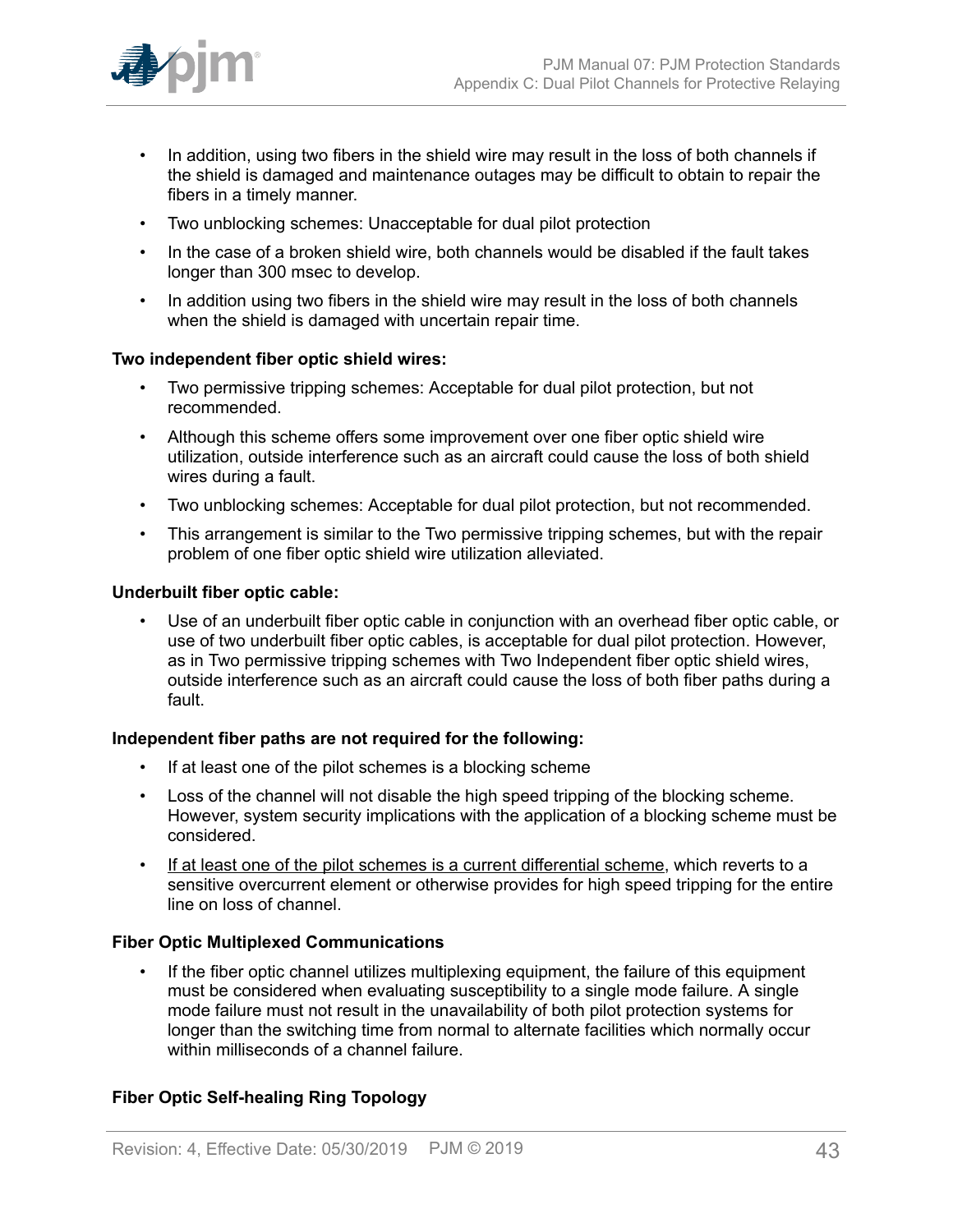

• Fiber optic systems utilizing a self-healing ring topology can be utilized to provide path redundancy. However, the failure of the multiplexing/switching equipment must not result in the unavailability of both pilot protection systems

#### **Note:**

In a DCUB (Directional Comparison Unblocking) scheme, tripping is typically permitted for 100-300 msec following the loss of the received signal.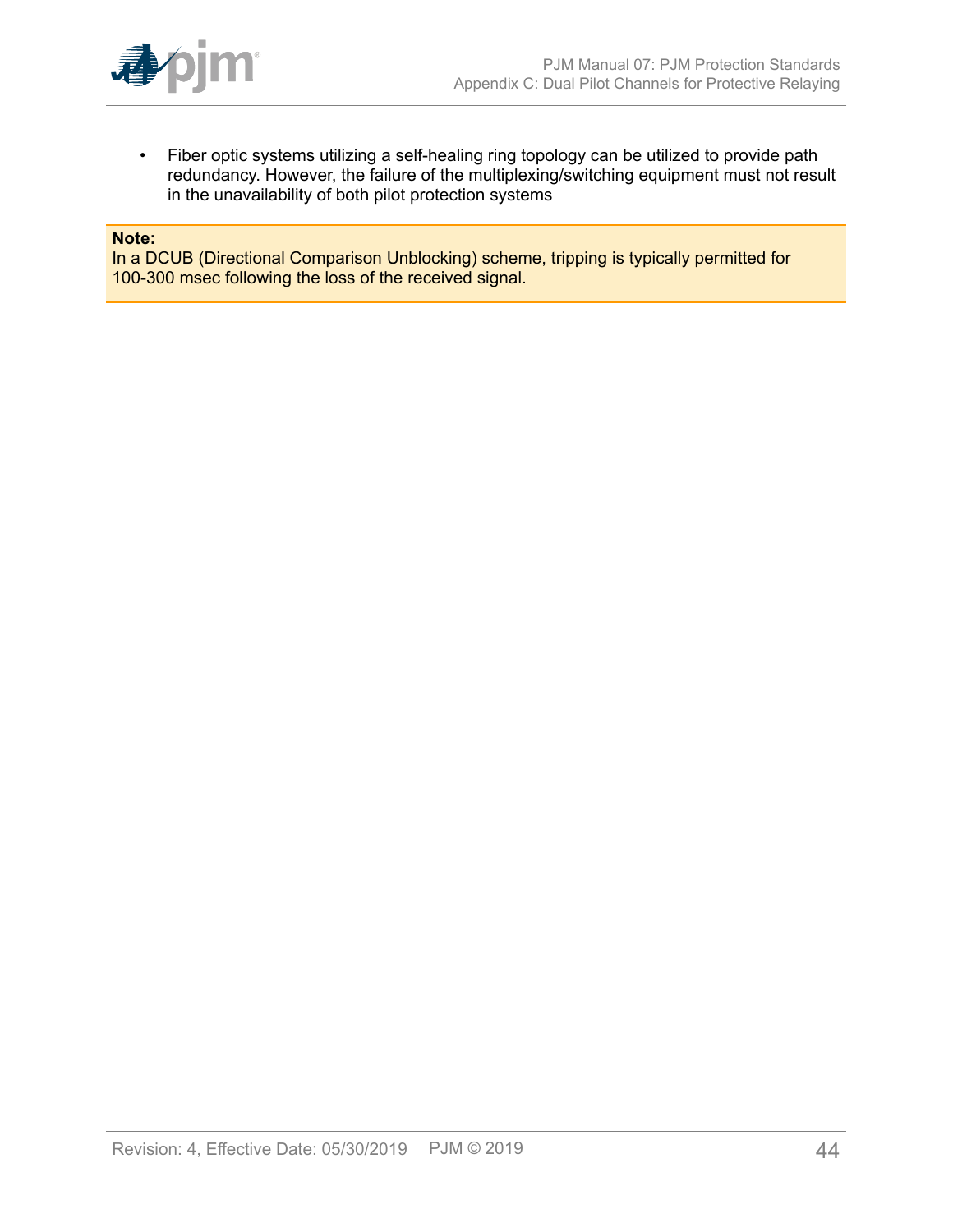

### <span id="page-44-0"></span>**Appendix D: Small Generator Protection Requirements**

For generating units less than 100 MVA and connected below 200 kV and not previously addressed in this document, generation developers are referred to the following sources of requirements depending on generator size.

- Generators < 20 MVA: Refer to PJM Manual 14G, Attachments C and D
- Generators ≥ 20 MVA and <100 MVA: Refer to requirements of the applicable transmission owner.

The following standards and publications can also be used as a reference for developing the requirements for applicable small generator protections:

• IEEE 1547-2018 - IEEE Standard for Interconnection and Interoperability of Distributed Energy Resources with Associated Electric Power Systems Interfaces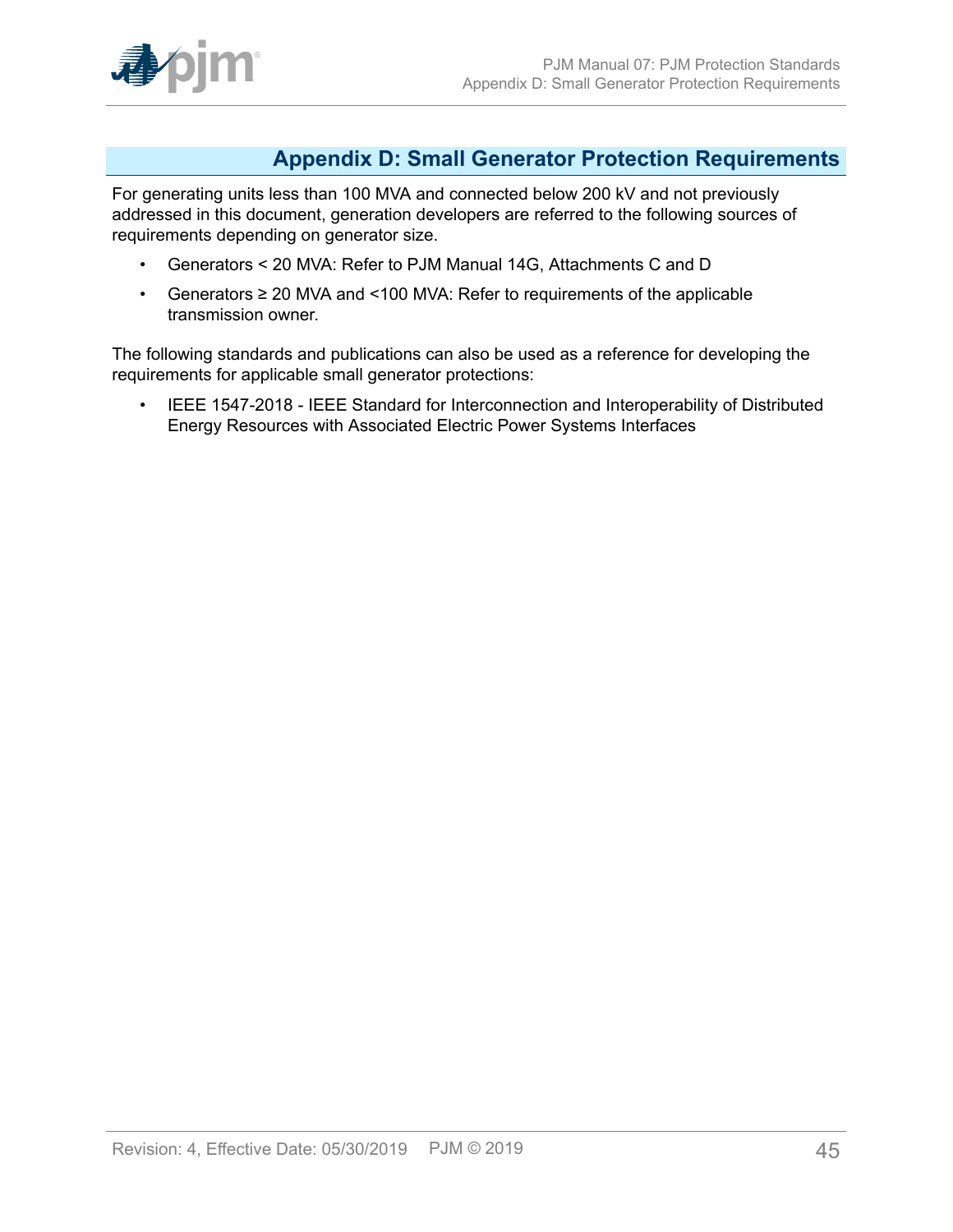

## <span id="page-45-0"></span>**Appendix E: Acceptable Three Terminal Line Applications**

This appendix outlines the categories of three terminal line applications and associated protection requirements which have been deemed acceptable for use within PJM. Three terminal line applications are only permitted at voltages less than 300 kV when the requirements listed below are met. No three terminal line applications are permitted on systems at 300 kV and above.

### **1.0 Category I – Temporary Installation**

This category applies when an acceptable long-term reinforcement was already identified but cannot be installed in time and consequently the reliability of the transmission system may be compromised. Examples include construction delays, unusual combinations of system demand and long term transmission equipment forced outages. The three terminal line configurations must be removed when the planned permanent reinforcement is in place.

The following requirements apply to Category I installations.

#### **1.1 Protection Requirements**

A detailed relay coordination review must be performed which establishes that the planned addition will result in no compromises to coordination. The review shall include consideration of apparent impedances at each terminal, weak sources, fault current nulls or outflows.

The protection scheme(s) must be designed to provide high-speed (pilot) clearing of faults at all locations on the three terminal line. Designing for sequential clearing of faults is not acceptable.

Backup protection must be provided and applied such that for faults anywhere on the circuit, each terminal shall be able to detect the fault and initiate tripping without regard to whether the other terminals have opened or are still closed.

The backup line protection may be pilot (high-speed, communications dependent) or non-pilot (stepped-distance, ground time overcurrent) depending on the specific circumstances and results of fault and stability studies, etc. Each affected Transmission Owner will evaluate the proposed installations on a case-by-case basis. If a backup high-speed pilot scheme is required, the requirements for dual pilot channels outlined in Appendix C of this document must be met.

### **2.0 Category II – Permanent Installation**

### **2.1 Protection Requirements**

A detailed relay coordination review must be performed which establishes that the planned addition will result in no compromises to coordination. The review shall include consideration of apparent impedances at each terminal, weak sources, fault current nulls or outflows.

The protection scheme(s) must be designed to provide high-speed (pilot) clearing of faults at all locations on the three terminal line. Designing for sequential clearing of faults is not acceptable.

Backup relays must be provided and applied such that for faults anywhere on the circuit, each terminal shall be able to detect the fault and initiate tripping without regard to whether the other terminals have opened or are still closed.

The backup line protection may be pilot (high-speed, communications dependent) or non-pilot (stepped-distance, ground time overcurrent) depending on the specific circumstances and results of fault and stability studies, etc. Each affected Transmission Owner will evaluate the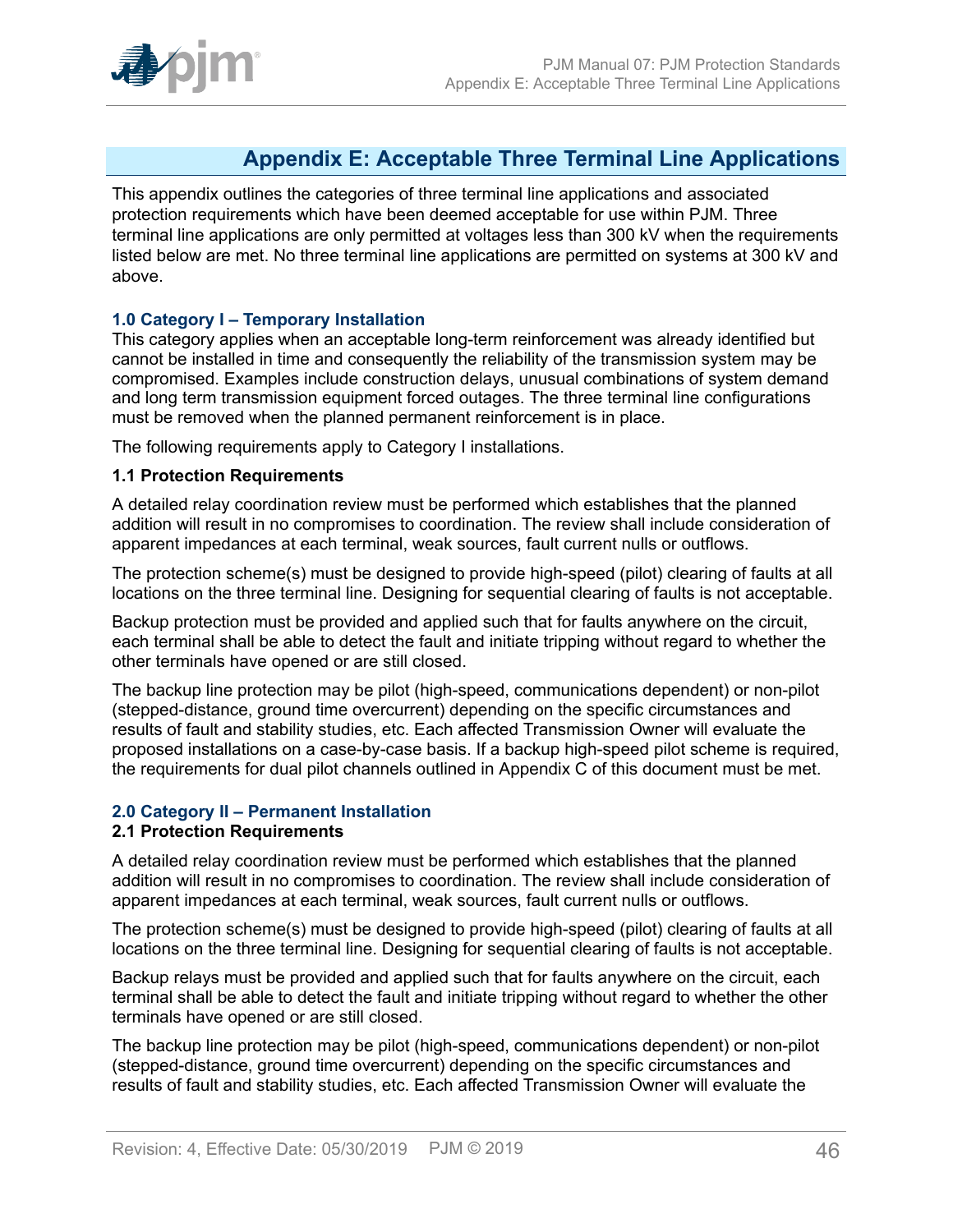

proposed installations on a case-by-case basis. If a backup high-speed pilot scheme is required, the requirements for dual pilot channels outlined in Appendix C of this document must be met.

For reliability reasons, extending an existing two-terminal directional comparison blocking or unblocking scheme operating over power line carrier to a third terminal is not acceptable for primary or backup line protection.

In all cases where a pilot scheme is required, digital communications channels between the three terminals must be used. No portions of these channels may be metallic (i.e. telephone cable, coaxial cable, etc.) other than between relays and multiplex equipment (where used) within the control house. External audio-tone interfaces are not acceptable. Where multiplexing schemes are use, they must be evaluated with respect to the characteristics of the proposed protection (i.e. susceptibility to mal-operation due to variances in path delay) on a case-by-case basis.